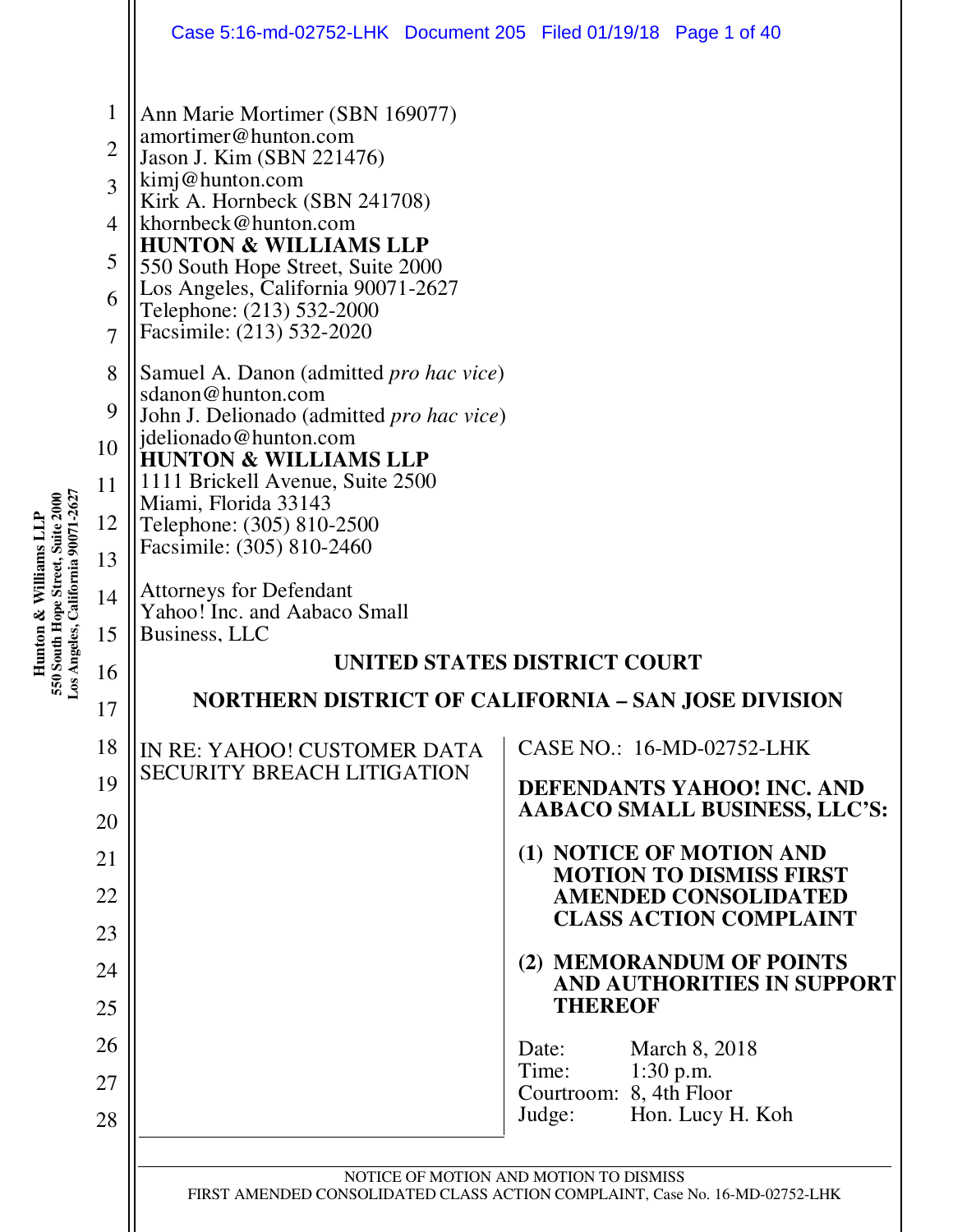#### **TO ALL PARTIES AND THEIR COUNSEL OF RECORD:**

**PLEASE TAKE NOTICE** that, on March 8, 2018, at 1:30 p.m., or as soon thereafter as this matter may be heard before the Honorable Lucy H. Koh, in Courtroom 8 of the above-captioned Court, located at 280 South First Street, 4th Floor, San Jose, California 95113, Defendants Yahoo! Inc. ("Yahoo") and Aabaco Small Business, LLC ("Aabaco") (together, "Defendants") will and hereby do move this Court for an order dismissing Counts 1 through 8 and 11 through 13 of Plaintiffs' First Amended Consolidated Class Action Complaint ("FAC"). Defendants further move the Court for an order dismissing Plaintiffs' request for punitive damages.

This Motion is made on multiple grounds under Rule 12(b)(6) of the Federal Rules of Civil Procedure:

*First*, Plaintiffs Rivlin, Granot, and Mortensen have not adequately pled lost money or property sufficient to establish statutory standing under California's unfair competition laws;

*Second*, Plaintiffs have not pled reliance and/or damages adequately, both of which are prima facie elements of their fraudulent concealment claim;

*Third*, Plaintiffs' negligence and fraudulent concealment claims are barred by the economic loss rule;

19 *Fourth*, Plaintiffs have not pled facts sufficient to invalidate the limitation-ofliability provisions in the TOS to which they agreed and which bar all but direct damages for their contract and negligence claims;

*Fifth*, Plaintiffs' declaratory relief claim is improperly redundant of their contract claims;

*Sixth*, Plaintiff Mortensen has not adequately pled reliance or the existence of a covered "good" or "service" sufficient to state a claim under California's Consumer Legal Remedies Act;

1

2

3

4

5

6

7

8

9

10

11

12

13

14

15

16

17

18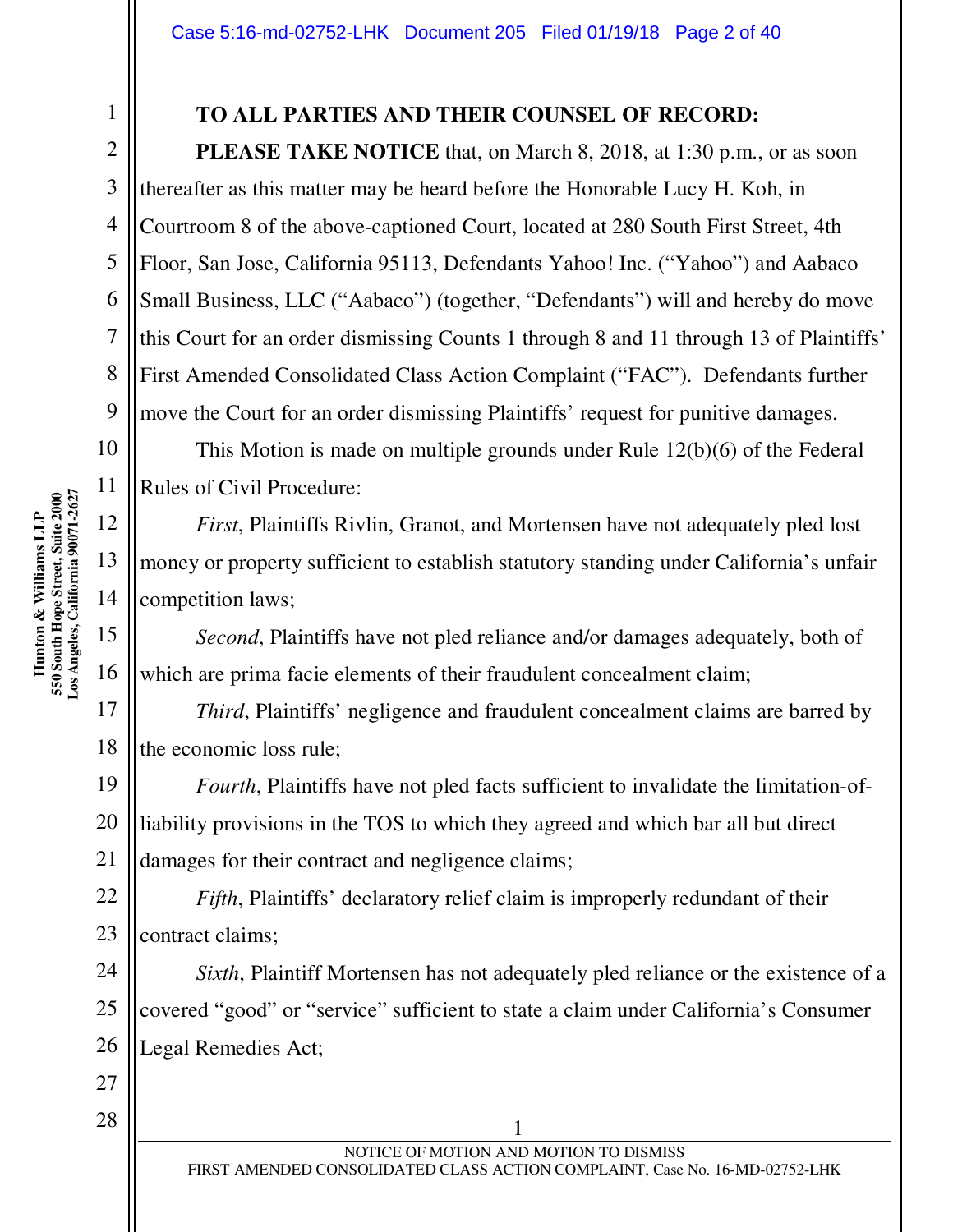*Seventh*, Plaintiffs Heines and Dugas lack standing to assert a Forged Cookie Breach claim under California's Customer Records Act because neither claims to have been affected by that Breach;

*Eighth*, Plaintiffs have not cured their deficient allegations that Defendants unreasonably delayed notification of the 2013 Breach;

*Ninth*, the Customer Records Act's provision regarding "reasonable security" does not apply to the 2013 and 2014 Breaches because that provision did not cover "online" account information prior to January 1, 2016; and

*Tenth*, Plaintiffs cannot recover punitive damages in connection with any of their claims.

The Motion will be based upon this Notice of Motion and Motion, the accompanying Memorandum of Points and Authorities, the Request for Judicial Notice filed concurrently herewith, the pleadings and papers on file, and upon such oral argument as may be made at the hearing.

#### Dated: January 19, 2018 **HUNTON & WILLIAMS LLP**

By: /s/ Ann Marie Mortimer Ann Marie Mortimer Attorneys for Defendants Yahoo! Inc. and Aabaco Small Business, LLC

**Hunton & Williams LLP** 

19

20

21

22

1

2

3

4

5

6

7

8

| 23 |                                                                             |
|----|-----------------------------------------------------------------------------|
| 24 |                                                                             |
| 25 |                                                                             |
| 26 |                                                                             |
| 27 |                                                                             |
| 28 | $\mathcal{D}$                                                               |
|    | NOTICE OF MOTION AND MOTION TO DISMISS                                      |
|    | FIRST AMENDED CONSOLIDATED CLASS ACTION COMPLAINT, Case No. 16-MD-02752-LHK |
|    |                                                                             |
|    |                                                                             |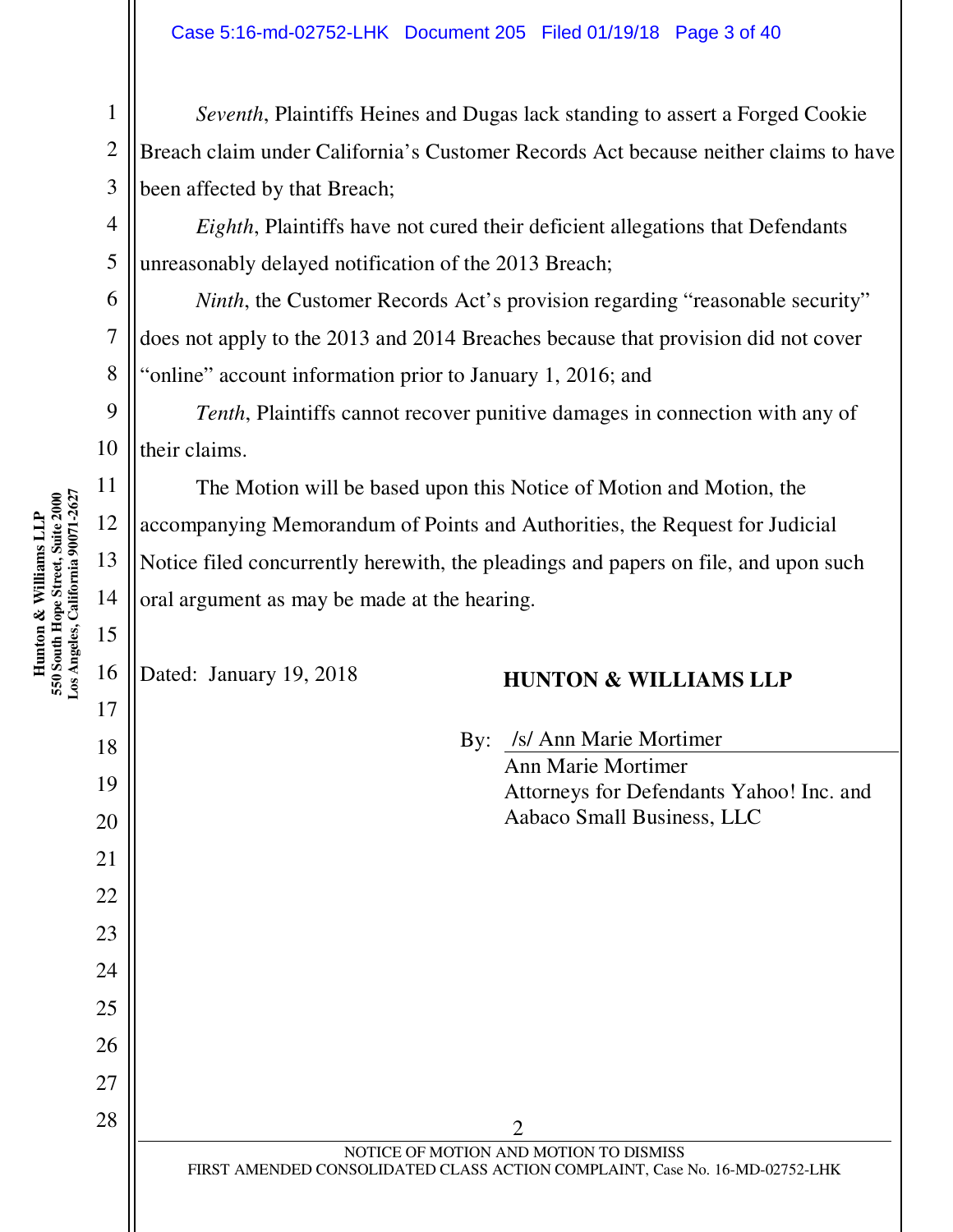1

2

**Hunton & Williams LLP 550 South Hope Street, Suite 2000 Los Angeles, California 90071-2627** 

Hunton & Williams LLP<br>550 South Hope Street, Suite 2000<br>Los Angeles, California 90071-2627

#### **TABLE OF CONTENTS**

| 3      | I. |                                                                                     |
|--------|----|-------------------------------------------------------------------------------------|
| 4<br>5 | П. |                                                                                     |
| 6      | Ш. |                                                                                     |
|        |    |                                                                                     |
| 7      |    | Plaintiffs Fail To Cure The Pleading Deficiencies In Previously<br>A.<br>$\sqrt{5}$ |
| 8      |    |                                                                                     |
| 9      |    | The Israel And Paid Users Class Representatives Fail To<br>1.                       |
| 10     |    | Plead Lost Money Or Property Sufficient To Demonstrate                              |
| 11     |    |                                                                                     |
| 12     |    | The Paid Users Class Representative Also Lacks Standing<br>2.                       |
| 13     |    | 3.<br>Plaintiffs Fail To Allege Facts Sufficient To Overcome The                    |
| 14     |    | Limitation-Of-Liability Provision In The TOS (Counts 5                              |
| 15     |    |                                                                                     |
| 16     |    | Plaintiffs Cannot Show Sufficient "Surprise" Or<br>a.                               |
| 17     |    |                                                                                     |
| 18     |    | $\mathbf b$ .<br>Plaintiffs' Substantive Unconscionability Allegations<br>-9        |
| 19     |    | The Free Users Fail To Plead Recoverable Contract<br>4.                             |
| 20     |    |                                                                                     |
| 21     |    | Plaintiffs Are Limited To Direct Damages, If Any, In<br>5.                          |
| 22     |    | Connection With Their Implied Covenant Claim (Count 7). 14                          |
| 23     |    | Declaratory Relief Is Derivatively Deficient And Redundant<br>6.                    |
| 24     |    |                                                                                     |
| 25     |    | Plaintiffs' CLRA Claim Remains Deficient (Count 11).  16<br>7.                      |
| 26     |    | Plaintiffs Have Not Cured The Defects In Their CRA<br>8.                            |
| 27     |    |                                                                                     |
| 28     |    |                                                                                     |
|        |    | NOTICE OF MOTION AND MOTION TO DISMISS                                              |
|        |    | FIRST AMENDED CONSOLIDATED CLASS ACTION COMPLAINT, Case No. 16-MD-02752-LHK         |
|        |    |                                                                                     |
|        |    |                                                                                     |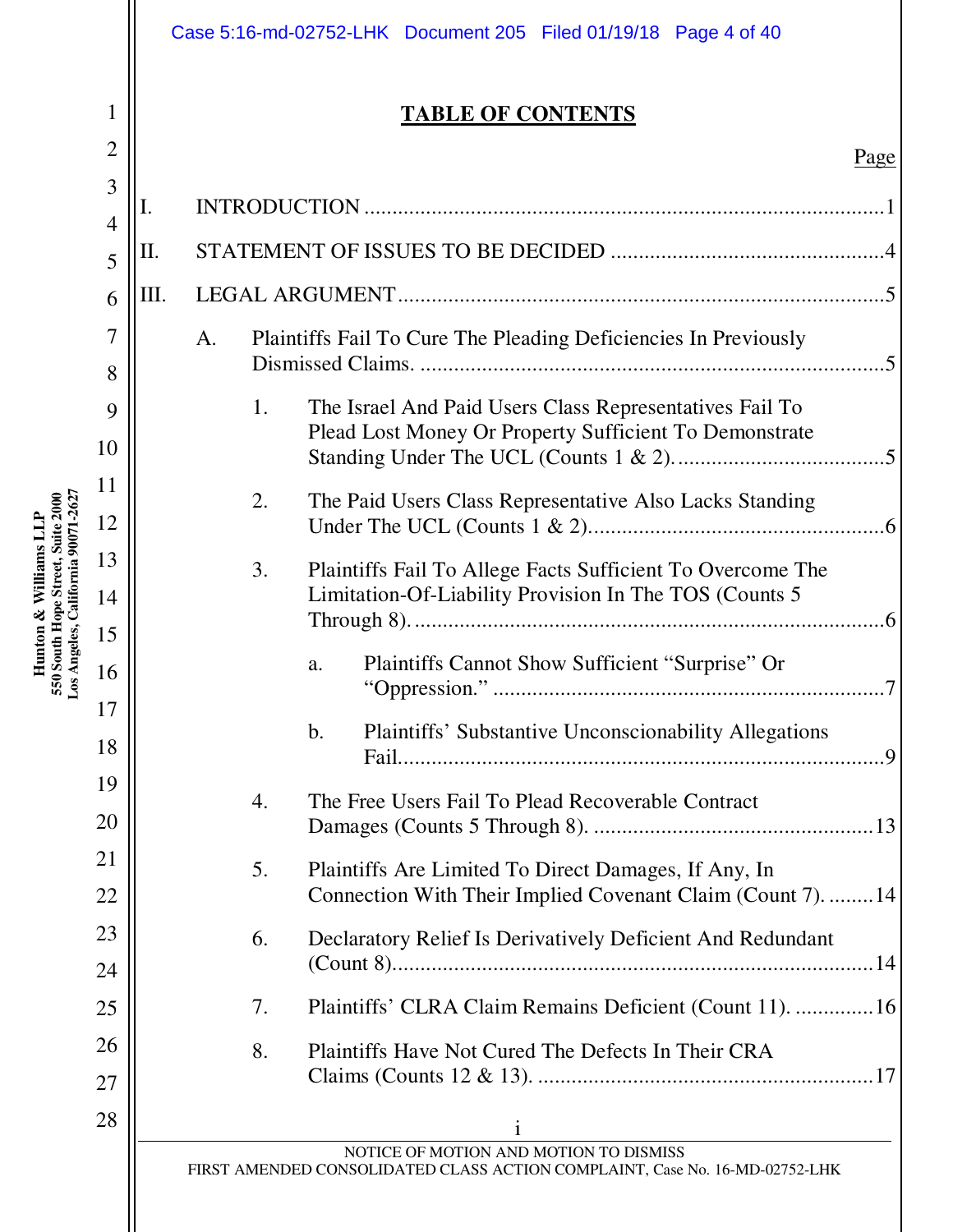|                                                                                                 |          |           |    |                | Case 5:16-md-02752-LHK  Document 205  Filed 01/19/18  Page 5 of 40                                                    |
|-------------------------------------------------------------------------------------------------|----------|-----------|----|----------------|-----------------------------------------------------------------------------------------------------------------------|
|                                                                                                 | 1<br>2   |           |    | a.             | No Named Plaintiff Claims Injury From The Forged                                                                      |
|                                                                                                 | 3        |           |    | $\mathbf b$ .  | <b>Plaintiffs Fail To Plead Sufficient Delay Allegations</b>                                                          |
|                                                                                                 | 4        |           |    |                |                                                                                                                       |
|                                                                                                 | 5        | <b>B.</b> |    |                |                                                                                                                       |
|                                                                                                 | 6        |           | 1. |                | Plaintiffs Cannot Show Reliance Or Damages For Their                                                                  |
|                                                                                                 | 7        |           |    |                |                                                                                                                       |
|                                                                                                 | 8        |           |    | a.             |                                                                                                                       |
|                                                                                                 | 9        |           |    | $\mathbf{b}$ . |                                                                                                                       |
|                                                                                                 | 10       |           | 2. |                | Plaintiffs' Fraudulent Concealment And Negligence Claims                                                              |
|                                                                                                 | 11       |           |    |                | Fail Under The Economic Loss Rule (Counts 3 & 4)<br>22                                                                |
|                                                                                                 | 12       |           | 3. |                | No Retroactive Application Of "Online Account"<br>Information For New "Reasonable Security" CRA Claim                 |
|                                                                                                 | 13       |           |    |                | 24                                                                                                                    |
| 550 South Hope Street, Suite 2000<br>os Angeles, California 90071-262<br>Hunton & Williams L.LP | 14       |           | 4. |                | Plaintiffs Cannot Recover Punitive Damages (Counts 3, 4, 7,                                                           |
|                                                                                                 | 15       |           |    |                | 26                                                                                                                    |
|                                                                                                 | 16       | IV.       |    |                | 29                                                                                                                    |
|                                                                                                 | 17       |           |    |                |                                                                                                                       |
|                                                                                                 | 18       |           |    |                |                                                                                                                       |
|                                                                                                 | 19       |           |    |                |                                                                                                                       |
|                                                                                                 | 20       |           |    |                |                                                                                                                       |
|                                                                                                 | 21<br>22 |           |    |                |                                                                                                                       |
|                                                                                                 | 23       |           |    |                |                                                                                                                       |
|                                                                                                 | 24       |           |    |                |                                                                                                                       |
|                                                                                                 | 25       |           |    |                |                                                                                                                       |
|                                                                                                 | 26       |           |    |                |                                                                                                                       |
|                                                                                                 | 27       |           |    |                |                                                                                                                       |
|                                                                                                 | 28       |           |    |                | $\mathbf{ii}$                                                                                                         |
|                                                                                                 |          |           |    |                | NOTICE OF MOTION AND MOTION TO DISMISS<br>FIRST AMENDED CONSOLIDATED CLASS ACTION COMPLAINT, Case No. 16-MD-02752-LHK |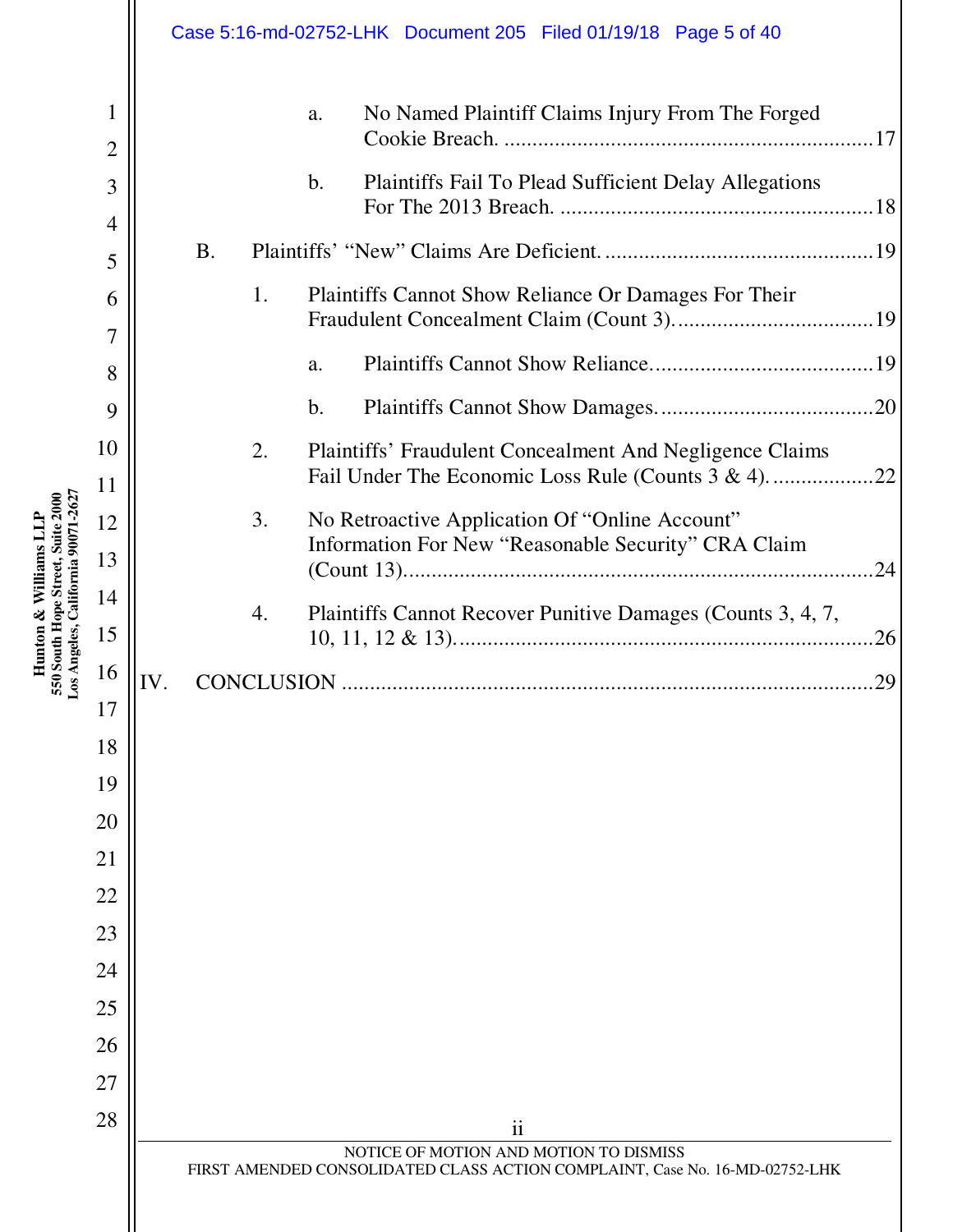|                     | Case 5:16-md-02752-LHK  Document 205  Filed 01/19/18  Page 6 of 40                                                    |
|---------------------|-----------------------------------------------------------------------------------------------------------------------|
| 1                   | <u>TABLE OF AUTHORITIES</u>                                                                                           |
| $\overline{2}$<br>3 | Page(s)                                                                                                               |
| $\overline{4}$      | <b>Cases</b>                                                                                                          |
| 5                   | In re Adobe Sys., Inc. Privacy Litig.,                                                                                |
| 6<br>$\overline{7}$ | Alcaraz v. Wachovia Mortg., FSB,                                                                                      |
| 8<br>9              | Alliance Mortg. Co. v. Rothwell,<br>.20                                                                               |
| 10                  | Andre v. Bank of Am., NA,                                                                                             |
| 11                  |                                                                                                                       |
| 12                  | Armendariz v. Found. Health Psychcare Servs., Inc.,                                                                   |
| 13<br>14            | Audigier Brand Mgmt. v. Perez,                                                                                        |
| 15<br>16            | Belton v. Comcast Cable Holdings, LLC,<br>9                                                                           |
| 17<br>18            | Bickley v. Schneider Nat'l, Inc.,<br>27                                                                               |
| 19<br>20            | Body Jewelz, Inc. v. Valley Forge Ins. Co.,                                                                           |
| 21<br>22            | Circuit City Stores, Inc. v. Adams,                                                                                   |
| 23<br>24            | Circuit City Stores, Inc. v. Mantor,                                                                                  |
| 25                  | City & Cty. of S.F. v. Tutor-Saliba Corp.,                                                                            |
| 26<br>27            | Copesky v. Super. Ct.,                                                                                                |
| 28                  | iii                                                                                                                   |
|                     | NOTICE OF MOTION AND MOTION TO DISMISS<br>FIRST AMENDED CONSOLIDATED CLASS ACTION COMPLAINT, Case No. 16-MD-02752-LHK |
|                     |                                                                                                                       |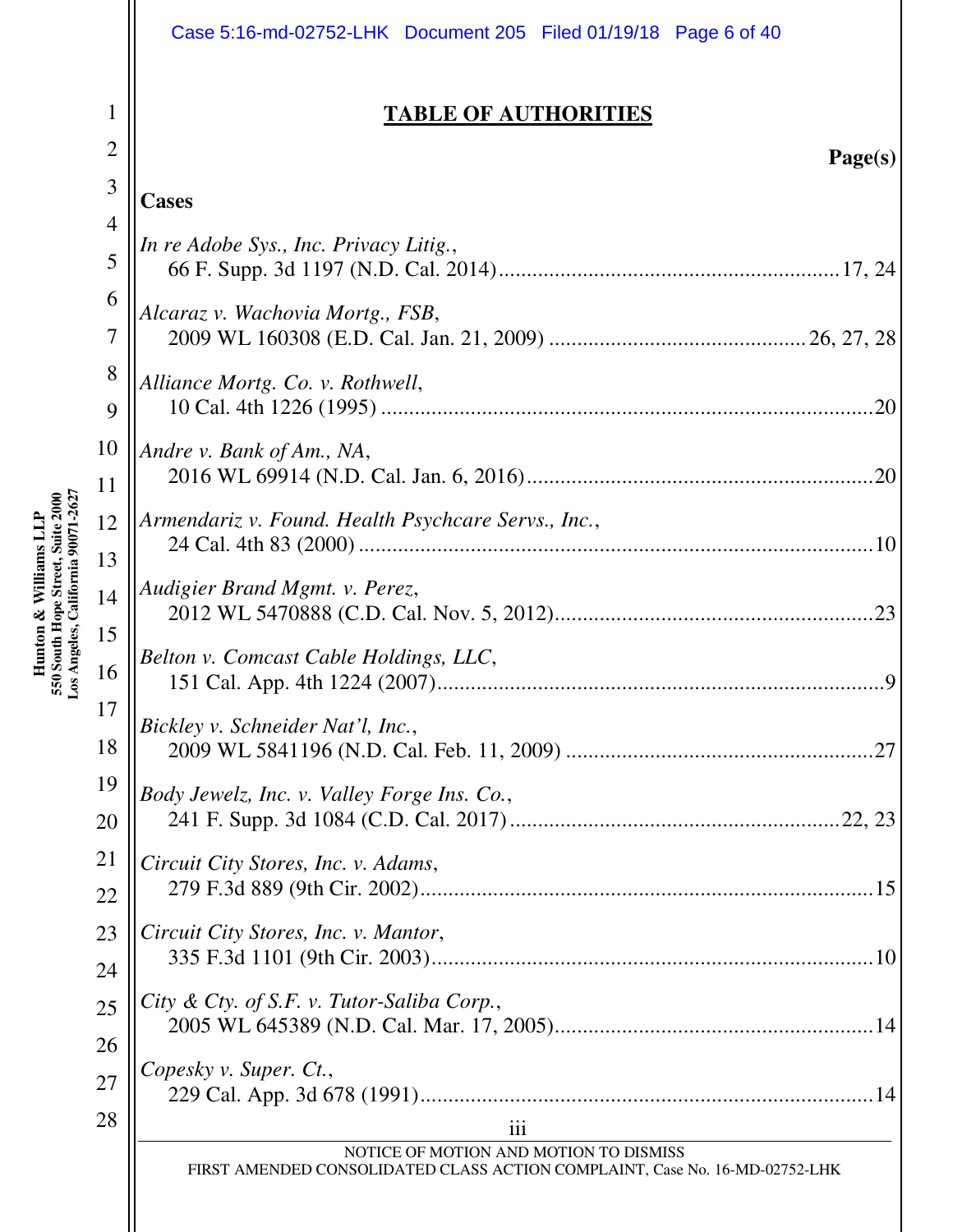|                                | Case 5:16-md-02752-LHK  Document 205  Filed 01/19/18  Page 7 of 40                                                          |
|--------------------------------|-----------------------------------------------------------------------------------------------------------------------------|
| $\mathbf{1}$<br>$\overline{2}$ | Cruz v. HomeBase,<br>.28                                                                                                    |
| 3<br>4                         | Crystal Springs Upland Sch. v. Fieldturf USA, Inc.,<br>22                                                                   |
| 5                              | Daly v. Viacom, Inc.,<br>.20                                                                                                |
| 6<br>$\overline{7}$            | Danielson v. Wells Fargo Bank,<br>27                                                                                        |
| 8<br>9                         | Darnaa, LLC v. Google, Inc.,                                                                                                |
| 10<br>11                       | Darnaa, LLC v. Google, Inc.,                                                                                                |
| 12<br>13                       | Doe v. Schwarzenegger,                                                                                                      |
| 14<br>15                       | Elsayed v. Maserati N. Am., Inc.,<br>.23                                                                                    |
| 16                             | Faulkner v. Cal. Toll Bridge Auth.,<br>27                                                                                   |
| 17<br>18                       | Ferrington v. McAfee, Inc.,                                                                                                 |
| 19<br>20                       | Fladeboe v. Am. Isuzu Motors Inc.,<br>.20                                                                                   |
| 21<br>22                       | Food Safety Net Servs. v. Eco Safe Sys. USA, Inc.,                                                                          |
| 23<br>24                       | Gallo Glass Co. v. Special Shapes Refractory Co., Inc.,                                                                     |
| 25                             | Hammond Enters. Inc. v. ZPS Am. LLC,                                                                                        |
| 26<br>27                       | Han v. Mobil Oil Corp.,                                                                                                     |
| 28                             | iv<br>NOTICE OF MOTION AND MOTION TO DISMISS<br>FIRST AMENDED CONSOLIDATED CLASS ACTION COMPLAINT, Case No. 16-MD-02752-LHK |
|                                |                                                                                                                             |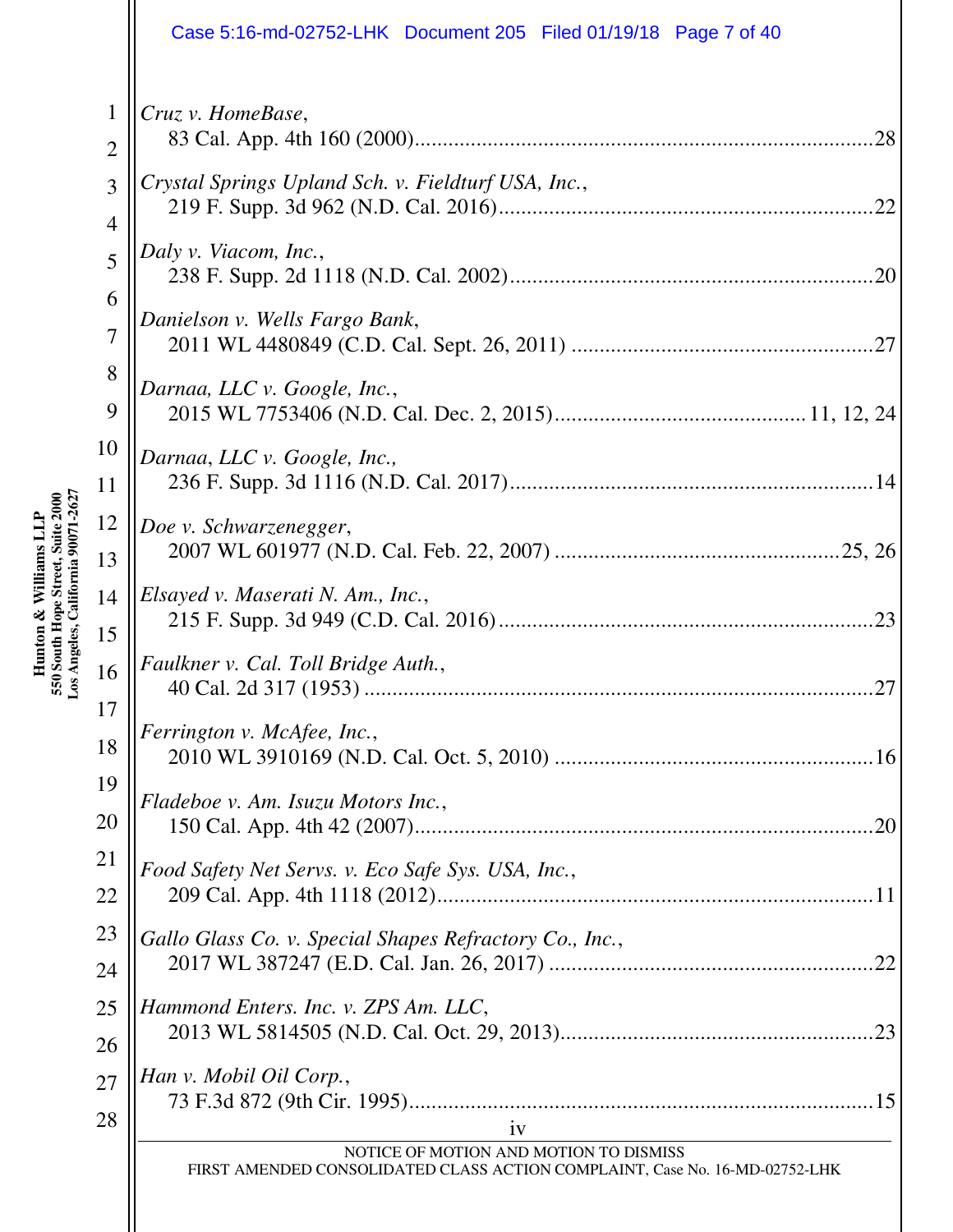|                     | Case 5:16-md-02752-LHK Document 205 Filed 01/19/18 Page 8 of 40                                                       |
|---------------------|-----------------------------------------------------------------------------------------------------------------------|
| 1<br>$\overline{2}$ | In re Heartland Payment Sys., Inc. Customer Data Sec. Breach Litig.,                                                  |
| 3<br>$\overline{4}$ | Henderson v. Sec. Pac. Nat'l Bank,<br>26                                                                              |
| 5                   | <i>In re iPhone Application Litig.,</i>                                                                               |
| 6<br>$\overline{7}$ | In re iPhone Application Litig.,                                                                                      |
| 8<br>9              | J'Aire Corp. v. Gregory,<br>.23                                                                                       |
| 10<br>11            | Jimenez v. Super. Ct.,<br>.23                                                                                         |
| 12<br>13            | Kilgore v. KeyBank, Nat'l Ass'n,                                                                                      |
| 14<br>15            | In re LinkedIn User Privacy Litig.,<br>.22                                                                            |
| 16<br>17            | Lone Star Nat. Bank, N.A. v. Heartland Payment Sys., Inc.,<br>13                                                      |
| 18                  | Markborough Cal. Inc. v. Super. Ct.,                                                                                  |
| 19<br>20            | McQuirk v. Donnelley,                                                                                                 |
| 21<br>22            | Michael v. Honest Co., Inc.,                                                                                          |
| 23<br>24            | Molina v. J.C. Penney Co., Inc.,                                                                                      |
| 25<br>26            | Monaco v. Bear Stearns Residential Mortg. Corp.,                                                                      |
| 27<br>28            | Morris v. Redwood Empire Bancorp,<br>V                                                                                |
|                     | NOTICE OF MOTION AND MOTION TO DISMISS<br>FIRST AMENDED CONSOLIDATED CLASS ACTION COMPLAINT, Case No. 16-MD-02752-LHK |
|                     |                                                                                                                       |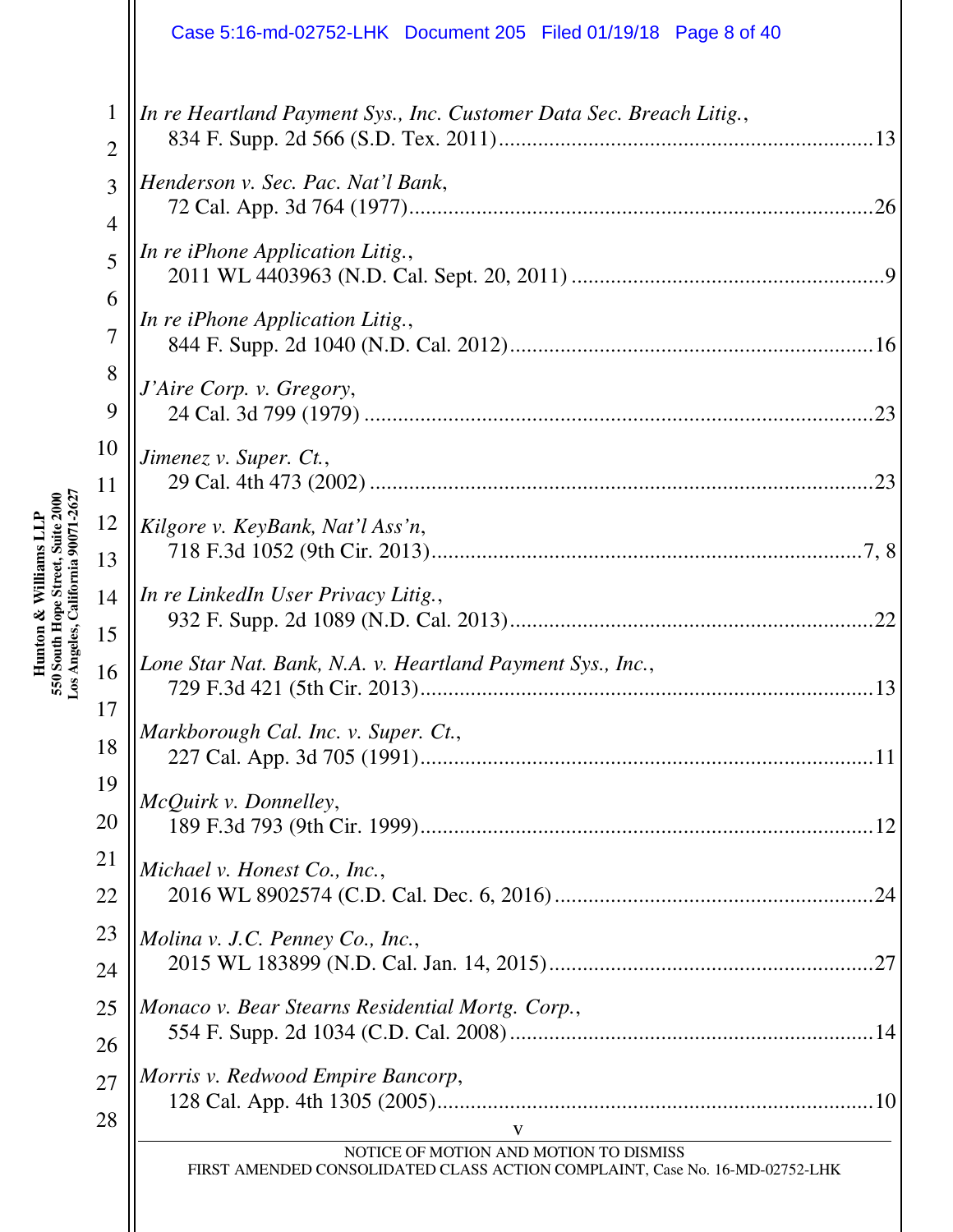|                               | Case 5:16-md-02752-LHK  Document 205  Filed 01/19/18  Page 9 of 40                                                          |
|-------------------------------|-----------------------------------------------------------------------------------------------------------------------------|
| $\mathbf 1$<br>$\overline{2}$ | Moule v. United Parcel Serv. Co.,                                                                                           |
| 3<br>$\overline{4}$           | Multifamily Captive Grp., LLC v. Assurance Risk Managers, Inc.,<br>.23                                                      |
| 5                             | Nguyen v. Barnes & Noble, Inc.,                                                                                             |
| 6<br>$\overline{7}$           | Ruiz v. Gap, Inc.,                                                                                                          |
| 8<br>9                        | S. Cal. Gas Leak Cases,                                                                                                     |
| 10<br>11                      | Savetsky v. Pre-Paid Legal Servs., Inc.,                                                                                    |
| 12<br>13                      | Simmons v. S. Pac. Transp. Co.,<br>.27                                                                                      |
| 14<br>15                      | Solarcity Corp. v. Sunpower Corp.,                                                                                          |
| 16                            | Song Fi, Inc. v. Google, Inc.,                                                                                              |
| 17<br>18                      | Song Fi, Inc. v. Google, Inc.,<br>.21                                                                                       |
| 19<br>20                      | In re Sony Gaming Networks and Customer Data Sec. Breach Litig.,<br>.22                                                     |
| 21<br>22                      | Stearns v. Select Comfort Retail Corp.,                                                                                     |
| 23<br>24                      | Stewart v. Electrolux Home Products, Inc.,<br>.22                                                                           |
| 25<br>26                      | Taiwan Semiconductor Mfg. Co. v. Tela Innovations, Inc.,                                                                    |
| 27<br>28                      | Tapia v. Super. Ct.,<br>.25                                                                                                 |
|                               | vi<br>NOTICE OF MOTION AND MOTION TO DISMISS<br>FIRST AMENDED CONSOLIDATED CLASS ACTION COMPLAINT, Case No. 16-MD-02752-LHK |
|                               |                                                                                                                             |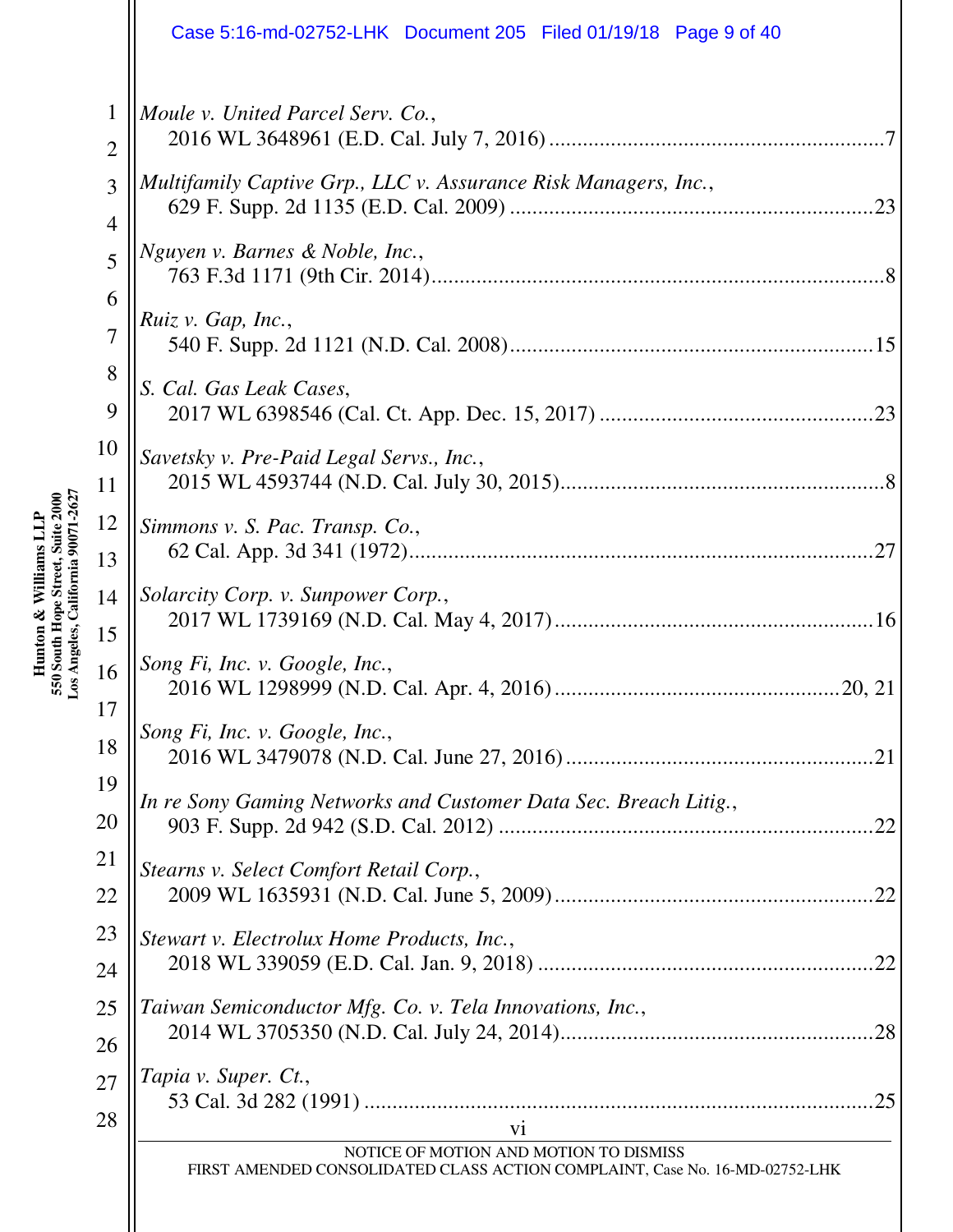|                     | Case 5:16-md-02752-LHK Document 205 Filed 01/19/18 Page 10 of 40                                                             |
|---------------------|------------------------------------------------------------------------------------------------------------------------------|
| 1<br>$\overline{2}$ | Taylor v. Super. Ct.,<br>.27                                                                                                 |
| 3<br>$\overline{4}$ | Traynor v. Lexington Ins. Co.,                                                                                               |
| 5                   | Turnbull & Turnbull v. ARA Transp., Inc.,                                                                                    |
| 6<br>$\overline{7}$ | In re Wal-Mart Stores, Inc. Wage & Hour Litig.,<br>27                                                                        |
| 8<br>9              | Walnut Producers of Cal. v. Diamond Foods, Inc.,                                                                             |
| 10<br>11            | Warth v. Seldin,                                                                                                             |
| 12<br>13            | WeBoost Media S.R.L. v. LookSmart Ltd.,<br>22                                                                                |
| 14<br>15            | Weiss v. NNN Capital Fund I, LLC,                                                                                            |
| 16                  | Wiseley v. Amazon.com, Inc.,<br>9                                                                                            |
| 17<br>18            | Woodside Homes of Cal., Inc. v. Super. Ct.,<br>$\mathbf Q$                                                                   |
| 19<br>20            | Woolstrum v. Mailloux,<br>.27                                                                                                |
| 21<br>22            | In re Yahoo Mail Litig.,                                                                                                     |
| 23<br>24            | In re Yahoo! Inc. Customer Data Sec. Breach Litig.,                                                                          |
| 25<br>26            | In re Zappos.com, Inc.,                                                                                                      |
| 27<br>28            |                                                                                                                              |
|                     | vii<br>NOTICE OF MOTION AND MOTION TO DISMISS<br>FIRST AMENDED CONSOLIDATED CLASS ACTION COMPLAINT, Case No. 16-MD-02752-LHK |
|                     |                                                                                                                              |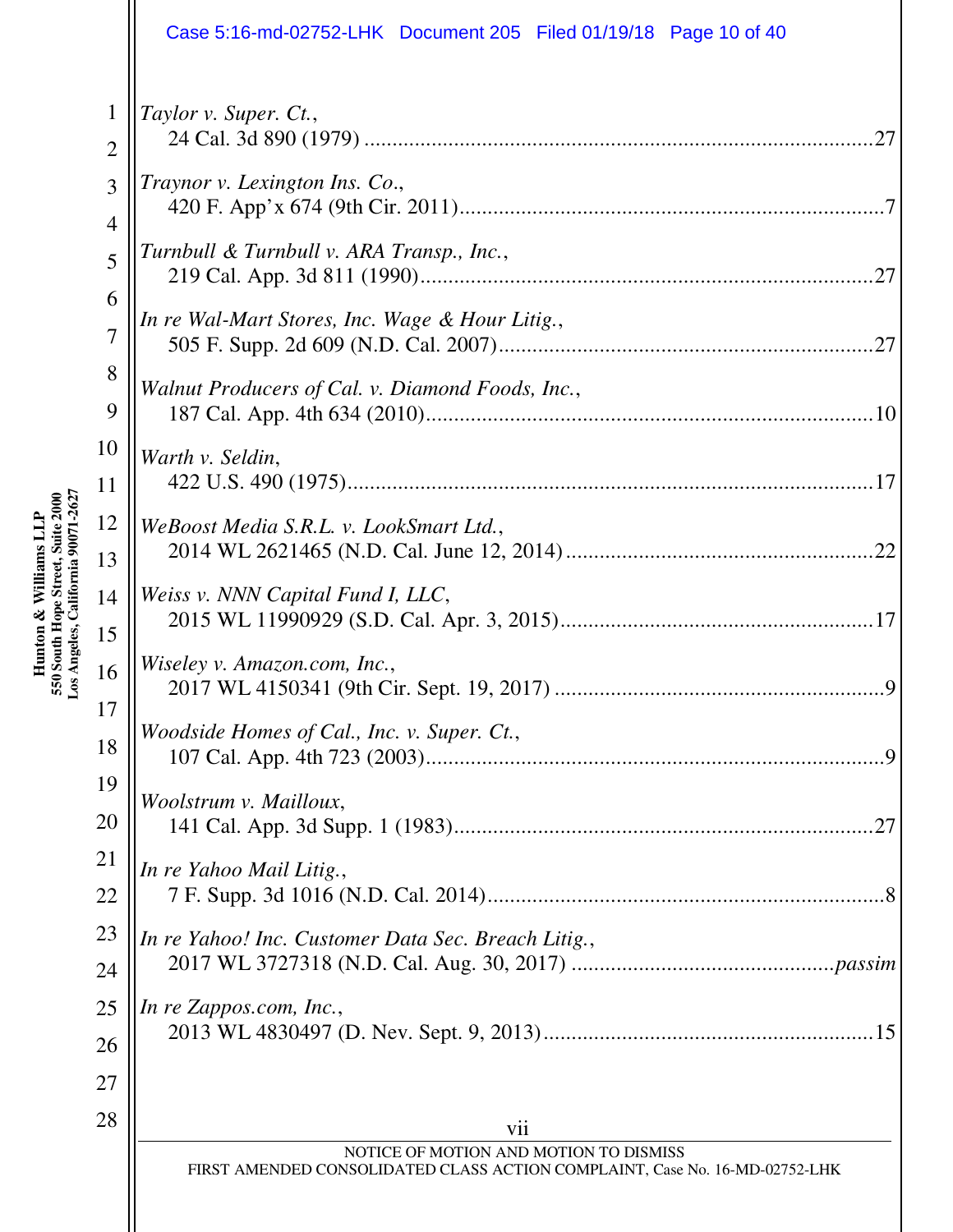#### Case 5:16-md-02752-LHK Document 205 Filed 01/19/18 Page 11 of 40

| $\mathbf{1}$        | <b>Statutes</b>                                                                                                       |
|---------------------|-----------------------------------------------------------------------------------------------------------------------|
| $\overline{2}$      |                                                                                                                       |
| 3                   |                                                                                                                       |
| $\overline{4}$<br>5 |                                                                                                                       |
| 6                   |                                                                                                                       |
| $\overline{7}$      |                                                                                                                       |
| 8                   |                                                                                                                       |
| 9                   | <b>Rules</b>                                                                                                          |
| 10                  |                                                                                                                       |
| 11                  |                                                                                                                       |
| 12                  |                                                                                                                       |
| 13<br>14            |                                                                                                                       |
| 15                  |                                                                                                                       |
| 16                  |                                                                                                                       |
| 17                  |                                                                                                                       |
| 18                  |                                                                                                                       |
| 19                  |                                                                                                                       |
| 20                  |                                                                                                                       |
| 21                  |                                                                                                                       |
| 22                  |                                                                                                                       |
| 23<br>24            |                                                                                                                       |
| 25                  |                                                                                                                       |
| 26                  |                                                                                                                       |
| 27                  |                                                                                                                       |
| 28                  | viii                                                                                                                  |
|                     | NOTICE OF MOTION AND MOTION TO DISMISS<br>FIRST AMENDED CONSOLIDATED CLASS ACTION COMPLAINT, Case No. 16-MD-02752-LHK |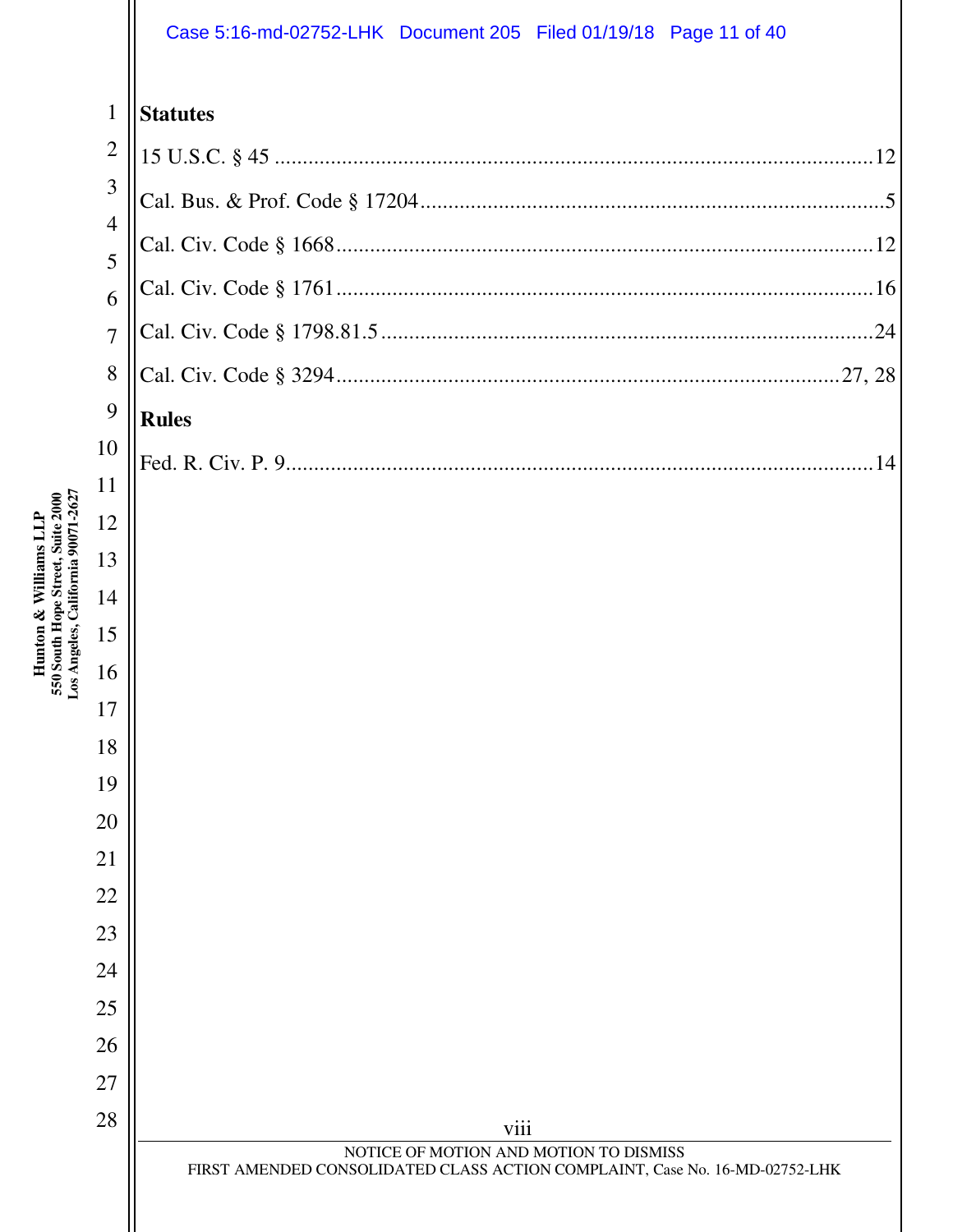#### 2

1

## **MEMORANDUM OF POINTS AND AUTHORITIES**

#### **I. INTRODUCTION**

3 4 5 6 7 8 9 10 12 13 14 15 16 18 19 Few, if any, security intrusions have received the level of detailed scrutiny as the Yahoo Data Breaches. In drafting the First Amended Consolidated Class Action Complaint ("FAC"), Plaintiffs stood in the favorable position of not only having the benefit of this Court's rigorous 93-page Motion to Dismiss Order considering and outlining the relevant legal issues and providing clear directives on what was required to cure the prior pleading deficiencies, but also having access to mountains of relevant documentary evidence and a Yahoo corporate representative. In addition to the more than 1.5 million pages of documents produced by Defendants concerning all three Breaches at issue in this litigation and two full days of corporate representative testimony (including extensive documents and testimony concerning Defendants' cybersecurity practices, the October 3, 2017 disclosure regarding the 2013 Breach, and Verizon's acquisition of Defendants' operating assets), Plaintiffs have been able to review: the findings of an intensive independent committee investigation that were publicly reported in Yahoo's 2016 10-K; other detailed securities filings related to data security; a DOJ indictment of the perpetrators responsible for the 2014 Breach, which include Russian intelligence officers; a putative stockholder class action and various stockholder derivative actions; investigations by various government agencies, including the SEC; and abundant press coverage and industry expert opinions. Yet, despite all of this, Plaintiffs' sweeping 300-plus paragraph FAC is rife with legal defects and still fails to cure the basic pleading deficiencies previously identified by this Court. And once again, Plaintiffs' FAC defaults to broad generalizations, legal conclusions, and threadbare assertions in place of well-pled facts specifically linking the injuries claimed in this case to the facts alleged.

Armed with 20/20 hindsight and a variety of cherry-picked statements, Plaintiffs claim—yet again—that Defendants should have known something sooner,

**Los Angeles, California 90071-2627**  550 South Hope Street, Suite 2000<br>Los Angeles, California 90071-2627 **550 South Hope Street, Suite 2000 Hunton & Williams LLP**  Hunton & Williams LLP

11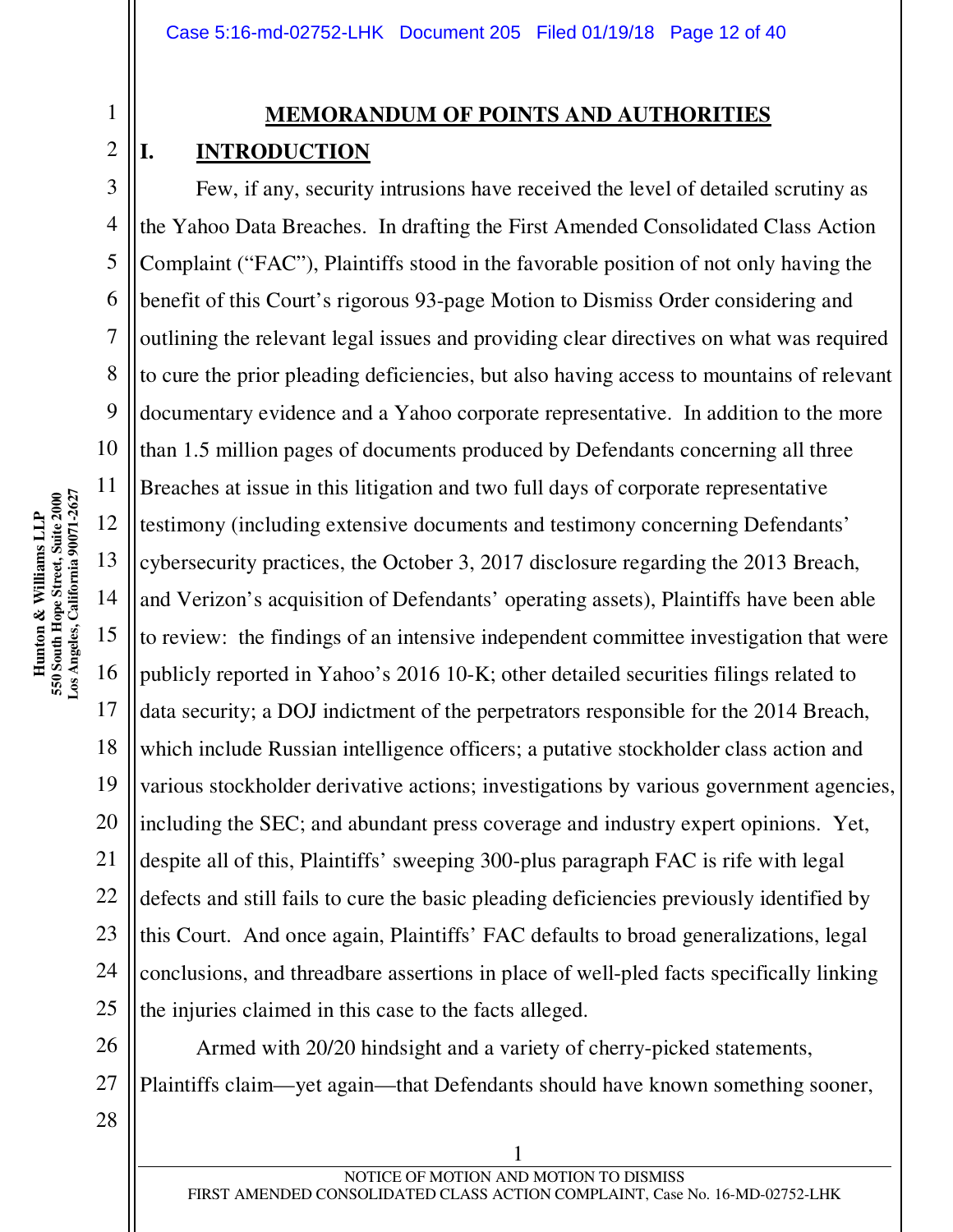done something better, or acted faster. But Yahoo, which has a vast security border covering a massive network system to patrol and protect, has been the target of relentless criminal attacks. And, of course, Yahoo has abundantly tested its own systems against internal and external simulated attacks, discovered vulnerabilities, and improved its systems over time in an unending cycle of learning, adapting, and responding to constantly evolving security threats. Plaintiffs' selective excerpts from the abundant discovery available to them cannot substitute for or otherwise fulfill the requirements laid out by this Court and the operative law.

In its order on Defendants' first motion to dismiss, the Court painstakingly pared down this sprawling litigation—it limited the pleadings to Plaintiffs' contract claims (express, implied, and implied covenant), unfair competition ("UCL") claims (under the "unfair" and "unlawful" prongs for all Classes, as well as the "fraudulent" prong for the Small Business Users Class insofar as the claim related to alleged omissions in Defendants' Small Business advertisements), and Customer Records Act ("CRA") claim insofar as it related to allegedly delayed notification in connection with the 2014 and Forged Cookie Breaches. Although the Court granted Plaintiffs leave with respect to certain of the deficiencies identified in its order, as detailed herein, Plaintiffs failed to cure them. And the "new" claims asserted by Plaintiffs which are largely variations on theories already rejected by the Court—likewise fail for similar reasons. At this point, Plaintiffs have had every opportunity to meet their pleading burden and cure the deficiencies identified by the Court, but again fall short.

Plaintiffs Rivlin and Granot once again have not adequately pled lost money or property sufficient to establish statutory standing under the UCL, and newly added Plaintiff Mortensen fails to make that showing as well. As to their contract theories, Plaintiffs rely on threadbare recitals and conclusory allegations in place of facts demonstrating either procedural or substantive unconscionability. Limitation-ofliability provisions contained in standardized, online agreements like Defendants'

1

2

3

4

5

6

7

8

9

10

11

12

13

14

15

16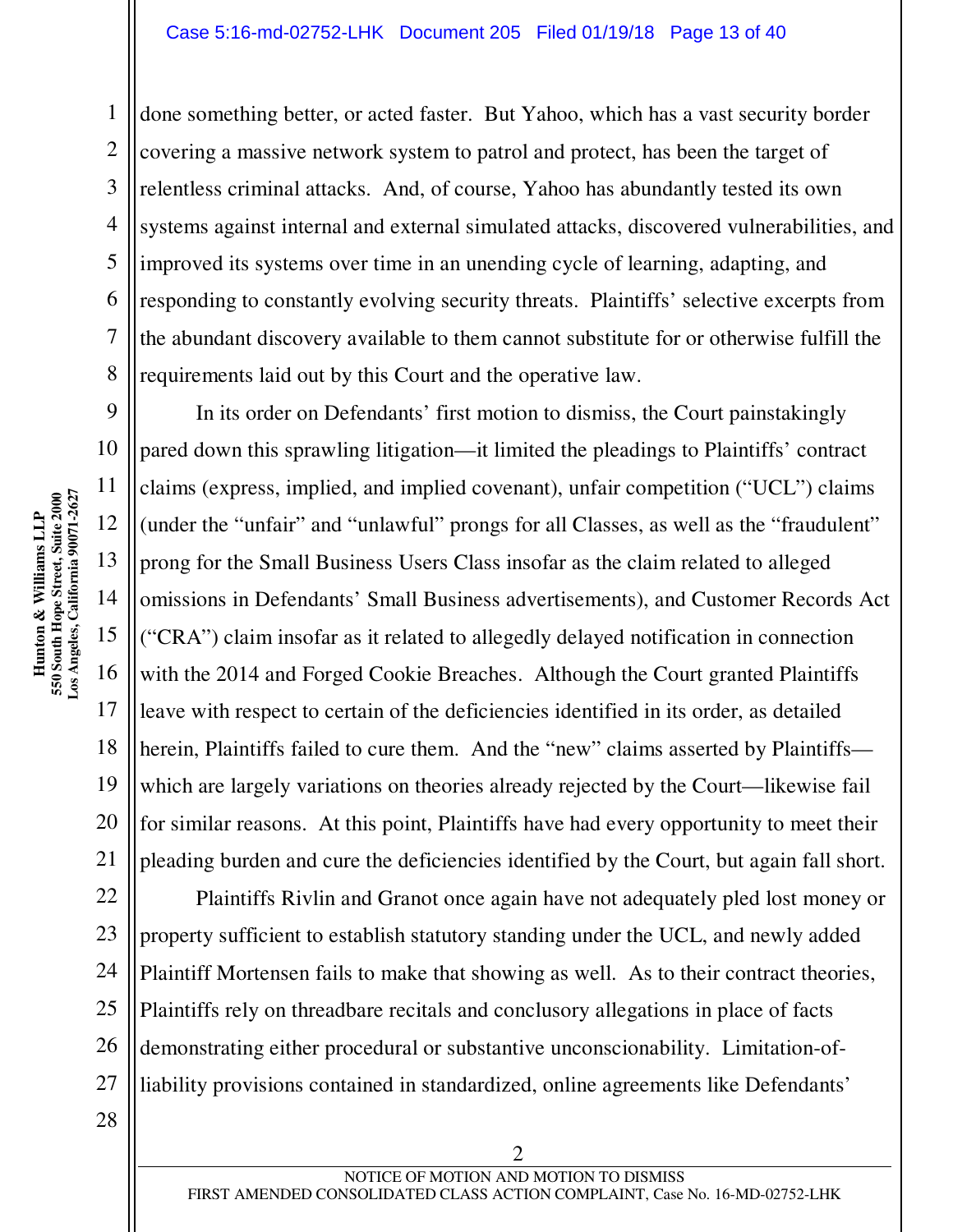Terms of Service (the "TOS") are routinely enforced in free and low-cost provider situations where users choose among multiple service alternatives, and Plaintiffs pled no facts taking this case outside the norm. They fail to establish "surprise" or "oppression" sufficient to invalidate the TOS on procedural unconscionability grounds; indeed, Plaintiffs admit the TOS forms a binding contract between themselves and Defendants as part of their contract claim. FAC ¶ 225. And nothing about the TOS "shocks the conscience" in a manner sufficient to invalidate the TOS on substantive unconscionability grounds—particularly given the magnitude of risks Yahoo would be forced to assume for providing Plaintiffs with a free to low-cost service in the absence of some limitation on liability. The declaratory relief claim is redundant and fails for the same reasons. By operation of the limitation-of-liability provision, Plaintiffs are limited to "direct" contract, implied covenant, and negligence damages, if any—and Plaintiffs have pled "out-of-pocket" mitigation costs, which they concede are consequential. Plaintiffs' CLRA claim still fails for lack of reliance and the inability to plead a covered "good" or "service."

20 23 None of the Plaintiffs has standing to bring any type of claim related to the Forged Cookie Breach, as none claims to have been impacted by it. Plaintiffs Heines and Dugas—the only California Plaintiffs—have failed again to allege facts establishing a legally cognizable delay in *notification* (as opposed to discovery) under the CRA (and do not claim to be impacted by the Forged Cookie Breach). Moreover the newly invoked "reasonable security" provision of the CRA upon which Heines and Dugas rely did not cover "online account" information until 2016, long after the 2013 and 2014 Breaches—and nothing therein permits retroactive application.

Plaintiffs' other new claims fare no better. None of the Plaintiffs who purport to represent the free and Paid Users Classes claims even to have read the Privacy Policy, so they cannot plead reliance—justifiable or otherwise—to anchor their fraudulent concealment claim. Even still, Plaintiffs' damages allegations fail under

1

2

3

4

5

6

7

8

9

10

11

12

13

14

15

16

17

18

19

21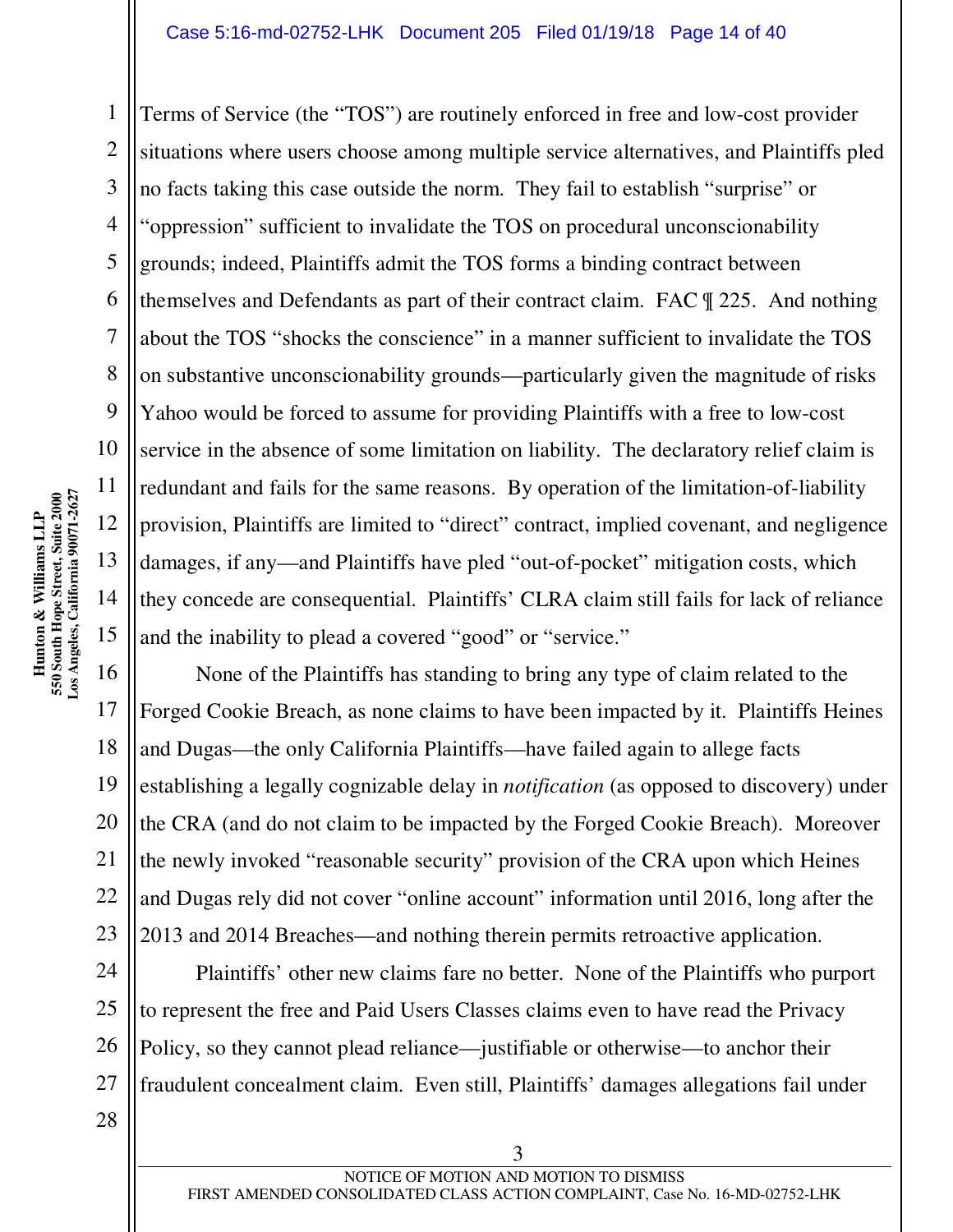the "out-of-pocket" loss rule, as they pled no facts showing they received less than they paid for using Yahoo's free or low-cost services. Plaintiffs' fraudulent concealment and negligence claims also are barred by the economic loss rule, and Plaintiffs cannot recover punitive damages in any event.

Specifics matter, and Plaintiffs—despite this Court's clear instructions and their incredible access to documents and testimony—still have not remedied their pleading deficiencies by replacing bald conclusions with well-pled facts. Plaintiffs' insufficient claims should be dismissed, and this litigation should move on.

1

2

3

4

5

6

7

8

9

10

11

#### **II. STATEMENT OF ISSUES TO BE DECIDED**

1. Whether Plaintiffs Rivlin, Granot, and Mortensen have adequately pled lost money or property sufficient to establish statutory standing under California's unfair competition laws;

2. Whether Plaintiffs have adequately pled reliance and/or damages, both of which are prima facie elements of their fraudulent concealment claim;

3. Whether Plaintiffs' negligence and fraudulent concealment claims are barred by the economic loss rule;

17 18 19 4. Whether Plaintiffs have adequately pled facts sufficient to invalidate the limitation-of-liability provisions in the TOS to which they agreed and which bar all but direct damages for their contract and negligence claims;

20 5. Whether Plaintiffs' derivative declaratory relief claim is improperly redundant of their deficient contract claims;

6. Whether Plaintiff Mortensen has adequately pled reliance or the existence of a covered "good" or "service" sufficient to state a claim under California's Consumer Legal Remedies Act;

7. Whether Plaintiffs Heines and Dugas have standing to assert claims based on the Forged Cookie Breach under California's Customer Records Act where neither claims to been affected by that Breach;

**Los Angeles, California 90071-2627**  Hunton & Williams LLP<br>550 South Hope Street, Suite 2000<br>Los Angeles, California 90071-2627 **550 South Hope Street, Suite 2000 Hunton & Williams LLP**  12 13 14 15 16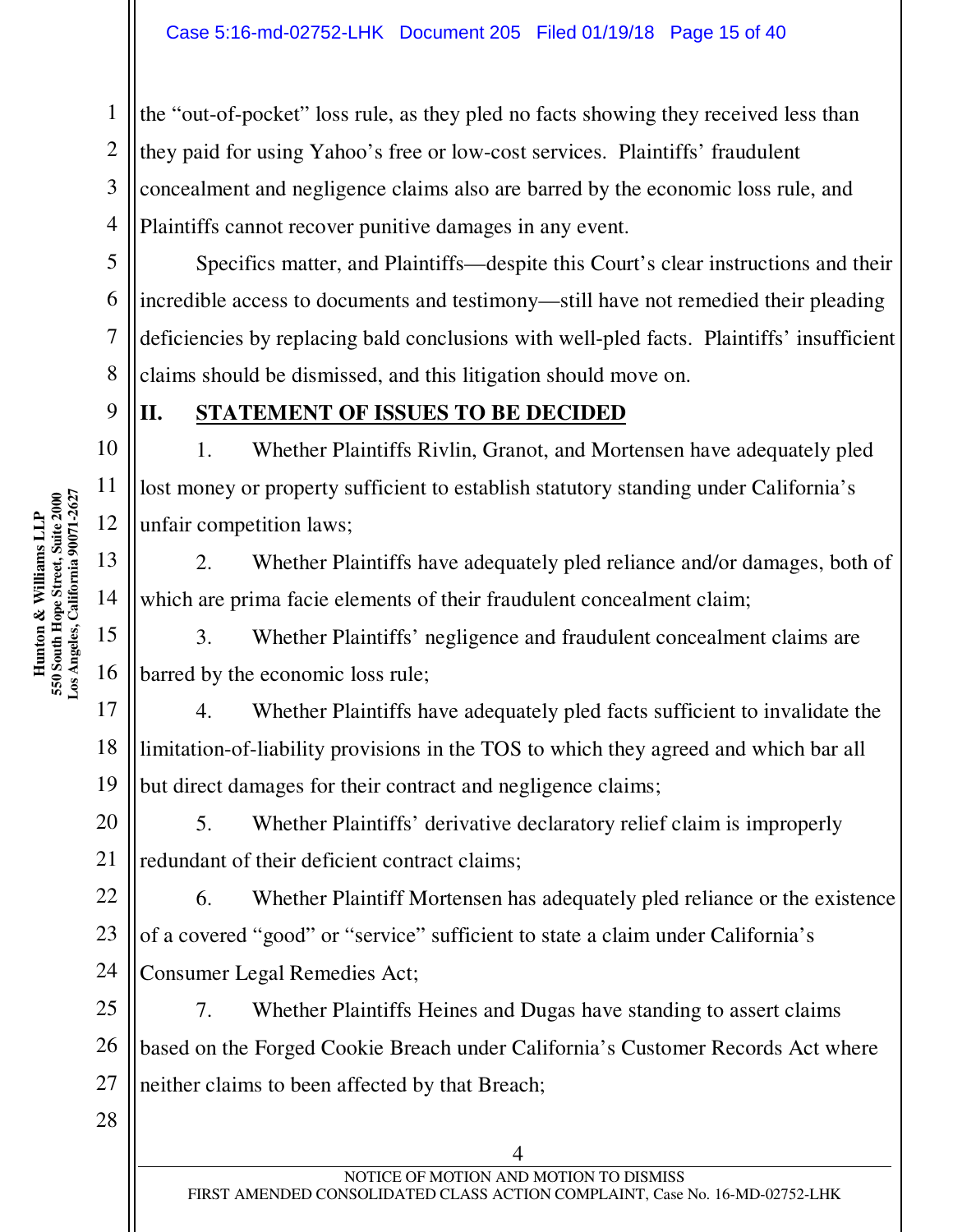1 2 8. Whether Plaintiffs cured their deficient allegations that Defendants unreasonably delayed notification of the 2013 Breach;

9. Whether Plaintiffs' new California's Customer Records Act claim regarding "reasonable security," upon which Plaintiffs Heines and Dugas now rely, retroactively applies to the 2013 and 2014 Breaches when it was not amended until January 1, 2016 to include "online account" information;

10. Whether Plaintiffs can recover punitive damages in connection with any of their claims.

**III. LEGAL ARGUMENT** 

### **A. Plaintiffs Fail To Cure The Pleading Deficiencies In Previously Dismissed Claims.**

**1. The Israel And Paid Users Class Representatives Fail To Plead Lost Money Or Property Sufficient To Demonstrate Standing Under The UCL (Counts 1 & 2).** 

This Court previously dismissed UCL claims made by Plaintiffs Rivlin and Granot because they did "not sufficiently allege[] standing under the UCL." *In re Yahoo! Inc. Customer Data Sec. Breach Litig.*, 2017 WL 3727318, at \*22 (N.D. Cal. Aug. 30, 2017). Specifically, the Court found that instead of alleging ascertainable and existing loss in the form of lost money or property, Rivlin and Granot alleged "imminent risk of *future* costs as a result of the Data Breaches," which is "not sufficient to allege 'lost money or property' under the UCL." *Id.* 

Rivlin and Granot's allegations still fail to make the UCL's threshold standing showing. Cal. Bus. & Prof. Code § 17204. As before, Rivlin and Granot have not pled current out-of-pocket damages or already-incurred loss of property or money. Rather, they rely on the possibility of future harm to anchor their claim. *Compare*  CAC ¶¶ 15, 16 *with* FAC ¶¶ 23, 24 ("In addition, the Yahoo Data Breaches have caused Plaintiff [Rivlin/Granot] to be at substantial risk for identity theft, if in fact [his/her] identity has not already been stolen."). The Court previously rejected the

3

4

5

6

7

8

9

10

11

12

13

14

15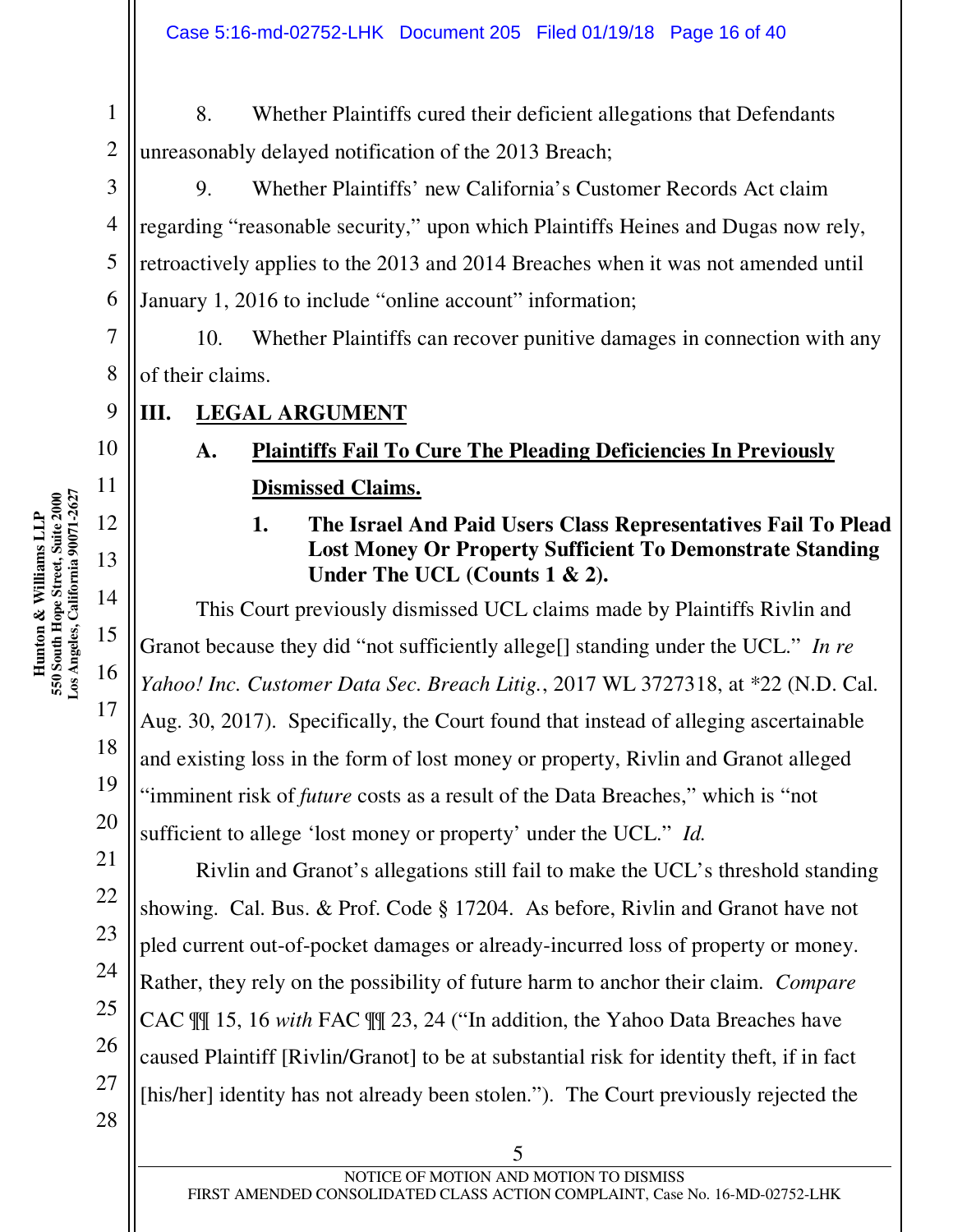1 2 3 4 hypothetical possibility of future or currently unknown harm as a basis for UCL standing. *In re Yahoo*, 2017 WL 3727318, at \*22 ("imminent risk of future costs" does not establish UCL standing). Rivlin and Granot's UCL claim should be dismissed—this time with prejudice.

#### **2. The Paid Users Class Representative Also Lacks Standing Under The UCL (Counts 1 & 2).**

Newly added Plaintiff Mortensen similarly lacks statutory standing to bring UCL claims. Like Plaintiffs Rivlin and Granot, Mortensen does not claim he "lost money or property" in the form of mitigation expenses or other lost property or money. FAC ¶ 28. To the extent Mortensen claims a "greater risk of identity theft and other fraud" (*id.*), that does not constitute "lost money or property," as the Court previously held. *In re Yahoo*, 2017 WL 3727318, at \*22. Nor does Mortensen adequately allege "benefit-of-the-bargain" losses. Although he claims he "paid \$19.95 per year for Yahoo's premium email service" (FAC ¶ 28), he fails to describe the "premium" features for which he paid—*e.g.*, ad-free mail, mail forwarding—much less plead facts showing how Yahoo's allegedly "unlawful" and "unfair" conduct deprived him of such features. Indeed, there is no difference between Mortensen's allegations and the similarly vague allegations by Plaintiff Rivlin, which this Court held fell short of adequately alleging "lost benefit of the bargain." *In re Yahoo,* 2017 WL 3727318, at \*20, 22 n.4 & 5. Like Rivlin, Mortensen's bare allegation that he paid fees associated with his account is not sufficient to demonstrate UCL standing.

#### **3. Plaintiffs Fail To Allege Facts Sufficient To Overcome The Limitation-Of-Liability Provision In The TOS (Counts 5 Through 8).**

As this Court held, Defendants' TOS limits their liability to Plaintiffs absent plausible allegations that those provisions are "unconscionable." *In re Yahoo*, 2017

5

6

7

8

 $\overline{Q}$ 

10

11

12

13

14

15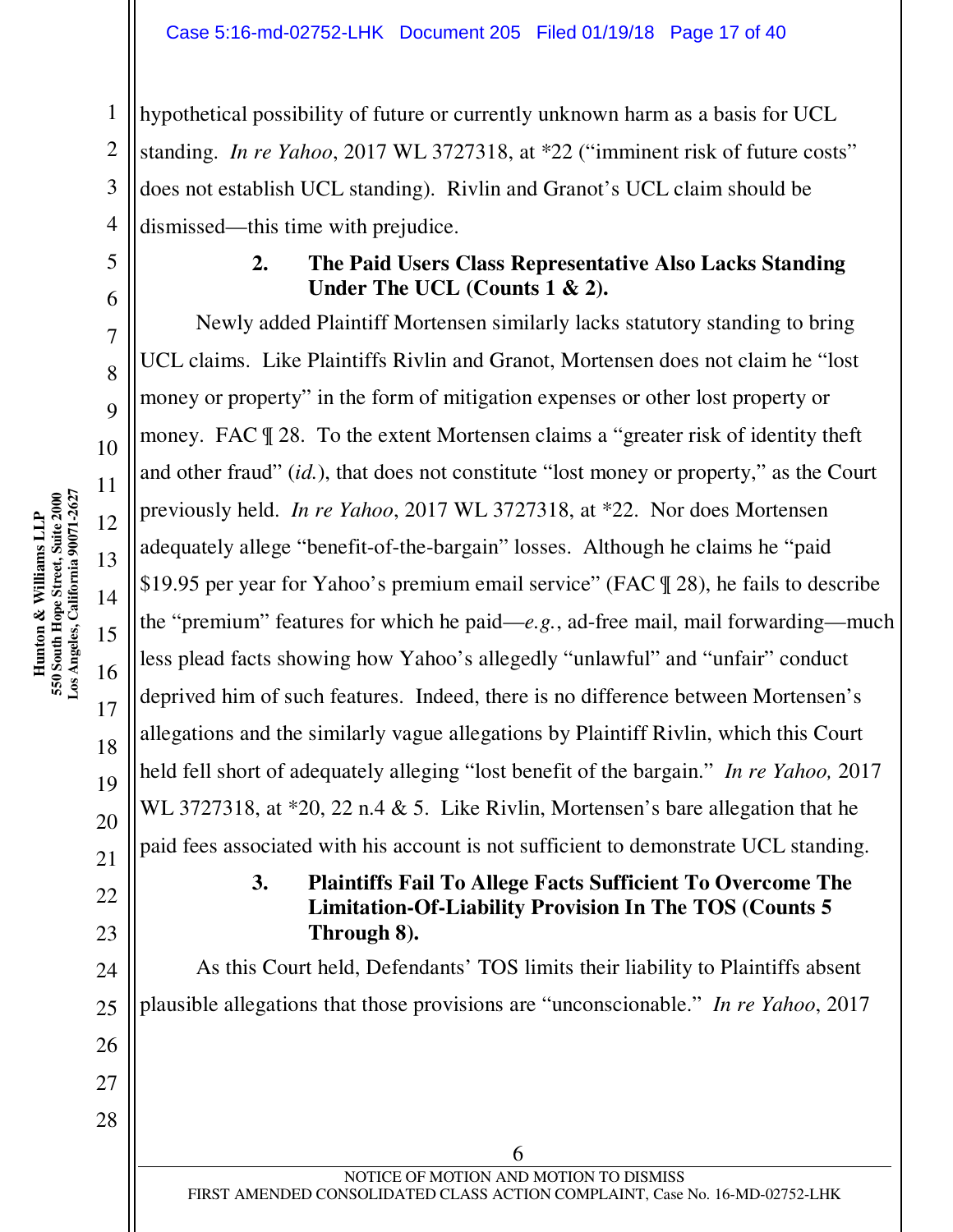WL 3727318, at  $*52<sup>1</sup>$  To overcome those presumptively enforceable limitation-ofliability provisions, the Court ordered Plaintiffs to adequately plead facts evidencing *both* procedural and substantive unconscionability. *Id.* at \*53. Just as this Court previously rejected Plaintiffs' "threadbare recitals" of unconscionability last time, it should do so again now. Plaintiffs added more words to the FAC, but no new or significant facts to plausibly demonstrate unconscionability. *Id.* at 46 n.13 ("Plaintiffs' claim … merely lists various provisions of Yahoo's Terms and Service and alleges that these provisions are 'unconscionable and unenforceable, or precluded by federal and state law.' … These 'threadbare recitals' … are insufficient to state a claim.") (citation omitted); *see also* FAC ¶¶ 232-242. Because Plaintiffs have failed to plead sufficient facts alleging why the agreed-to limitation-of-liability provisions are procedurally unconscionable in terms of "oppression" and "surprise," or that the terms of the provisions are so manifestly unfair as to "shock the conscience," their claims must be dismissed. *See Traynor v. Lexington Ins. Co*., 420 F. App'x 674 (9th Cir. 2011).

#### *a. Plaintiffs Cannot Show Sufficient "Surprise" Or "Oppression."*

The hallmarks of procedural unconscionability are "surprise" and "oppression." *In re Yahoo*, 2017 WL 3727318, at \*52 (citation omitted). Plaintiffs have pled neither sufficiently. Plaintiffs admit the TOS constitutes a contract between themselves and Defendants as part of their contract claim. FAC ¶ 225. Plaintiffs, therefore, are bound by all of the terms therein, not simply those that presently suit their litigation objectives. In any event, Plaintiffs assert that the limitation-of-liability provision is a "surprise" because it appeared on pages 8 and 9 of the online TOS, not on the first or last page. FAC ¶ 236. This solitary allegation is not enough. *Moule v. United Parcel Serv. Co.*, 2016 WL 3648961, at \*7 (E.D. Cal. July 7, 2016) ("Plaintiff fails to show

1

2

3

4

5

6

7

8

9

10

11

12

13

14

15

16

 $\overline{a}$ 

<sup>1</sup> The Court set forth the limitation-of-liability language in both Defendants' TOS in its last order. *In re Yahoo*, 2017 WL 3727318, at \*46.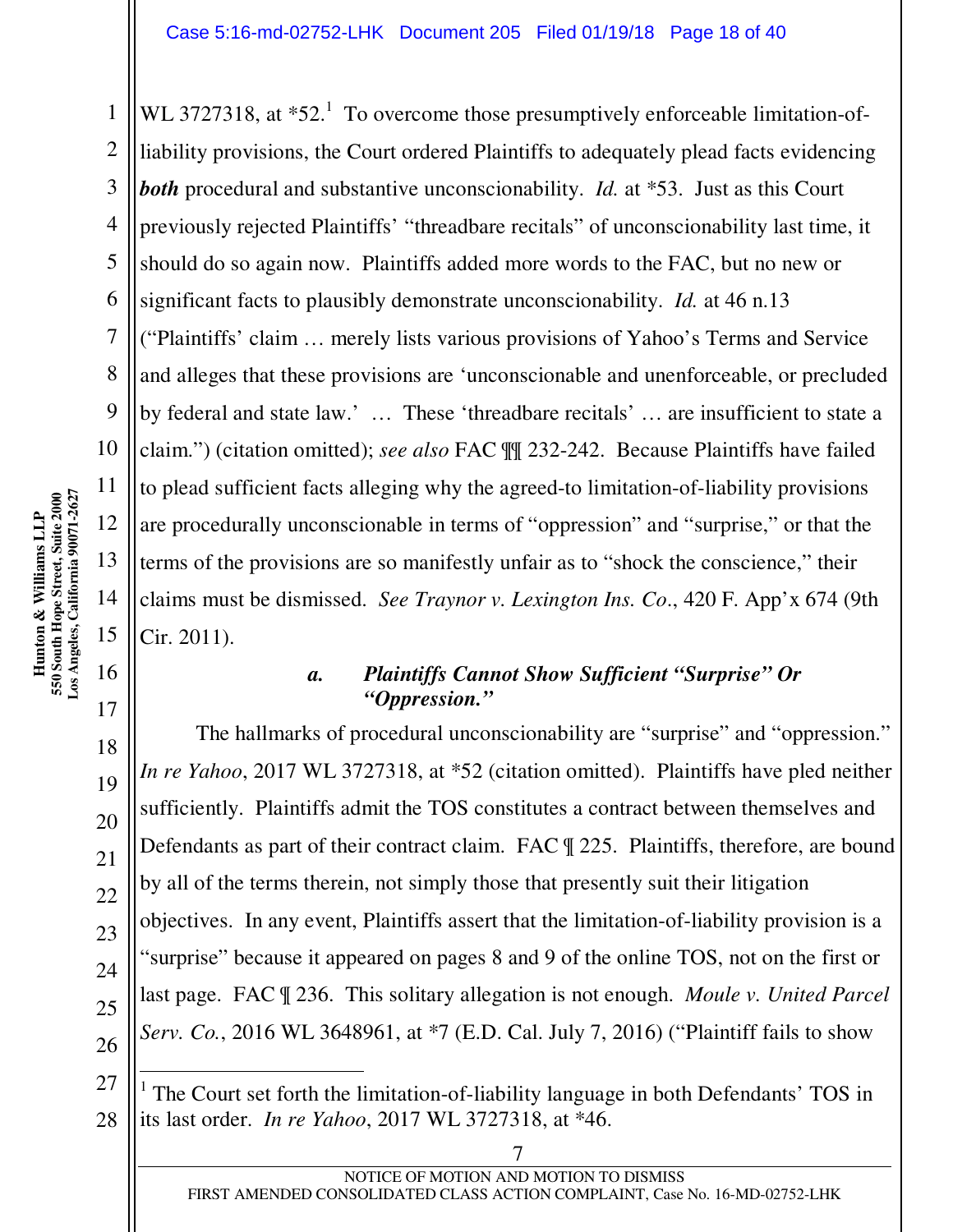'surprise' because the terms were not hidden from view or drafted in 'fine-print terms.'"); *Kilgore v. KeyBank, Nat'l Ass'n*, 718 F.3d 1052, 1059 (9th Cir. 2013) (finding that a contract provision was not procedurally unconscionable under California law when the provision was not "buried in fine print in the [contract], but was instead in its own section, clearly labeled, in boldface"). First, the only Plaintiffs who even claimed to have read the TOS at all are Essar and Neff. Because none of the other Plaintiffs has read the TOS, none can plausibly claim "surprise" as to the limitation-of-liability provisions, or any other provision. In any event, even as to Plaintiffs Essar and Neff, the FAC altogether ignores that the limitation-of-liability provisions are clear, conspicuous, and prominently displayed in bold typeface, *and presented entirely in capitalized letters*—they are not obscured or printed in small typeface in a footnote. This undercuts any claim of procedural unconscionability. *Compare* FAC ¶ 232 (citing Exhs. 1-6, 16-23) *with Kilgore*, 718 F.3d at 1059.

14 15 16 Plaintiffs' "oppression" allegations also are fatally scant: "On the question of oppression, the Terms of Service themselves are contained in an adhesion contract that allows for no form of negotiation or modification. All of Defendants' customers must accept the Terms on a take it or leave it basis." FAC ¶ 237. The fact that a limitation-of-liability provision is contained in a standardized agreement is not sufficient to demonstrate unconscionability. Standardized contracts, like Defendants' TOS, are routinely enforced within California and throughout the United States. In fact, this Court previously has enforced provisions in Yahoo's TOS, and it should do so again here. *In re Yahoo Mail Litig.*, 7 F. Supp. 3d 1016, 1028-29 (N.D. Cal. 2014) (enforcing mail scanning consent provision contained in Yahoo TOS); *see also Savetsky v. Pre-Paid Legal Servs., Inc.*, 2015 WL 4593744, at \*4, 10 (N.D. Cal. July 30, 2015) (holding click-wrap characteristic of agreement was neither procedurally nor substantively unconscionable). The fact that users are required to *affirmatively* accept the TOS further undercuts any argument of unconscionability. *Nguyen v.* 

1

2

3

4

5

6

7

8

9

10

11

12

13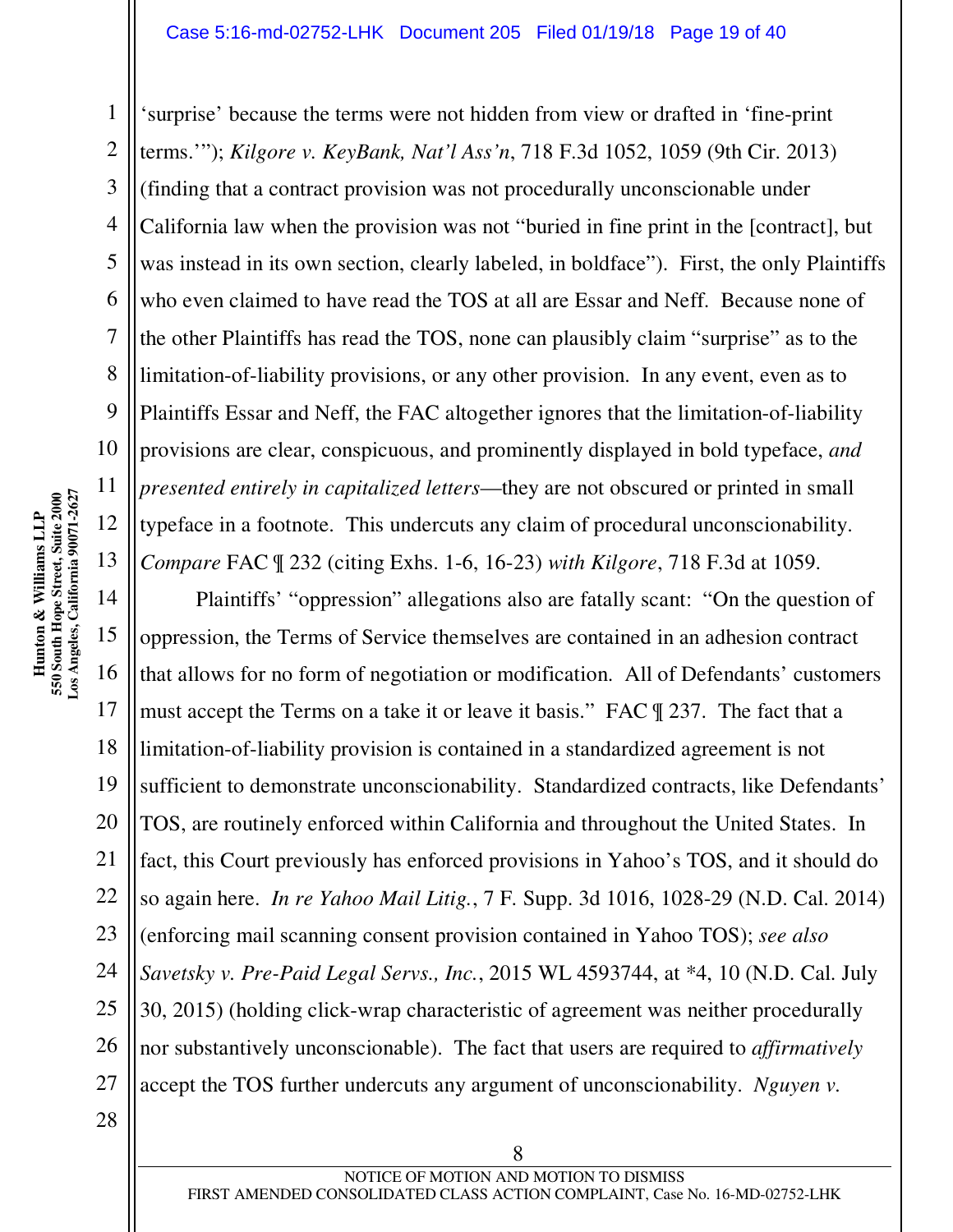*Barnes & Noble, Inc.*, 763 F.3d 1171, 1176 (9th Cir. 2014) (noting that courts frequently uphold contracts "where the user is required to affirmatively acknowledge the agreement before proceeding with use of the website"). $2^2$ 

Even accepted as true, Plaintiffs' allegations that the TOS are included in the middle pages of a standardized agreement do not establish procedural unconscionability. These already thin allegations are weakened further still by the fact that Plaintiffs willingly chose to accept Defendants' service, including the TOS, from a field of alternative mail service providers, eliminating any claim of oppression. This choice, and the "availability of alternative sources from which to obtain the desired service defeats any claim of oppression." *In re iPhone Application Litig.*, 2011 WL 4403963, at \*8 (N.D. Cal. Sept. 20, 2011) (quoting *Belton v. Comcast Cable Holdings, LLC*, 151 Cal. App. 4th 1224, 1245 (2007)) (internal quotations omitted).

13 14 15 16 17 18 19 20 21 *b. Plaintiffs' Substantive Unconscionability Allegations Fail.*  Plaintiffs' weak showing on procedural unconscionability requires that they make a "compelling" case of substantive unconscionability. *Woodside Homes of Cal., Inc. v. Super. Ct.,* 107 Cal. App. 4th 723, 730 (2003) (requiring a more robust showing of substantive unconscionability where procedural unconscionability is low). Plaintiffs do not come close. Although Plaintiffs invoke the conclusory labels that the TOS are "unconscionable" and "harsh," they plead no facts demonstrating substantive unconscionability. Having failed to do so, Plaintiffs' allegations again fail as "threadbare recitals" and bald "legal conclusions." *In re Yahoo*, 2017 WL 3727318, at \*52 ("The CCAC does not even mention these requirements, let alone plead facts to

26 27  $\overline{a}$ 2 *See also Wiseley v. Amazon.com, Inc.*, 2017 WL 4150341, at \*1 (9th Cir. Sept. 19, 2017) ("The notices on Amazon's checkout and account registration pages, which alerted Wiseley that clicking the corresponding action button constituted agreement to the hyperlinked COU, were in sufficient proximity to give him a 'reasonable opportunity to understand' that he would be bound by additional terms.") (citations omitted).

1

2

3

4

5

6

7

8

9

10

- 25
-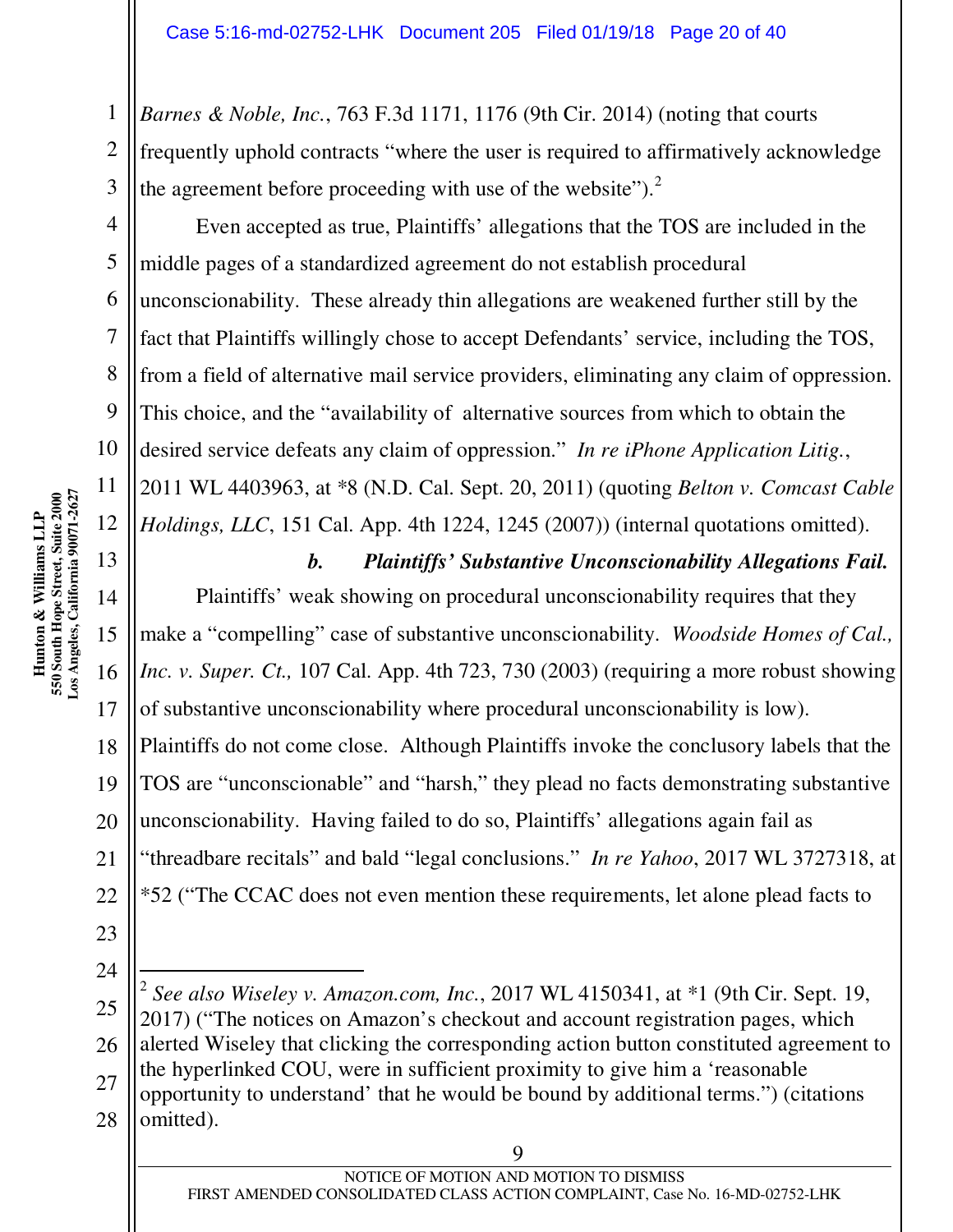show that they are met. Instead, the CCAC only offers 'threadbare recitals' that various provisions are unconscionable.") (citation omitted).

Substantive unconscionability is evaluated as of the time the contract was made and consists of an allocation of risks in an objectively unreasonable manner. *Armendariz v. Found. Health Psychcare Servs., Inc.*, 24 Cal. 4th 83, 113-14 (2000). "[I]t is important that courts not be thrust in the paternalistic role of intervening to change contractual terms that the parties have agreed to merely because the court believes the terms are unreasonable. The terms must shock the conscience." *Morris v. Redwood Empire Bancorp*, 128 Cal. App. 4th 1305, 1322-23 (2005) (citations omitted) (internal quotations omitted). What shocks the conscience is not measured simply by the *results* of applying the challenged provision. Instead, the provision must truly be objectively unreasonable or unexpected—indicating a high level of oppression at the time it was entered into. *See, e.g.*, *Circuit City Stores, Inc. v. Mantor*, 335 F.3d 1101, 1106 (9th Cir. 2003) (defendant employer "even resorted to threatening [plaintiff's] job outright should [plaintiff] exercise his putative 'right' to opt out" of contract). Unconscionability turns not only on a "'one-sided' result, but also on an absence of 'justification' for it … a contract is largely an allocation of risks between the parties, and therefore … a contractual term is substantively suspect if it reallocates the risks of the bargain in an objectively unreasonable or unexpected manner." *Walnut Producers of Cal. v. Diamond Foods, Inc.*, 187 Cal. App. 4th 634, 647 (2010) (citation omitted) (internal quotations omitted).

22 23 24 25 26 27 Plaintiffs fail to plead a single fact to plausibly allege the terms of the TOS, and the limitation-of-liability provision in particular, were so unfair as to "shock the conscience" at the time of contracting. Rather, Plaintiffs resort to conclusory labels, alleging that the TOS are "one[-]sided," presented on an "as[-]is" basis, with "no reasonable commercial justification" for a limitation-of-liability provision, since the possibility of "consequential damages" is a foreseeable result of a breach and that

1

2

3

4

5

6

7

8

9

10

11

12

13

14

15

16

17

18

19

20

21

28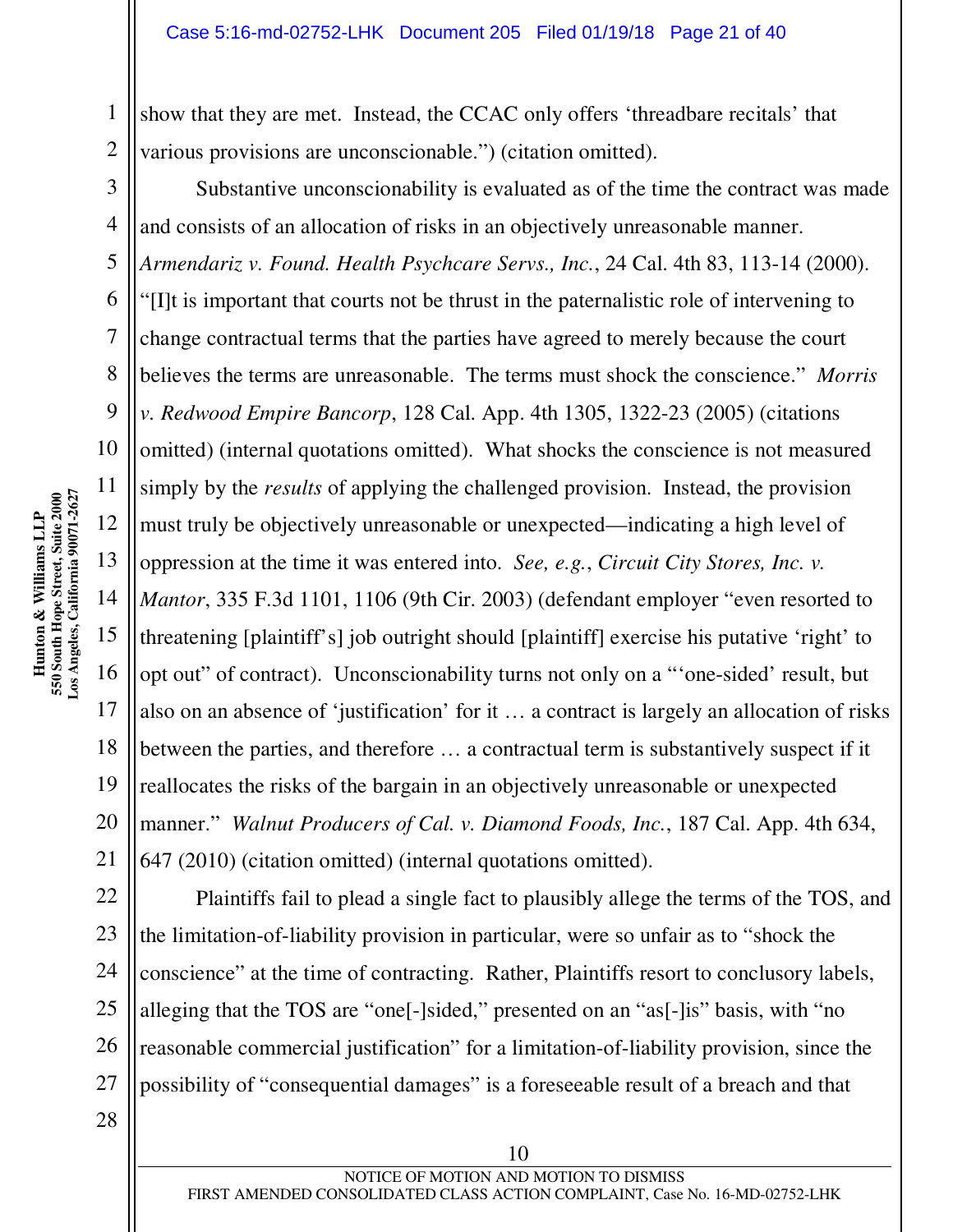Plaintiffs "were harmed as a result of Defendants' breach of contract terms." FAC ¶¶ 238-240, 243. These allegations, alone or in combination, fall far short of the mark to show substantive unconscionability.

It is well established under California law that limitation-of-liability provisions are fully enforceable, including those in standardized "as-is" contracts. *See Food Safety Net Servs. v. Eco Safe Sys. USA, Inc.,* 209 Cal. App. 4th 1118, 1126 (2012). This is particularly so where, as here, the service is offered for free or at a low cost to the subscriber. *See Markborough Cal. Inc. v. Super. Ct.*, 227 Cal. App. 3d 705, 714 (1991). California courts routinely find limitations of liability to be appropriate where it is commercially reasonable to "retain broad discretion over those services and to minimize its exposure to monetary damages." *Darnaa, LLC v. Google, Inc.*, 2015 WL 7753406, at \*3 (N.D. Cal. Dec. 2, 2015), reconsidered in part on other grounds, 2016 WL 6540452 (N.D. Cal. Nov. 2, 2016).

Further, the reasonableness of the limitation-of-liability provision is manifest here, given that users accepted the provision when they chose Yahoo from other alternatives. It would be manifestly unjust to rewrite that agreement and impose unlimited liability on Defendants for their free and low-cost services: "Because YouTube offers its hosting services at no charge, it is reasonable for YouTube to retain broad discretion over those services and to minimize its exposure to monetary damages. Plaintiff has not pointed to any shocking unfairness in these provisions of the Terms of Service." *Darnaa*, 2015 WL 7753406, at \*3. Significantly, in *Darnaa*, YouTube's limitation-of-liability provision was even broader and extended to *all*  types of damages, including direct damages. *Id.* at \*4.

Plaintiffs claim there can be no reasonable commercial justification for the inclusion of a limitation-of-liability provision in the data breach context because of "state and federal" requirements to maintain "acceptable levels of data security." FAC  $\parallel$  239. These arguments, including Plaintiffs' attempt to cure their prior pleading

1

2

3

4

5

6

7

8

9

10

11

12

13

14

15

16

17

18

19

20

21

22

23

24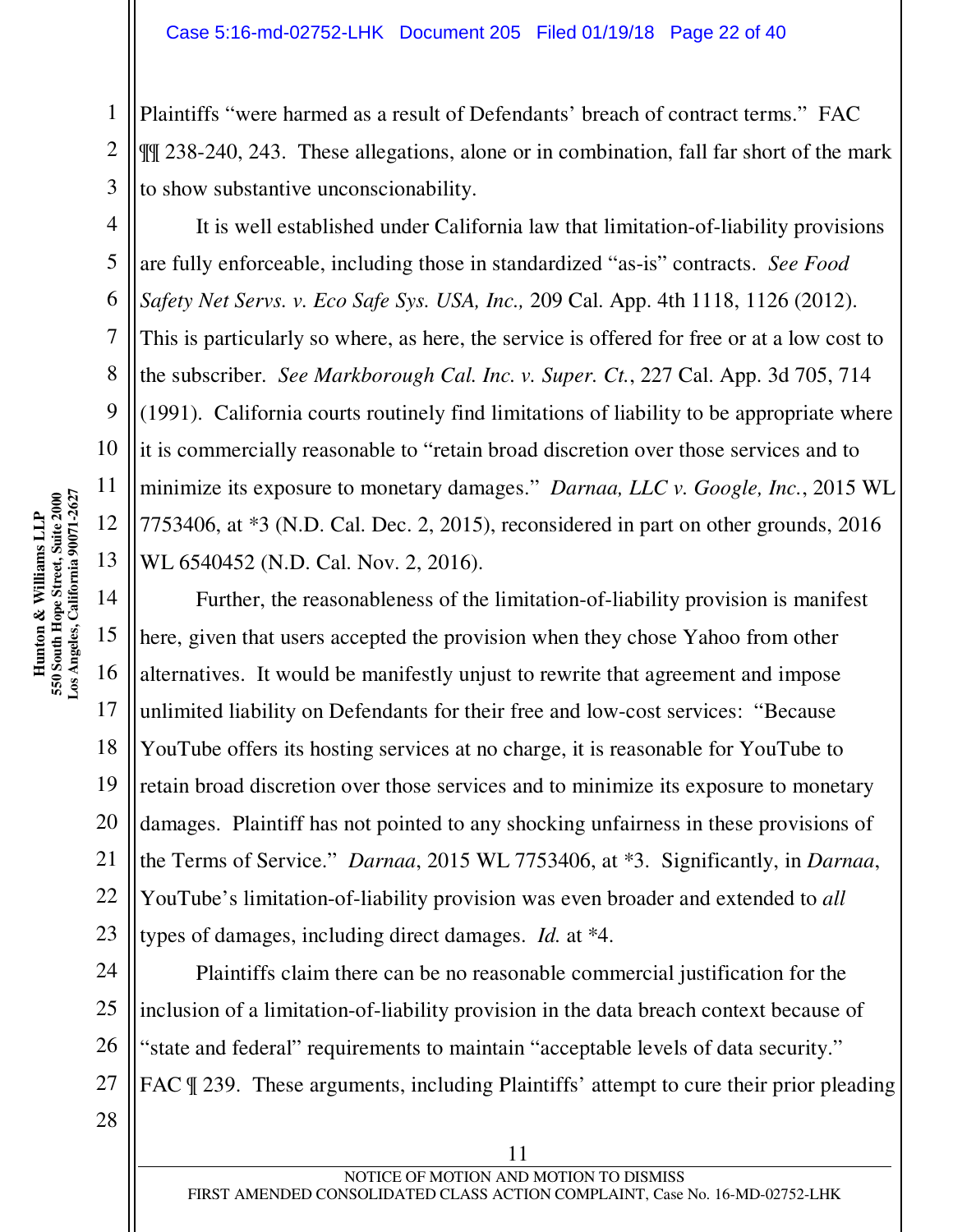deficiencies with oblique references to the FTC Act, the CRA, or the CLRA (FAC ¶ 242) are red herrings and no substitutes for well-pled facts. This Court rejected this very tactic before, and it should do so again. *In re Yahoo*, 2017 WL 3727318, at \*52.

Moreover, Defendants are not "seeking to invoke the disclaimers or limitations on liability" in connection with those laws. FAC ¶ 242. Further, Defendants have not asserted the limitation-of-liability provision as a defense to Plaintiffs' CRA or CLRA claims, and Plaintiffs have not even asserted a claim under the FTC Act, nor could they.<sup>3</sup> Section 5 of that Act authorizes the FTC to prevent "unfair or deceptive acts or practices in or affecting commerce." 15 U.S.C.  $\S$  45(a)(1). However, it does not create a private right of action for Plaintiffs. 15 U.S.C.  $\S$  45(m)(1)(A). As to the CRA, to the extent any violation occurred, it would apply only to California residents (here only free users Heines and Dugas). And, again, Defendants have not asserted the limitation-of-liability provision as a defense to their CRA claims. *In re Yahoo*, 2017 WL 3727318, at  $*35$  (dismissing CRA claims of all non-California citizens).<sup>4</sup> As to the CLRA, Plaintiffs' claim independently fails for the reasons set forth below (and, again, Defendants have not asserted the limitation-of-liability provision as a defense to the CLRA claim). Because Plaintiffs have failed yet again to demonstrate unconscionability, their contract claims should be limited to any well-pled direct damages by paid users only.

17

18

19

1

2

3

4

5

6

7

8

9

10

 $\overline{a}$ 3 This too favors enforcement of the limitation-of-liability provision, since it would not have the effect of depriving Plaintiffs of all possible remedies.

<sup>28</sup> <sup>4</sup> Plaintiffs claim the limitation-of-liability provision cannot be enforced under California Civil Code § 1668. FAC ¶ 241. However, Section 1668 extends only to a "*total* release of future liability" for intentional wrongs. *McQuirk v. Donnelley*, 189 F.3d 793, 796–97 (9th Cir. 1999) (emphasis added); *Darnaa*, 2015 WL 7753406, at \*5. The limitation here is not a total release and therefore does not violate Section 1668. Also, for the other reasons set forth in this motion, there have been no "statutory violations" that would implicate Section 1668.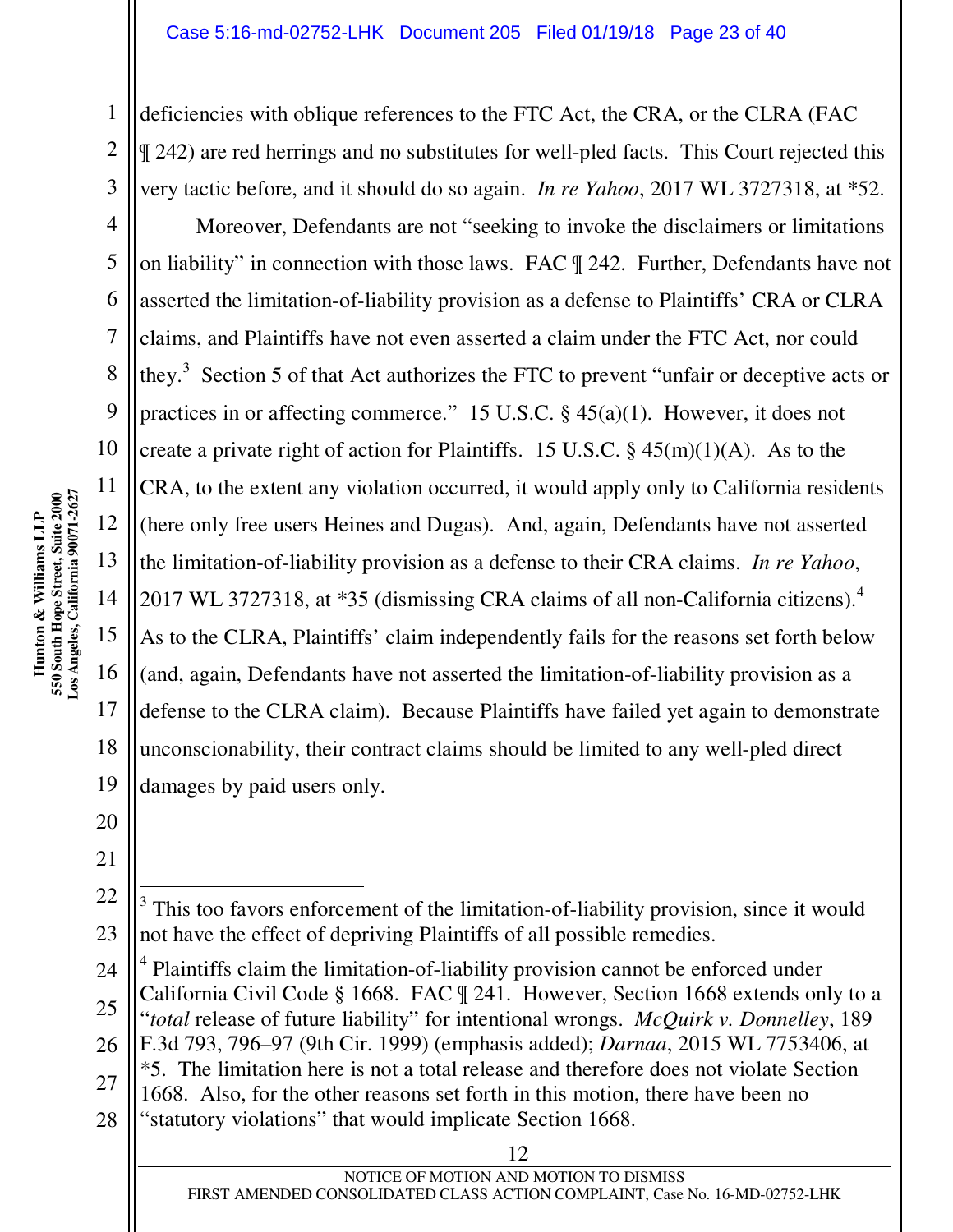# 10 11 **Los Angeles, California 90071-2627**  Hunton & Williams LLP<br>550 South Hope Street, Suite 2000<br>Los Angeles, California 90071-2627 **550 South Hope Street, Suite 2000 Hunton & Williams LLP**  12 13 14 15

1

2

3

4

5

6

7

8

9

16

17

18

19

20

21

22

23

24

25

#### **4. The Free Users Fail To Plead Recoverable Contract Damages (Counts 5 Through 8).**

Plaintiffs agreed that they "cannot seek consequential damages" under the TOS. *In re Yahoo*, 2017 WL 3727318, at \*46. And based on Plaintiffs' concession that '"out-of-pocket mitigation costs' are consequential damages," the Court dismissed their claims to such damages with leave to amend should Plaintiffs sufficiently allege unconscionability.  $Id<sup>5</sup>$  As described above, the TOS is neither procedurally nor substantively unconscionable. Because Yahoo users are limited to recovery of direct damages for contract claims specifically, users who paid nothing can claim nothing the only damages they can allege are "consequential" and therefore barred.

Indeed, in a data breach case involving the exposure of payment card information, another district court specifically held: "[w]hen a contract limits recovery to direct damages, a plaintiff may recover only the difference between the amount paid and the value received." *In re Heartland Payment Sys., Inc. Customer Data Sec. Breach Litig.*, 834 F. Supp. 2d 566, 580 (S.D. Tex. 2011), rev'd in part on other grounds sub nom. *Lone Star Nat. Bank, N.A. v. Heartland Payment Sys., Inc.*, 729 F.3d 421 (5th Cir. 2013). According to the court, the "damages the [plaintiffs] seek are not the difference between the contract price and the value of the paymentcard services. Instead, the [plaintiffs] seek the costs they incurred in covering fraudulent transactions and replacing payment cards after the hacker intrusion into the Heartland computer systems." *Id.* The same result should follow here. Plaintiffs admit any out-of-pocket mitigation costs are barred as consequential damages if the limitation-of-liability provision applies, and they fail to adequately plead any compensable direct damages for free users.

26 27 28 - $<sup>5</sup>$  The FAC further elaborates that such "consequential out[-]of[-]pocket losses"</sup> include alleged damages "for procuring credit freeze or protection services, identity theft monitoring, and other expenses relating to identity theft losses or protective measures." FAC ¶ 186.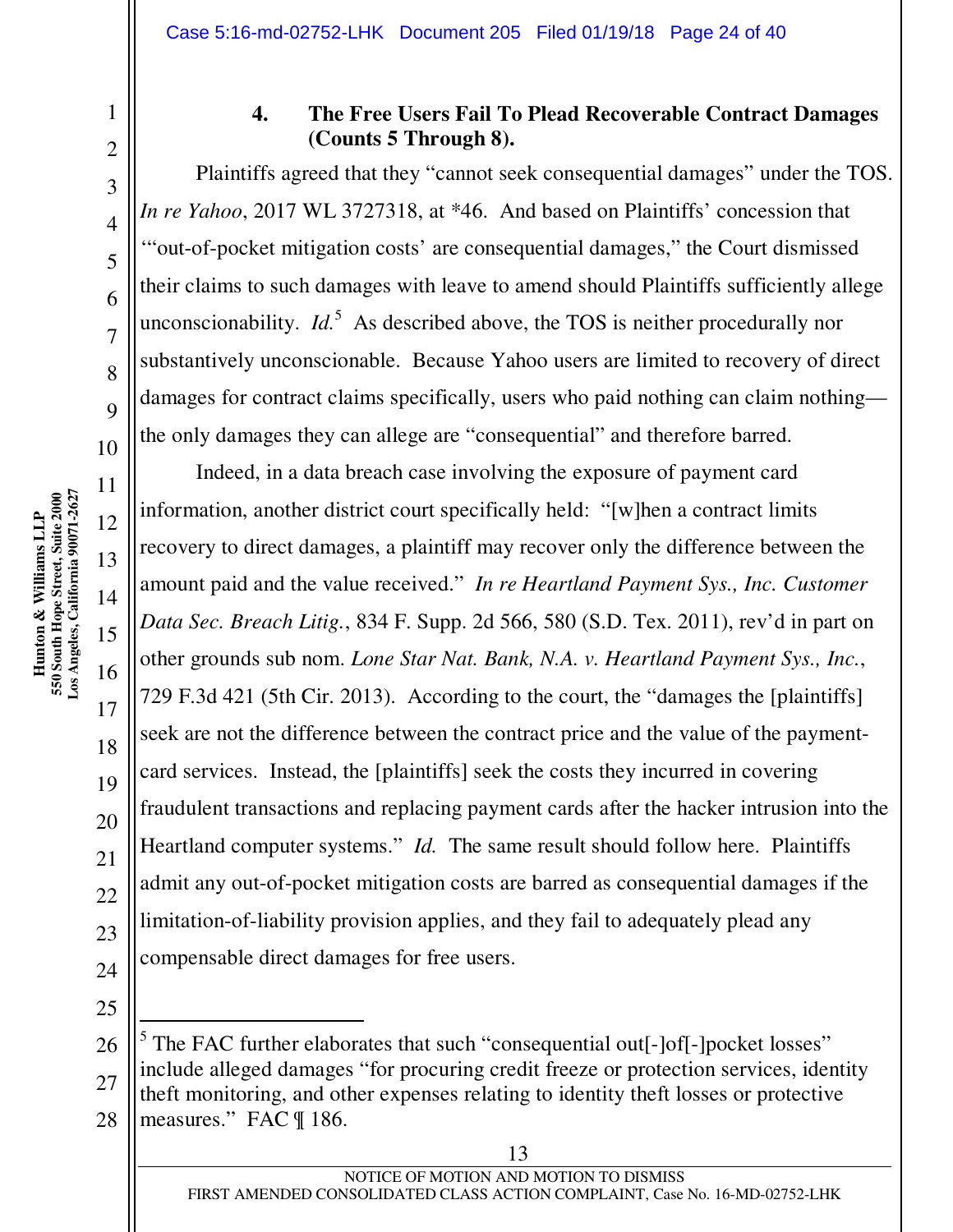Moreover, Federal Rule of Civil Procedure 9(g) provides that "when items of special damages are claimed, they shall be specifically stated." *City & Cty. of S.F. v. Tutor-Saliba Corp.*, 2005 WL 645389, at \*17 (N.D. Cal. Mar. 17, 2005) ("A specific statement of special damages requires not just the total lump sum, but a statement of the specific items which make up the lump sum."). Plaintiffs have failed to abide by this rule, and should the Court determine that any of the damages are special (*i.e.*, consequential), such damages may "be denied." *Id.*

#### **5. Plaintiffs Are Limited To Direct Damages, If Any, In Connection With Their Implied Covenant Claim (Count 7).**

As with Plaintiffs' other contract theories, they cannot overcome the limitationof-liability provisions in Defendants' TOS limiting them to direct damages. *See, e.g.*, *Darnaa*, *LLC v. Google, Inc.*, 236 F. Supp. 3d 1116, 1125 (N. D. Cal. 2017) (limitation-of-liability provision barred implied covenant claim). Thus, Plaintiffs' requests for consequential and punitive damages (FAC ¶ 255) are barred by the TOS. Even without the TOS, punitive damages are "not recoverable for breach of the implied covenant of good faith and fair dealing outside the insurance context." *Monaco v. Bear Stearns Residential Mortg. Corp.*, 554 F. Supp. 2d 1034, 1043 (C.D. Cal. 2008) (citing *Copesky v. Super. Ct.*, 229 Cal. App. 3d 678 (1991)). Thus, even if the limitation-of-liability provision were stricken, Plaintiffs' associated prayers for punitive damages should be rejected.

#### **6. Declaratory Relief Is Derivatively Deficient And Redundant (Count 8).**

Plaintiffs' declaratory relief claim is very narrow. It requests a single declaration from this Court: that certain provisions of the TOS are unconscionable and therefore unenforceable. FAC ¶¶ 257-258. These arguments fail again for the same reasons the Court previously dismissed the declaratory relief claim without prejudice: Plaintiffs' unconscionability allegations remain deficient. *In re Yahoo*, 2017 WL 3727318, at \*52-53. Because of these insufficient allegations, the Court

1

2

3

4

5

6

7

8

9

10

11

12

13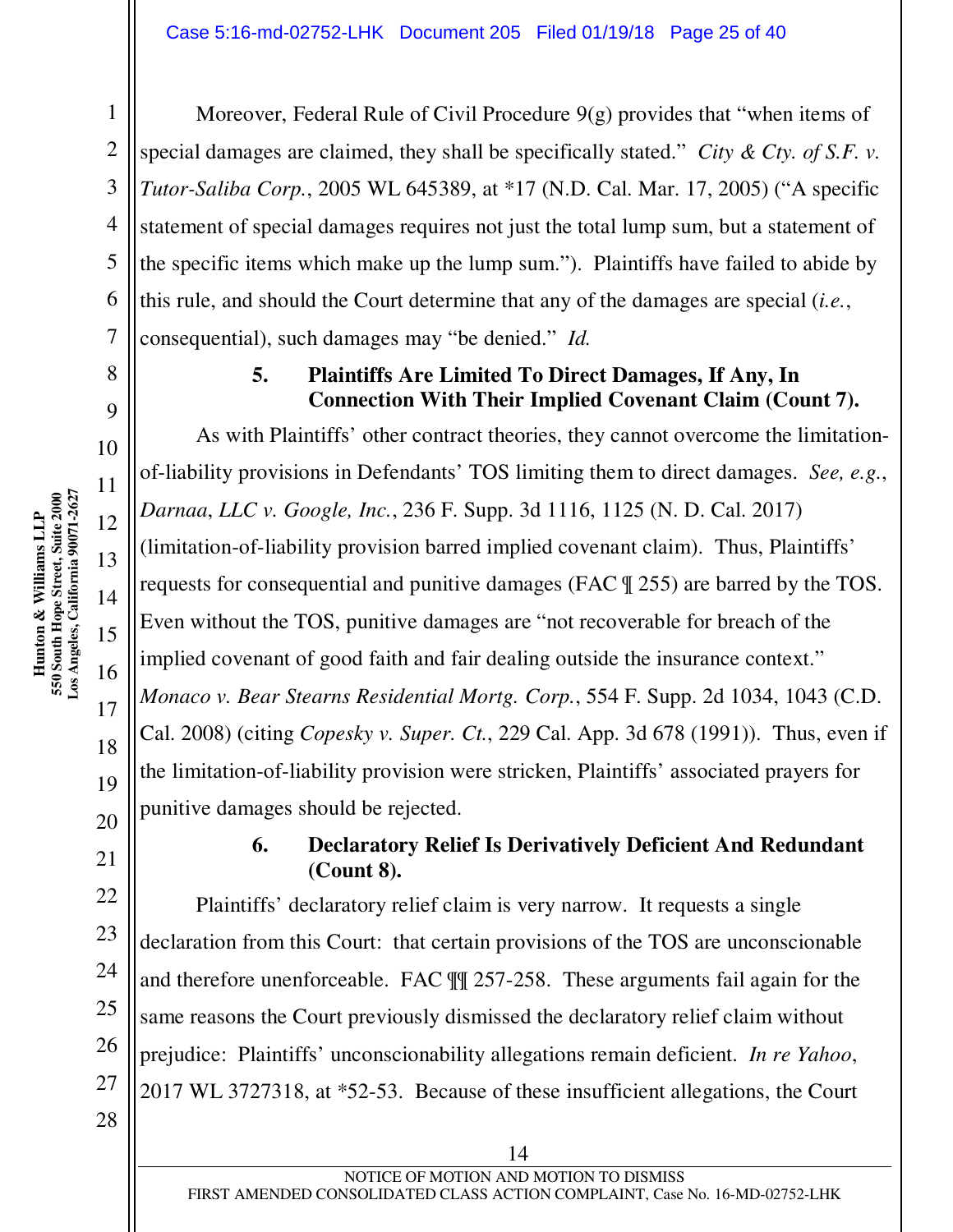previously could not determine if the claim was redundant. *Id.* at \*52 n.18. The new unconscionability allegations, however, only reinforce that declaratory relief here is necessarily bound up with, and duplicative of, Plaintiffs' contract-based claims. *In re Zappos.com, Inc.*, 2013 WL 4830497, at \*5 (D. Nev. Sept. 9, 2013) ("The Court dismisses this claim, as it is on its face duplicative of the causes of action elsewhere directly asserted."); *Ruiz v. Gap, Inc.*, 540 F. Supp. 2d 1121, 1124 (N.D. Cal. 2008) (dismissing declaratory relief counterclaim as "completely superfluous to [the] lawsuit"). They should be dismissed on that basis.

Here, the declaratory relief claim―which Plaintiffs have *not* alleged in the alternative―is duplicative, as Plaintiffs already made the same deficient unconscionability contentions in their contract claim. *See* FAC ¶¶ 232-42. Indeed, the declaratory relief claim specifically incorporates these *exact* allegations. *Id.* ¶ 258 ("The grounds for unconscionability of the disclaimers and limitations on liability mentioned above are alleged in paragraphs 232-242, *infra*, and are specifically incorporated herein by reference."). Plaintiffs allege no additional facts or otherwise meaningfully differentiate the contract and declaratory relief claims.<sup>6</sup> The declaratory relief claim is wholly redundant and would not "serve a useful purpose in clarifying and settling the legal relations in issue." *In re Yahoo*, 2017 WL 3727318, at \*52 n.18 (citation omitted) (internal quotation omitted). Further, Plaintiffs have had every opportunity to meet their pleading burden and have failed. The claim should be

- $6$  The only additional basis of unconscionability is the one-year limitations period in the TOS. FAC ¶ 258. Plaintiffs cite *Circuit City Stores, Inc. v. Adams*, 279 F.3d 889, 894 (9th Cir. 2002). FAC ¶ 258. But this case is inapposite, as it addressed an arbitration provision made as a condition of employment. *Circuit City*, 279 F.3d at 893-94*.* Moreover, California courts have afforded contracting parties considerable freedom to modify the length of a statute of limitations. *See, e.g.*, *Han v. Mobil Oil Corp.*, 73 F.3d 872, 877 (9th Cir. 1995) ("A contractual limitation period requiring a plaintiff to commence an action within 12 months following the event giving rise to a claim is a reasonable limitation which generally manifests no undue advantage and no unfairness."). Plaintiffs plead no facts to suggest that a one-year limit is unreasonable.

1

2

3

4

5

6

7

8

9

10

11

12

13

14

15

16

17

18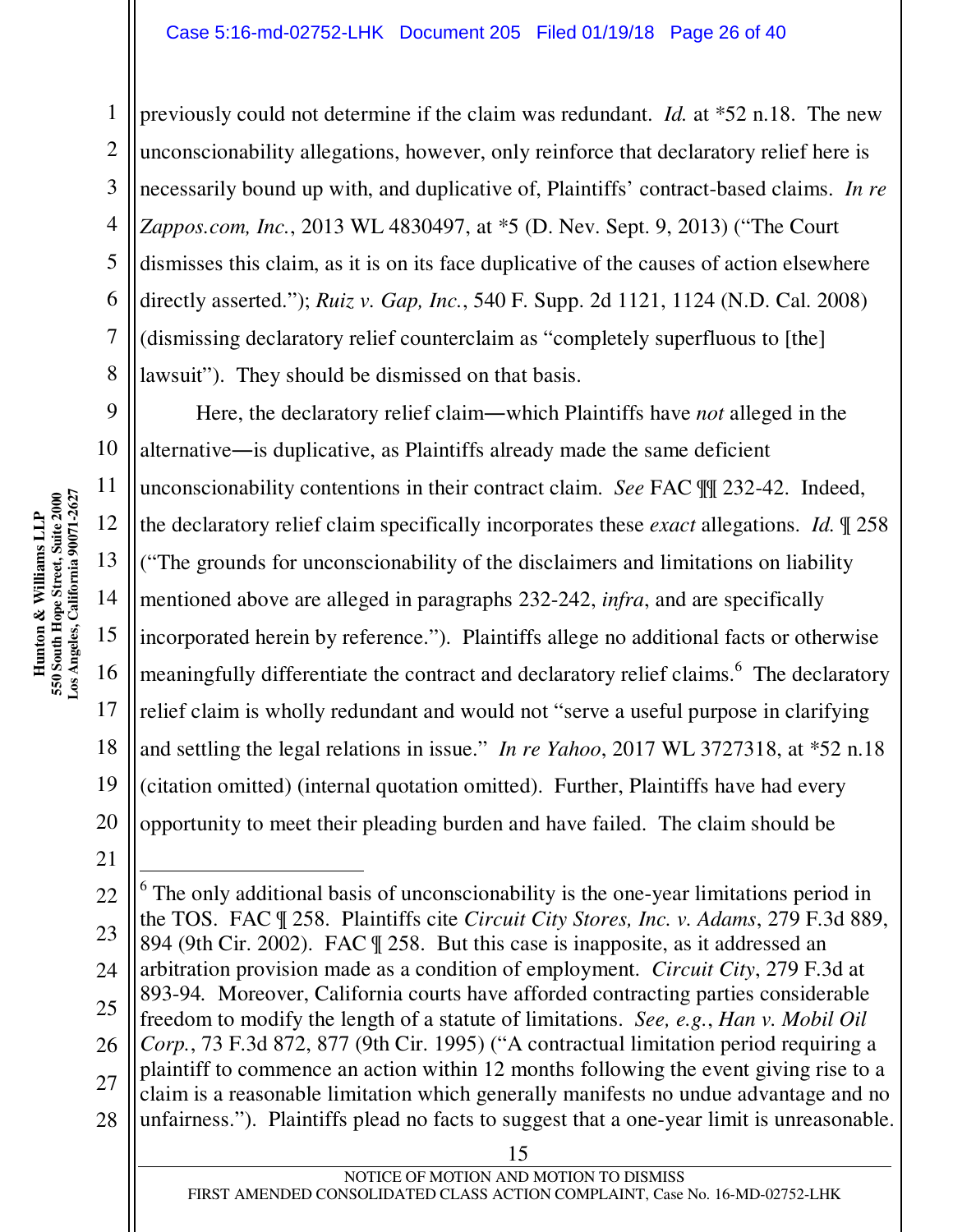dismissed with prejudice. *Solarcity Corp. v. Sunpower Corp.*, 2017 WL 1739169, at \*5 (N.D. Cal. May 4, 2017) (dismissing redundant declaratory relief claim with prejudice).

**7. Plaintiffs' CLRA Claim Remains Deficient (Count 11).** 

After the Court dismissed Plaintiffs' CLRA claim, Plaintiffs brought in a new plaintiff, Mortensen, to allege the same claim on behalf of a newly alleged "Paid User Class." But the claim fails again for two simple reasons:

*First*, Mortensen does not claim he "actually read" the alleged misrepresentations that form the basis of the CLRA claim—accordingly, he cannot show the requisite reliance. *In re Yahoo*, 2017 WL 3727318, at \*27 ("[T]his Court has consistently held that plaintiffs in misrepresentation cases must allege that they actually read the challenged representations . . . to state a claim.") (citations omitted) (internal quotations omitted). This alone requires dismissal.

14 19 20 *Second*, even if Mortensen had "actually read" and claimed to have relied on the alleged misrepresentations, the CLRA claim still fails. Yahoo Mail, a web-based email platform, is "software." As this Court has held repeatedly, "software" is not a "good" or a "service" under the CLRA. *In re iPhone Application Litig.*, 844 F. Supp. 2d 1040, 1070 (N.D. Cal. 2012). By definition, "goods" are statutorily limited to "tangible chattels," and "services" are specifically defined as "work, labor, and services … furnished in connection with the sale or repair of [tangible chattels]." Cal. Civ. Code § 1761(a)-(b). Yahoo Mail is neither. Email accounts are not "tangible chattel," and Yahoo does not provide any work or services in support of any "tangible chattel." *Ferrington v. McAfee, Inc.,* 2010 WL 3910169, at \*19 (N.D. Cal. Oct. 5, 2010) ("[S]oftware [is] … not a service for purposes of the CLRA."). This flaw is both fatal and incurable. Accordingly, the CLRA claim now should be dismissed with prejudice.

1

2

3

4

5

6

7

8

9

10

11

12

13

15

16

17

18

21

22

28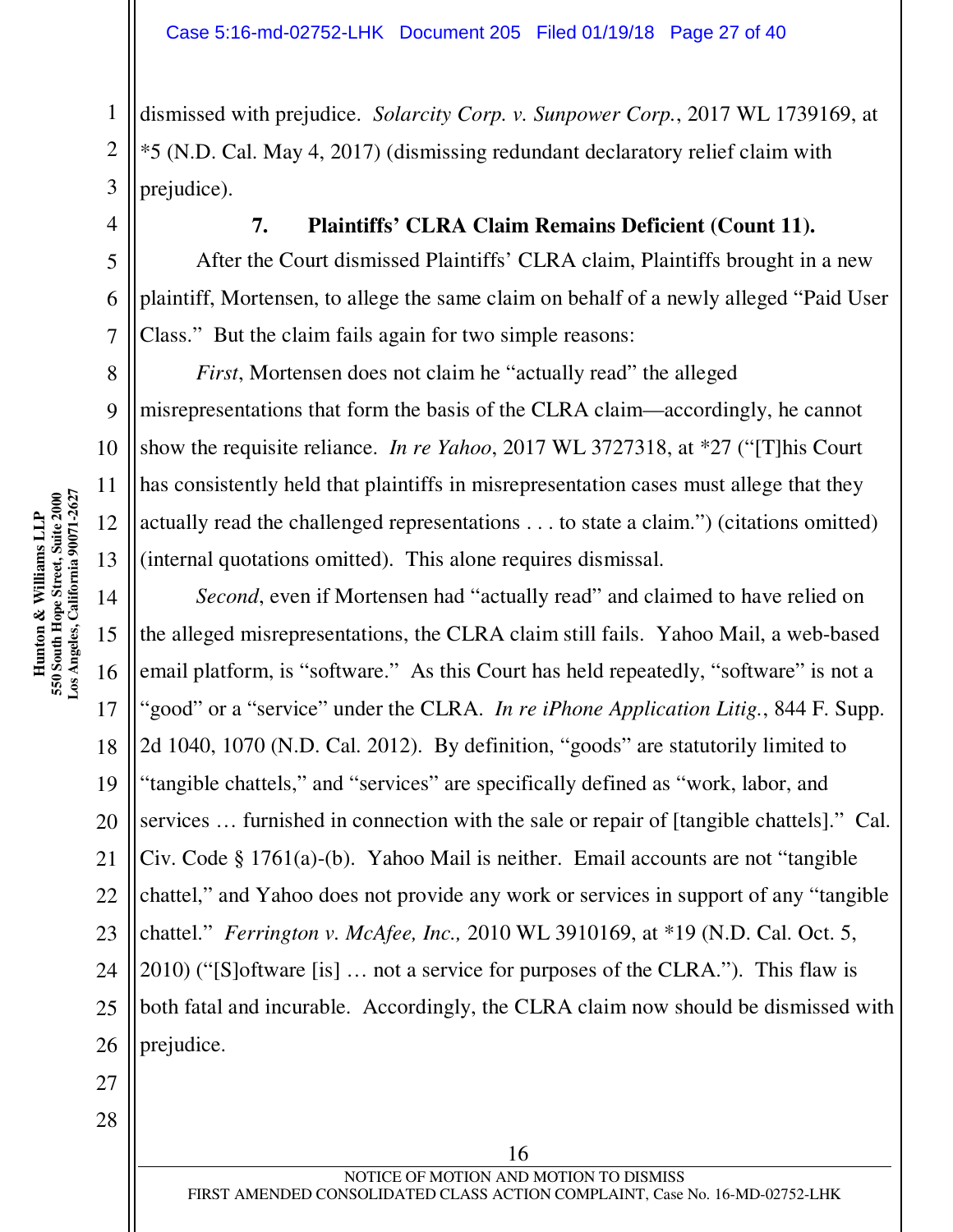#### **8. Plaintiffs Have Not Cured The Defects In Their CRA Claims (Counts 12 & 13).**

#### *a. No Named Plaintiff Claims Injury From The Forged Cookie Breach.*

Only the two named plaintiffs who are California citizens (Heines and Dugas) can assert CRA claims. *See In re Yahoo*, 2017 WL 3727318, at \*35 (dismissing CRA claims of all non-California citizens). However, neither Heines nor Dugas claims to have been a user potentially or actually affected by the Forged Cookie Breach.<sup>7</sup> Specifically, the FAC admits that certain Yahoo users were notified of the Forged Cookie Breach, yet Heines and Dugas do not plead they are part of that population. *Compare* FAC  $\mathbb{I}$  6, 142 (alleging that Yahoo notified affected users of the Forged Cookie Breach) *with id.* ¶¶ 18 (Heines), 20 (Dugas) (alleging no Forged Cookie Breach notice facts). The FAC nevertheless underscores that the Forged Cookie Breach was a separate and different kind of breach (*id.* ¶¶ 117-118), affecting a different―and much smaller―set of users (*id.* ¶ 6), and occurring at a different time (*id.*). Heines and Dugas thus do not have standing to assert claims based on the Forged Cookie Breach. *Weiss v. NNN Capital Fund I, LLC*, 2015 WL 11990929, at \*3 (S.D. Cal. Apr. 3, 2015) ("If no class representative has standing to raise a particular claim, that claim must be dismissed."). And they cannot rely on the fact that absent class members may have standing. "In a class action, named plaintiffs representing a class 'must allege and show that they personally have been injured, not that injury has been suffered by other, unidentified members of the class to which they belong and which they purport to represent.'" *In re Adobe Sys., Inc. Privacy Litig.*, 66 F. Supp. 3d 1197, 1211 (N.D. Cal. 2014) (quoting *Warth v. Seldin*, 422 U.S. 490, 502 (1975)). These two Plaintiffs have not and cannot plead injury from the Forged

- $<sup>7</sup>$  Although the Court previously decided the issue of standing, it did not address</sup> Yahoo's argument that "no California-resident Plaintiff specifically claims to have been affected by the Forged Cookie Breach." ECF No. 94 at 21 n.26. The FAC did nothing to change this specific pleading deficiency.

1

2

3

4

5

6

7

8

9

10

11

12

13

14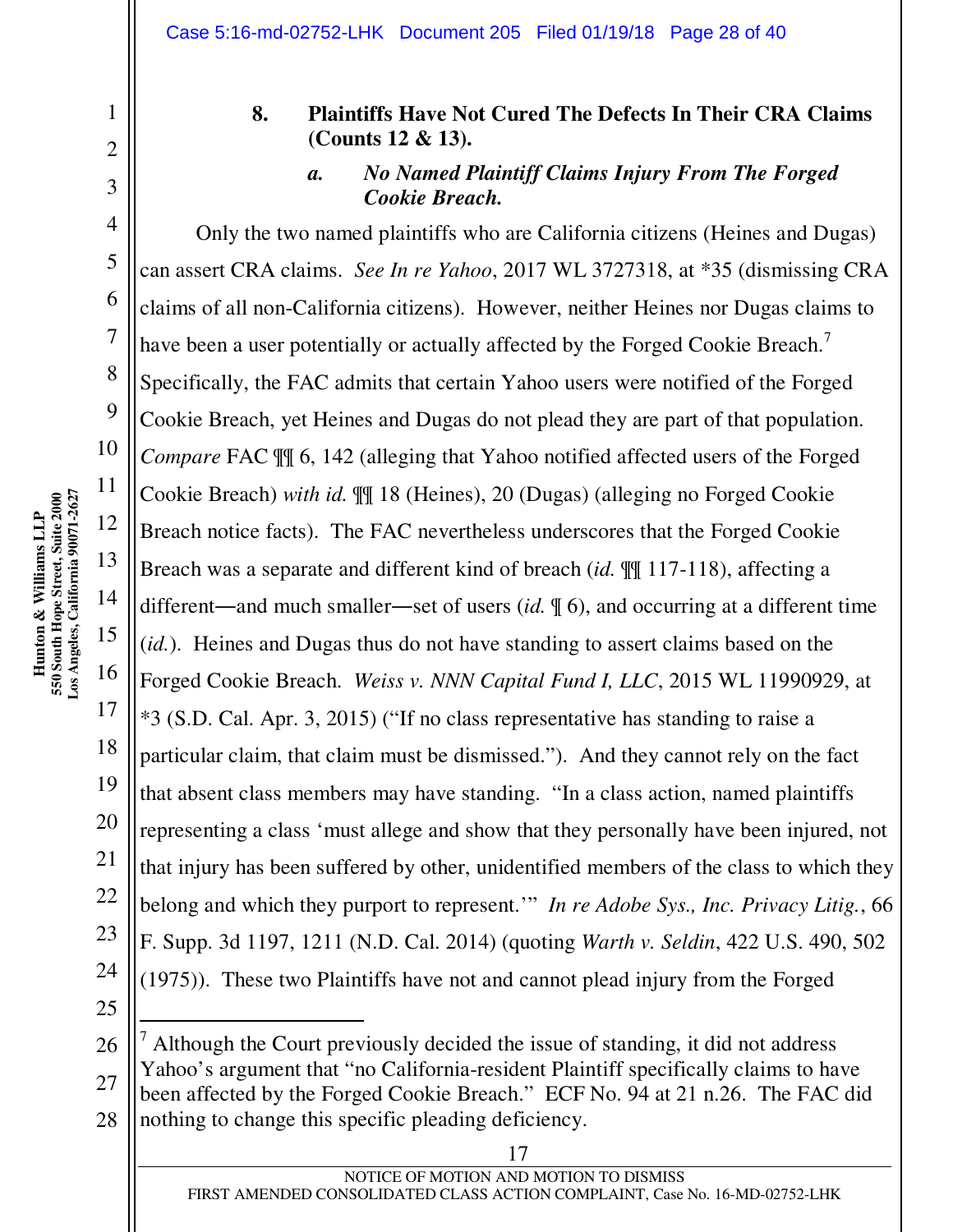Cookie Breach. Accordingly, the claim that Yahoo violated the CRA with respect to that Breach must be dismissed.

1

2

3

4

5

6

7

8

9

10

11

12

13

14

15

16

#### *b. Plaintiffs Fail To Plead Sufficient Delay Allegations For The 2013 Breach.*

The Court previously dismissed the CRA notice-delay claim for the 2013 Breach because Plaintiffs failed to allege "when Defendants learned of the 2013 breach[.]" *In re Yahoo*, 2017 WL 3727318, at \*38. Plaintiffs' failure to do so prevented the Court from determining "which version of the CRA was in effect [when] Defendants allegedly violated the CRA" for purposes of Defendants' retroactivity argument.<sup>8</sup> *Id.* at \*38. Notwithstanding that Plaintiffs had ample opportunity to obtain pre-amendment discovery, including documents and deposition testimony related to the 2013 Breach and the October announcement with respect to the scope of that breach, the FAC still lacks facts establishing an unreasonable delay by Defendants in notifying affected users of the 2013 Breach. The same fatal omission therefore remains.

Plaintiffs provide no details regarding the actual discovery date of the 2013 Breach, despite having examined Defendants' corporate representative abundantly on this topic and receiving written discovery on this very issue. At most, Plaintiffs complain of a delay in *discovery*, but plead no facts evidencing an unreasonable delay in *notification*. As this Court held, the CRA's notification requirement governs delays in notification—*not* delays in discovery. *In re Yahoo*, 2017 WL 3727318, at \*37, 38 (dismissing CRA notification-delay claim based on Plaintiffs' failure to include "any allegations … suggesting *when Defendants learned of the 2013 breach*.") (emphasis added). Consequently, Plaintiffs have not adequately alleged that Defendants "'unreasonably delay[ed]' in notifying Plaintiffs of the 2013 Breach." *Id.* Because

 $\overline{a}$ 

<sup>&</sup>lt;sup>8</sup> The Court summarized that argument, which addressed the addition of "personal" account" information to the CRA's notification provisions, made effective by a January 1, 2014 amendment. *In re Yahoo*, 2017 WL 3727318, at \*36-37.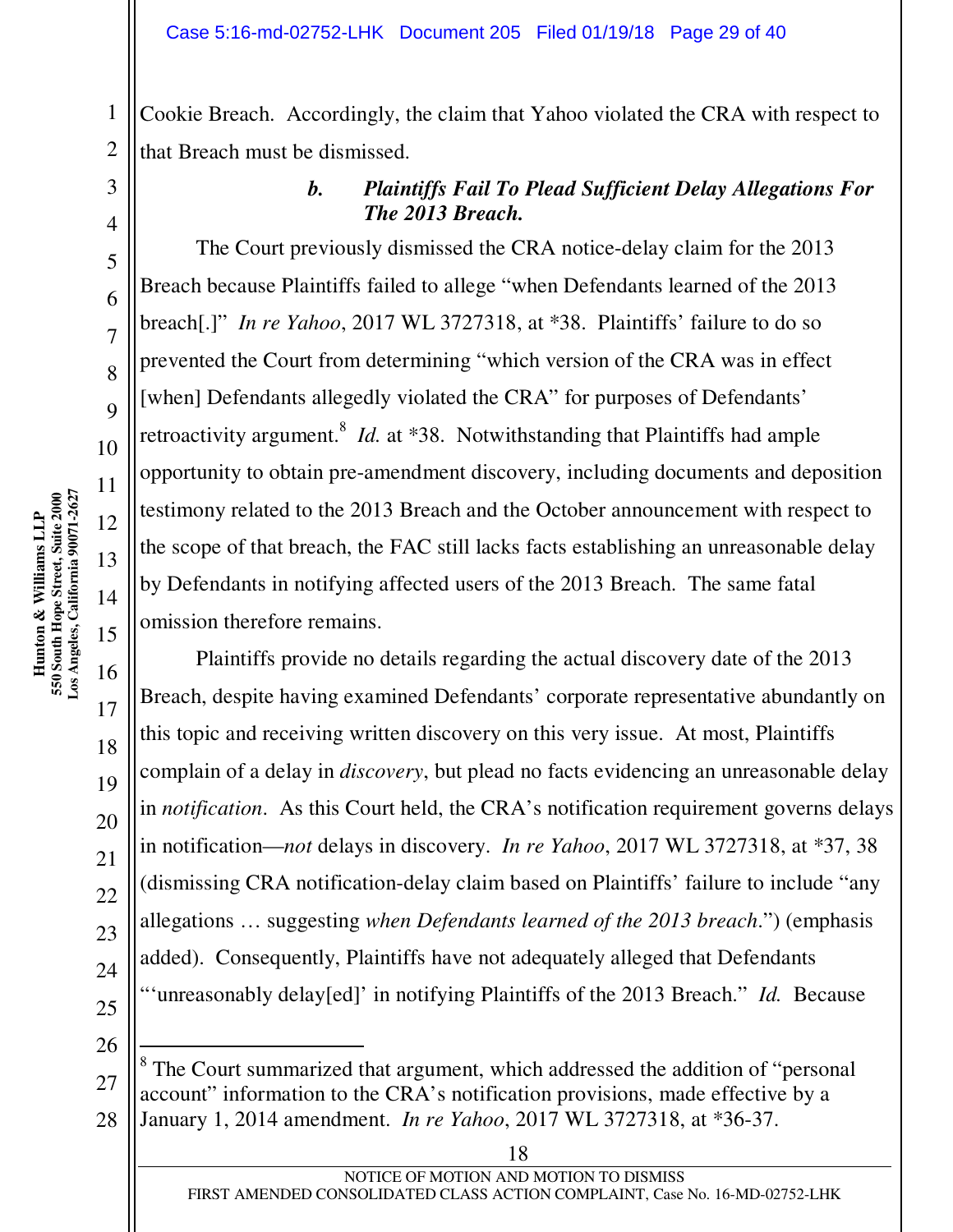Plaintiffs have failed once again to cure the deficiencies highlighted by the Court, Plaintiffs' notification-delay claim regarding the 2013 Breach should be dismissed with prejudice.

**B. Plaintiffs' "New" Claims Are Deficient.** 

#### **1. Plaintiffs Cannot Show Reliance Or Damages For Their Fraudulent Concealment Claim (Count 3).**

In the FAC, Plaintiffs have recast their failed UCL fraud claim as a fraudulent concealment claim, and it fails for the same reasons, as well as others. In both instances, Plaintiffs claim Defendants did not disclose that their security systems allegedly were substandard and did not timely notify them of the  $2014$  Breach.<sup>9</sup> *Compare* CAC  $\parallel$  132 *with* FAC  $\parallel$  201, 203. Nothing is truly "new," and the pleading deficiencies identified by the Court in the prior complaint have not been cured.

#### *a. Plaintiffs Cannot Show Reliance.*

The last time the Court dismissed Plaintiffs' UCL claim under a fraudulent omissions theory, <sup>10</sup> it stated: "Plaintiffs have not alleged that, had Defendants disclosed in their Privacy Policy that Defendants' security systems were noncompliant and substandard, Plaintiffs '*would have been aware*' of this disclosure" because they did "not allege that they actually read Defendants' Privacy Policy." *In re Yahoo*, 2017 WL 3727318, at \*30. Plaintiffs' fraudulent concealment claim suffers the same flaw. With the exception of Plaintiff Neff,  $^{11}$  none of the Plaintiffs claims to

1

2

3

4

5

6

7

8

 $\overline{Q}$ 

10

11

12

13

14

15

 $\overline{a}$ <sup>9</sup> Plaintiffs do not claim Yahoo fraudulently concealed the 2013 or Forged Cookie Breaches—rather, they limit the claim to the 2014 Breach. FAC ¶¶ 201, 203.

<sup>&</sup>lt;sup>10</sup> The sole exception is Plaintiff Neff, whom the Court permitted to bring a UCL fraud claim on behalf of the Small Business Users Class.

 $11$  Indeed, only Plaintiff Neff purports to bring a UCL claim under the "fraudulent" prong, likely because he is the only Plaintiff who claims exposure to materials that allegedly required corrective disclosures.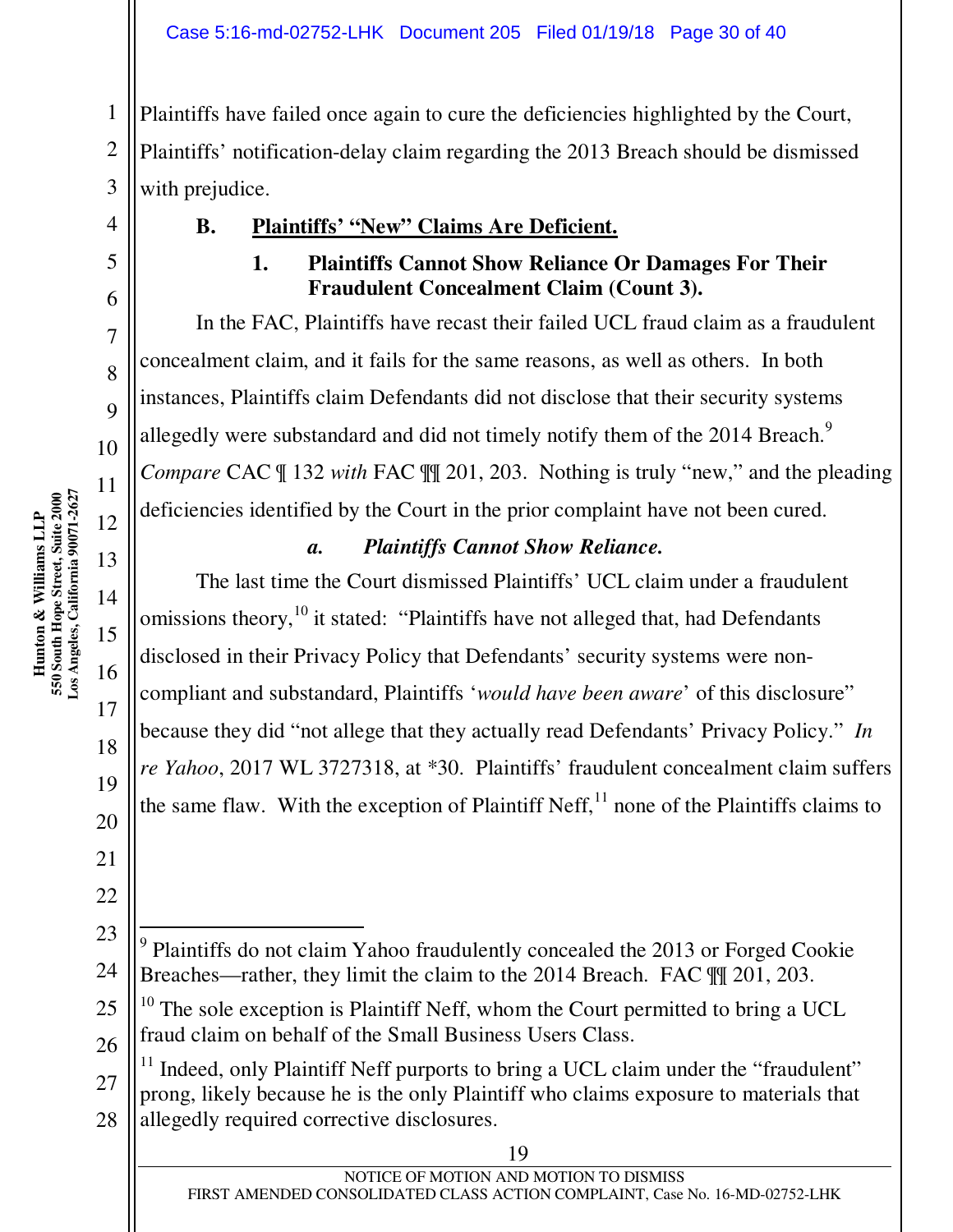have read Yahoo's Privacy Policy<sup>12</sup> when they signed up for their Yahoo Mail accounts. Plaintiffs' fraudulent concealment claim fails on that basis alone. *Id.* (dismissing UCL claim based on allegedly fraudulent omissions because Plaintiffs did "not allege that they actually read Defendants' Privacy Policy").

#### *b. Plaintiffs Cannot Show Damages.*

Plaintiffs also fail to plead damages under the out-of-pocket loss rule governing fraud claims. As the Supreme Court of California has made plain, absent a fiduciary relationship (which does not exist here), a "defrauded party is ordinarily limited to recovering his out-of-pocket loss." *Alliance Mortg. Co. v. Rothwell*, 10 Cal. 4th 1226, 1240 (1995) (quotations omitted); *see also Fladeboe v. Am. Isuzu Motors Inc.*, 150 Cal. App. 4th 42, 66 (2007) ("Under California law, a defrauded party is ordinarily limited to recovering out-of-pocket damages.") (citation omitted); *Daly v. Viacom, Inc.*, 238 F. Supp. 2d 1118, 1126 (N.D. Cal. 2002) ("As plaintiff must plead cognizable 'out-of-pocket' damages to state a cause of action for fraud, plaintiff has not adequately pleaded a cause of action for fraud.").

16 17 18 19 20 21 22 Out-of-pocket damages, in turn, are measured by the "difference in actual value at the time of the transaction between *what the plaintiff gave* and what he received." *Song Fi, Inc. v. Google, Inc.*, 2016 WL 1298999, at \*7 (N.D. Cal. Apr. 4, 2016) (emphasis added) (citation omitted); *see also Andre v. Bank of Am., NA*, 2016 WL 69914, at \*5 (N.D. Cal. Jan. 6, 2016) (out-of-pocket rule '"awards the difference in actual value at the time of the transaction between what the plaintiff gave and what he received"') (citation omitted).

1

2

3

4

5

6

7

8

9

10

11

12

13

14

15

```
20
```
<sup>24</sup> 25 26 27 28 - $12$  Plaintiff Essar claims only to have read Yahoo's Terms of Service; he does not claim to have read—much less relied upon—the Privacy Policy, which Plaintiffs claim gave false assurances as to data security and therefore allegedly required corrective disclosures. FAC ¶ 19. As this Court held already, that omission is fatal. *In re Yahoo*, 2017 WL 3727318, at \*28 ("Plaintiffs do not allege that they 'actually read' … the separate Privacy Policy … which was accessible … via an *additional*  hyperlink.").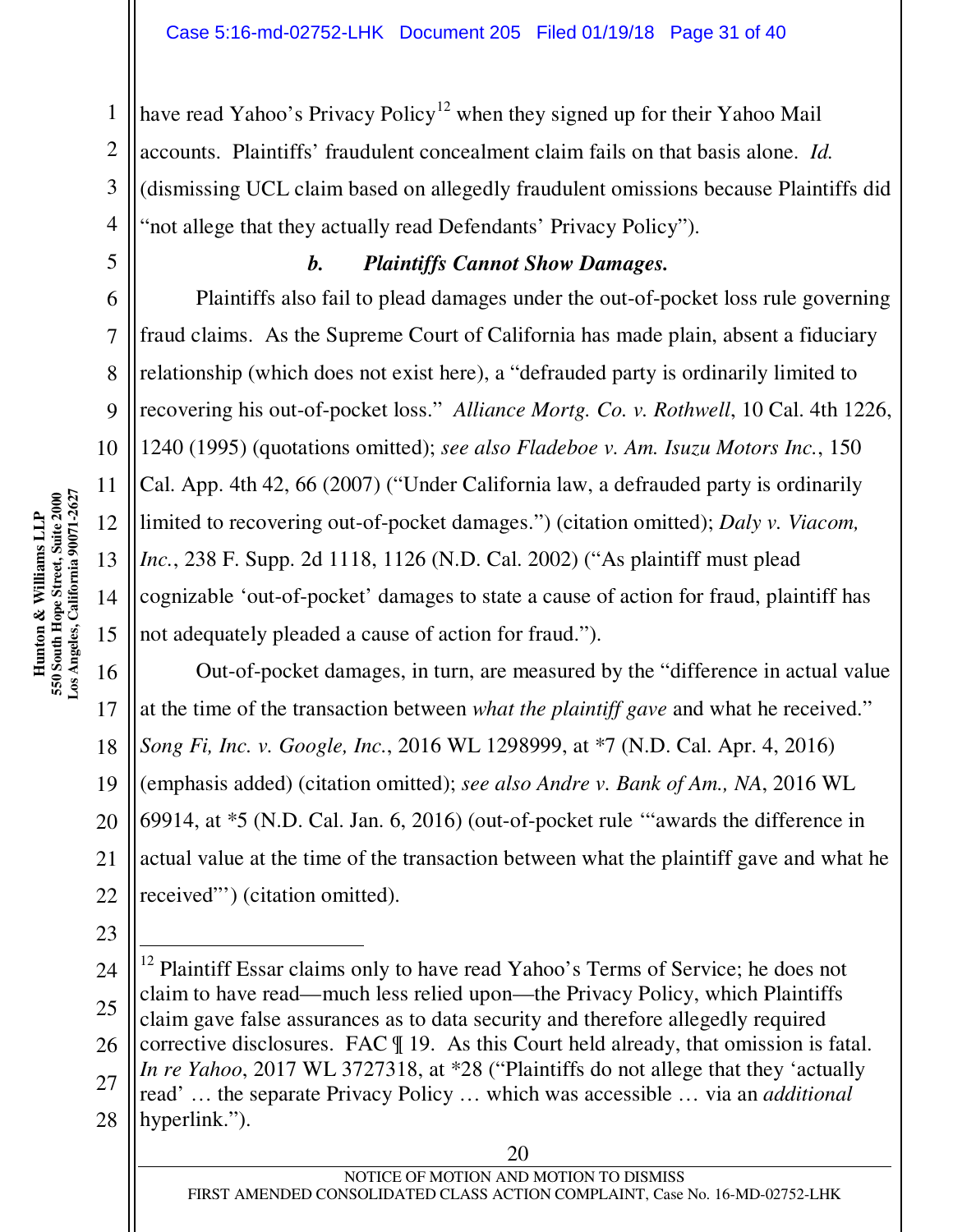Here, the "damages Plaintiffs describe do not amount to out-of-pocket damages because they do not reflect the difference between what Plaintiffs paid [Defendants] and what they received." *Song Fi*, 2016 WL 1298999, at \*8. Plaintiffs Heines, Essar, Dugas, the Ridolfos, Rivlin, and Granot did not pay anything to use Yahoo Mail, and so cannot meet this standard. For example, in one case that concerned free online services, the court found:

> Plaintiffs still do not allege out-of-pocket damages. Their allegations include the following proposed damages: payments to technical personnel to convert, condense and upload the LuvYa video and manage comments and responses on the Stevie Marco YouTube channel; loss of advertising expenses paid to Facebook to promote LuvYa; the "views, likes, and favorable public comments that are the property of Plaintiffs"; the fair market value of these likes and comments; and attorneys' fees. [Citation.] **None of these enumerated alleged damages, nor any other damages listed in the 3AC, reflect "the difference in actual value at the time of the transaction between what the plaintiff gave and what he received" due to the allegedly fraudulent nature of the transaction**.

18 19 20 21 *Song Fi, Inc. v. Google, Inc.*, 2016 WL 3479078, at \*4 (N.D. Cal. June 27, 2016) (emphasis added). Plaintiffs Heines, Essar, Dugas, the Ridolfos, Rivlin, and Granot suffer the same shortcoming—they paid nothing to Defendants. As a consequence, they cannot show damages under the out-of-pocket loss rule.

22 23 Plaintiff Mortensen fares no better. As stated above, although Mortensen claims he "paid \$19.95 per year for Yahoo's premium email service" (FAC ¶ 28), he does not even describe the "premium" features for which he paid. $13$  Indeed, Plaintiffs

24 25 26

-

1

2

3

4

5

6

7

8

9

10

11

12

13

14

15

16

<sup>27</sup> 28 <sup>13</sup> *In re Yahoo*, 2017 WL 3727318, at \*20, 22 n.4 & 5 (allegations of payment for mail forwarding features insufficient to establish cognizable out-of-pocket loss stemming from Breaches).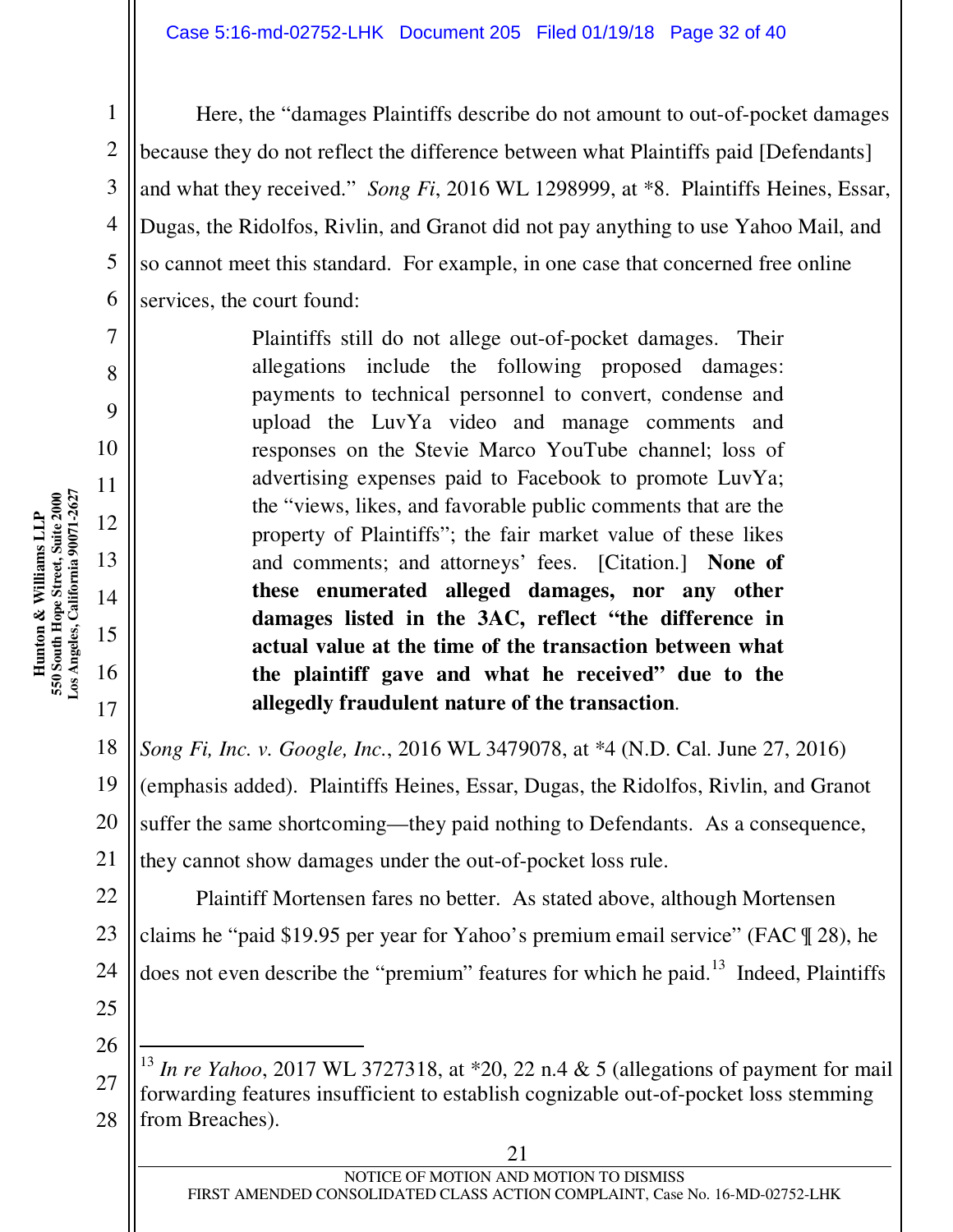pled no distinctions between the TOS and Privacy Policy provided to free versus premium users. And there are no facts showing any alleged promise that Yahoo made to premium users with respect to security protocols that differs from those allegedly made to free users. Quite simply, Mortensen "does not sufficiently demonstrate that included in [his] bargain for premium membership was the promise of a particular (or greater) level of security that was not part of the free membership." *In re LinkedIn User Privacy Litig.*, 932 F. Supp. 2d 1089, 1093 (N.D. Cal. 2013).

#### **2. Plaintiffs' Fraudulent Concealment And Negligence Claims Fail Under The Economic Loss Rule (Counts 3 & 4).**

Plaintiffs' negligence and fraudulent concealment claims also fail under the economic loss rule. That rule bars tort claims absent personal injury or property damage. *Stearns v. Select Comfort Retail Corp.*, 2009 WL 1635931, at \*3 (N.D. Cal. June 5, 2009); *Crystal Springs Upland Sch. v. Fieldturf USA, Inc.*, 219 F. Supp. 3d 962, 968 (N.D. Cal. 2016); *Gallo Glass Co. v. Special Shapes Refractory Co., Inc.*, 2017 WL 387247, at \*5 (E.D. Cal. Jan. 26, 2017). Plaintiffs allege no personal injury or property damage here.

Courts in the Ninth Circuit regularly dismiss negligence and fraudulent concealment claims under the economic loss rule, and the Court should do so now. *See*, *e.g.*, *Stewart v. Electrolux Home Products, Inc.*, 2018 WL 339059, at \*3 (E.D. Cal. Jan. 9, 2018) ("Plaintiffs' damages from the thermostat failure during the selfcleaning cycle are limited to economic loss, precluding their strict liability and fraudulent concealment claims."); *In re Sony Gaming Networks and Customer Data Sec. Breach Litig.*, 903 F. Supp. 2d 942, 961-62 (S.D. Cal. 2012) (dismissing negligence claim in data breach case under economic loss rule); *Body Jewelz, Inc. v. Valley Forge Ins. Co.*, 241 F. Supp. 3d 1084, 1093-94 (C.D. Cal. 2017) ("As Plaintiff's negligence claim is barred by the economic[-]loss rule, the dismissal is *without leave to amend*."); *WeBoost Media S.R.L. v. LookSmart Ltd.*, 2014 WL 2621465, at \*6 (N.D. Cal. June 12, 2014) ("The Court finds that Plaintiff's fraudulent

1

2

3

4

5

6

7

8

9

10

11

12

13

14

15

16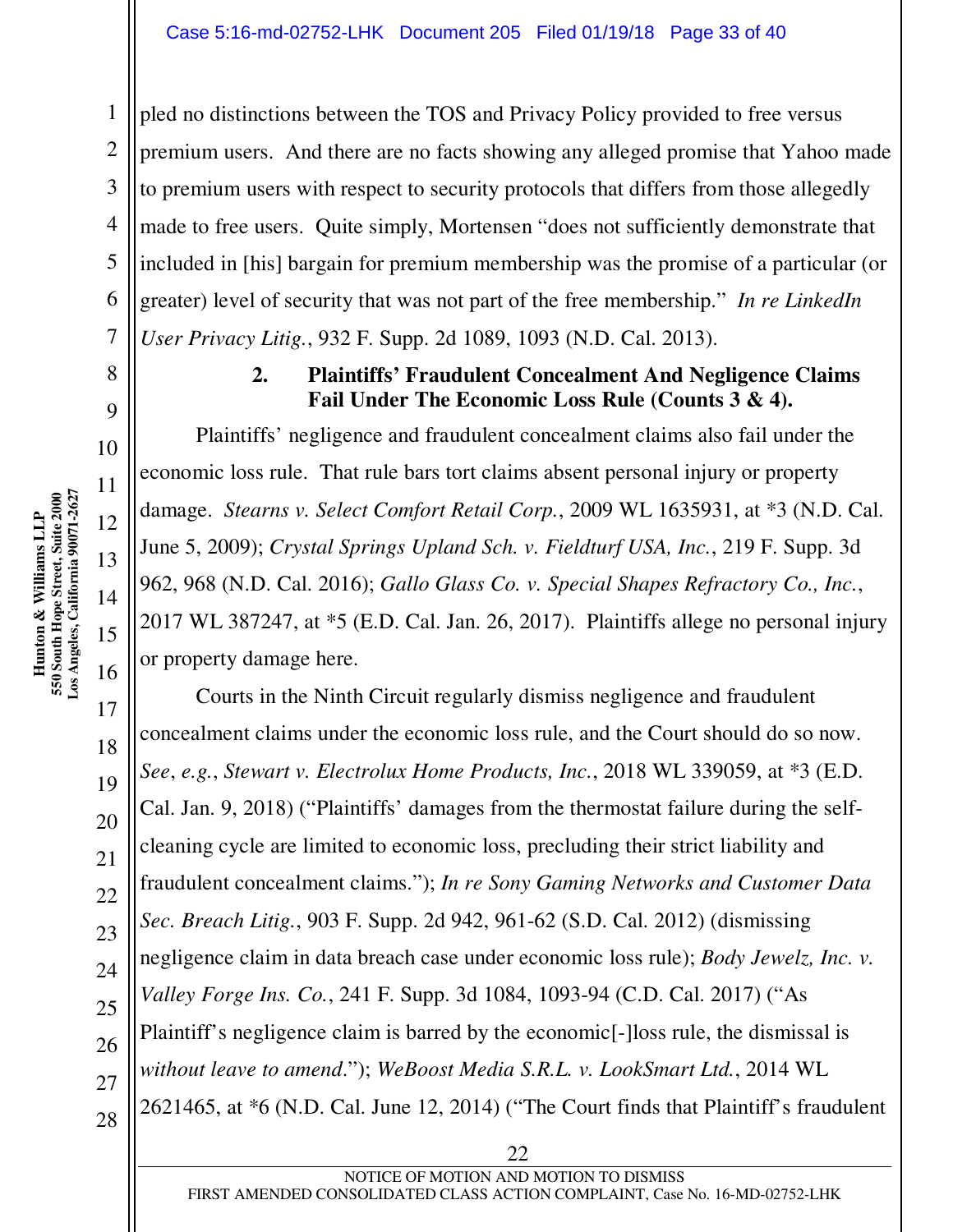concealment claims are barred by the economic[-]loss rule."); *Multifamily Captive Grp., LLC v. Assurance Risk Managers, Inc.*, 629 F. Supp. 2d 1135, 1145-46 (E.D. Cal. 2009) (dismissing fraud claims pursuant to economic loss rule where plaintiffs sought only economic losses); *Hammond Enters. Inc. v. ZPS Am. LLC*, 2013 WL 5814505, at \*4-5 (N.D. Cal. Oct. 29, 2013) (barring fraudulent concealment claim under economic loss rule and finding that "[w]here a purchaser's expectations in a sale are frustrated because the product he bought is not working properly, his remedy is said to be in contract alone, for he has suffered only 'economic losses'") (citation omitted) (internal quotations omitted). Indeed, a California Court of Appeal recently held the economic loss rule applies even in the mass tort context. *S. Cal. Gas Leak Cases*, 2017 WL 6398546, at \*9 (Cal. Ct. App. Dec. 15, 2017).

Here, Plaintiffs plead no personal injury or property damage; at best, Plaintiffs seek economic losses. Accordingly, Plaintiffs' negligence and fraudulent concealment claims are barred by the economic loss rule and should be dismissed. *Audigier Brand Mgmt. v. Perez*, 2012 WL 5470888, at \*6 (C.D. Cal. Nov. 5, 2012) (dismissing fraudulent concealment claim where plaintiff failed to allege damages beyond its economic losses); *Jimenez v. Super. Ct.*, 29 Cal. 4th 473, 483 (2002).

18 19 20 21 22 23 24 25 As to their negligence claim, Plaintiffs seek to invoke the "special relationship" exception to the economic loss rule articulated in *J'Aire Corp. v. Gregory*, 24 Cal. 3d 799, 804 (1979). FAC ¶ 215. But no "special relationship" exists. *First*, the "special relationship exception is not applicable here where, unlike in *J'Aire*, Plaintiff[s] and Defendant[s] are in privity of contract." *Body Jewelz*, 241 F. Supp. 3d at 1092-93 ("special relationship" exception to economic loss rule inapplicable where parties had contract covering online services and website monitoring). Unlike the plaintiff in *J'aire*, Plaintiffs claim there is a "binding contract between Yahoo and each user." FAC ¶ 225. *Second*, "[Defendants] did not design [Yahoo Mail] with Plaintiff[s], or any *particular* use, in mind." *Elsayed v. Maserati N. Am., Inc.*, 215 F. Supp. 3d 949,

1

2

3

4

5

6

7

8

9

10

11

12

13

14

15

16

17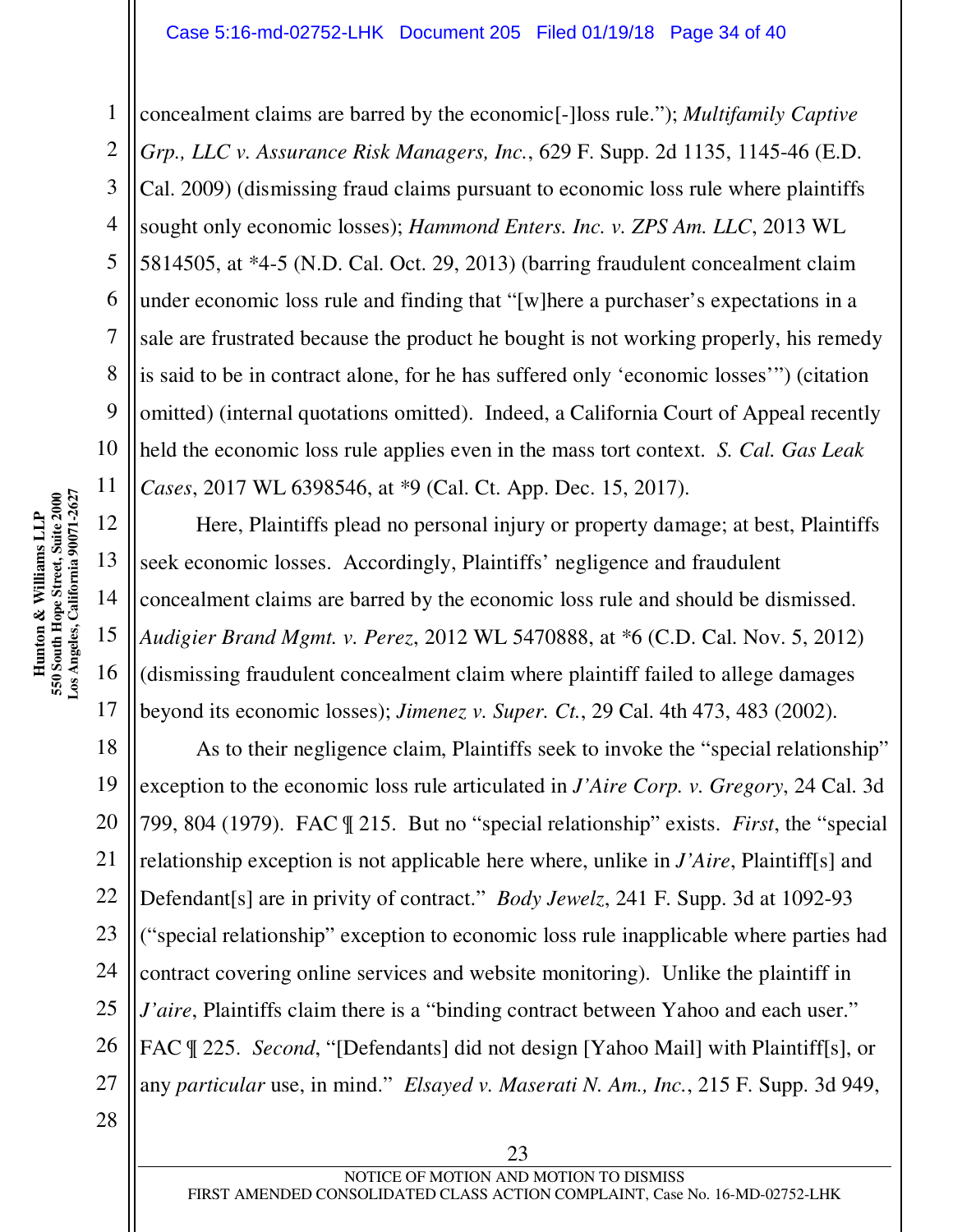964 (C.D. Cal. 2016). To the contrary, as Plaintiffs concede, Defendants provide the same Yahoo Mail platform to "hundreds of millions" of users. FAC ¶ 165; *Michael v. Honest Co., Inc.*, 2016 WL 8902574, at \*24 (C.D. Cal. Dec. 6, 2016) ("The FAC does not adequately plead any exception to the economic[-]loss doctrine. It does not allege more than a relationship between Plaintiffs and Defendant that is an 'everyday consumer transaction.'"). Defendants plainly do not have a "special relationship" with "hundreds of millions" of users, all of whom used the same Yahoo Mail platform under the same Terms of Service and Privacy Policy.

But even if Plaintiffs could overcome the economic loss rule (and they cannot), Plaintiffs' negligence claim fails because the remedies they seek are barred by the limitation-of-liability provision in the TOS, which expressly covers "UNAUTHORIZED ACCESS TO OR ALTERATION OF YOUR TRANSMISSIONS OR DATA." FAC, Exh. 6 § 20; *see also id.*, Exh. 23 ¶ 13. As stated above, that provision is valid and fully enforceable. *See*, *e.g.*, *Darnaa*, 2015 WL 7753406, at  $*5$  (dismissing negligence theory without leave to amend based on limitation-of-liability provision in YouTube's TOS).

#### **3. No Retroactive Application Of "Online Account" Information For New "Reasonable Security" CRA Claim (Count 13).**

Plaintiffs' new CRA claim under Section 1798.81.5 (regarding "reasonable security" measures) fails on retroactivity grounds. This separate CRA claim was not in the prior complaint (*see generally* CAC (ECF No. 80)) and thus has not been addressed by the Court. This Court has stated under Section 1798.81.5 that: "A business that owns or licenses [or maintains] personal information about a California resident shall implement and maintain reasonable security procedures and practices appropriate to the nature of the information, to protect the personal information from unauthorized access, destruction, use, modification, or disclosure." *In re Adobe*, 66 F. Supp. 3d at 1210 (citing Cal. Civ. Code § 1798.81.5(b)).

**Los Angeles, California 90071-2627**  Hunton & Williams LLP<br>550 South Hope Street, Suite 2000<br>Los Angeles, California 90071-2627 **550 South Hope Street, Suite 2000 Hunton & Williams LLP** 

1

2

3

4

5

6

7

8

9

10

11

12

13

14

15

16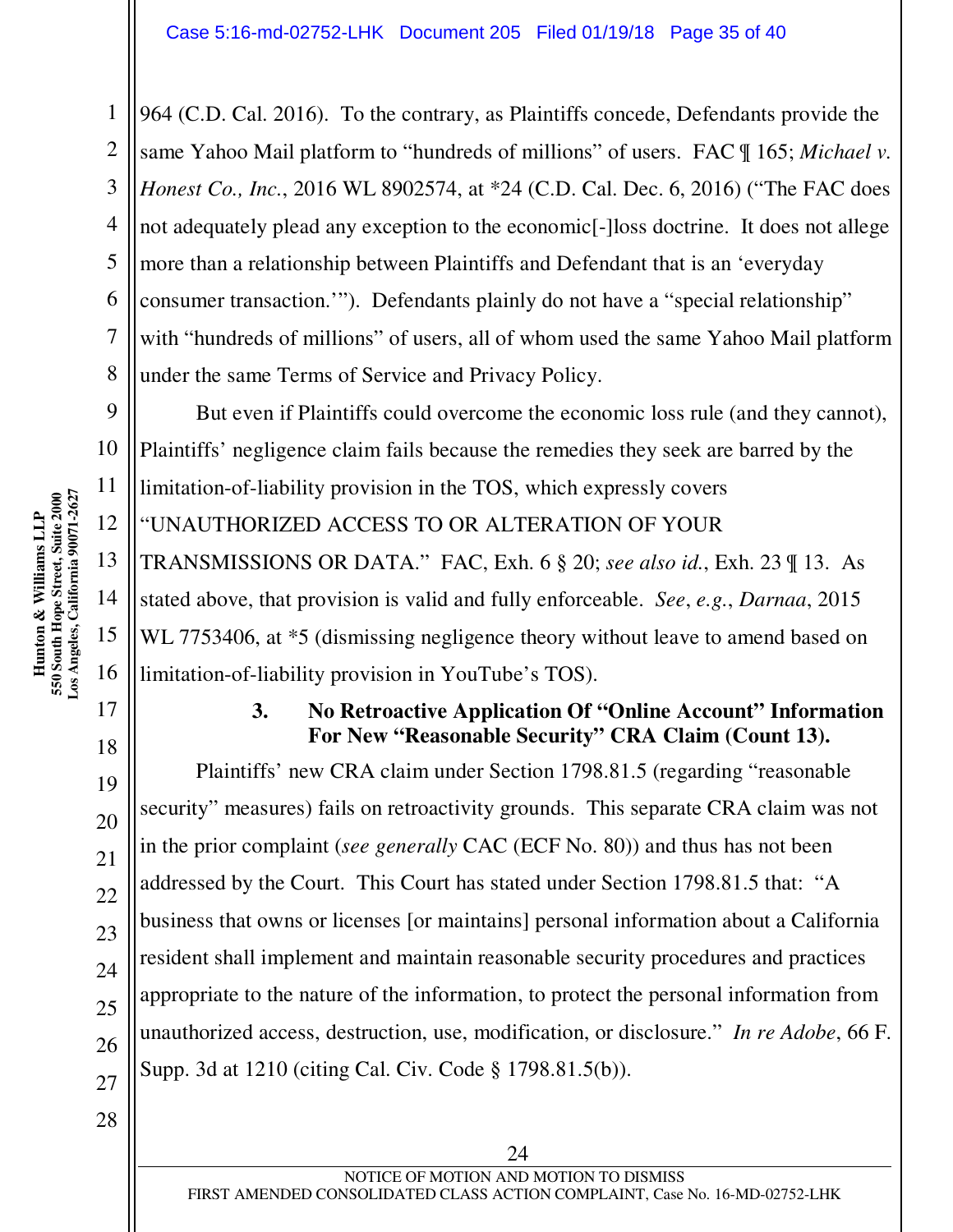Before January 1, 2016, the plain language of the CRA narrowly defined "personal information" under Section 1798.81.5(d)―and it did not include "online account" information in the context of "reasonable security" measures:

[A]n individual's first name or first initial and his or her last name in combination with any one or more of the following data elements, when either the name or the data elements are not encrypted:

(A) Social security number.

(B) Driver's license number or California identification card number.

(C) Account number, credit or debit card number, in combination with any required security code, access code, or password that would permit access to an individual's financial account.

(D) Medical information.

That narrow construction is supported by a later amendment to that same provision, which changed the definition of "personal information" to include "online account" information, such as Defendants' services here. *See* RJN, Exh. A. Unlike the 2014 "online account" information amendment to the CRA's separate notification provision, the "reasonable security" provision of Section 1798.81.5 did not apply to "online account" information until two years later, specifically on January 1, 2016. *See* RJN, Exh. B. This is well after both the 2013 and 2014 Breaches.

A '"new statute is presumed to operate prospectively absent an express declaration of retrospectivity or a clear indication that the electorate, or the Legislature, intended otherwise.'" *See*, *e.g.*, *Doe v. Schwarzenegger*, 2007 WL 601977, at \*1 (N.D. Cal. Feb. 22, 2007) (quoting *Tapia v. Super. Ct.*, 53 Cal. 3d 282, 287 (1991)). There has been no express declaration of retrospectivity here. Rather, this was a change in the law that lacks the requisite legislative declaration for retroactive application. And while the CRA's separate notification obligation is tied to discovery of a breach, Section 1798.81.5's "reasonable security" requirement has no such trigger. In other words, although amendments to the CRA's separate notification provision may have created an obligation to notify of a breach discovered

1

2

3

4

5

6

7

8

9

10

11

12

13

14

15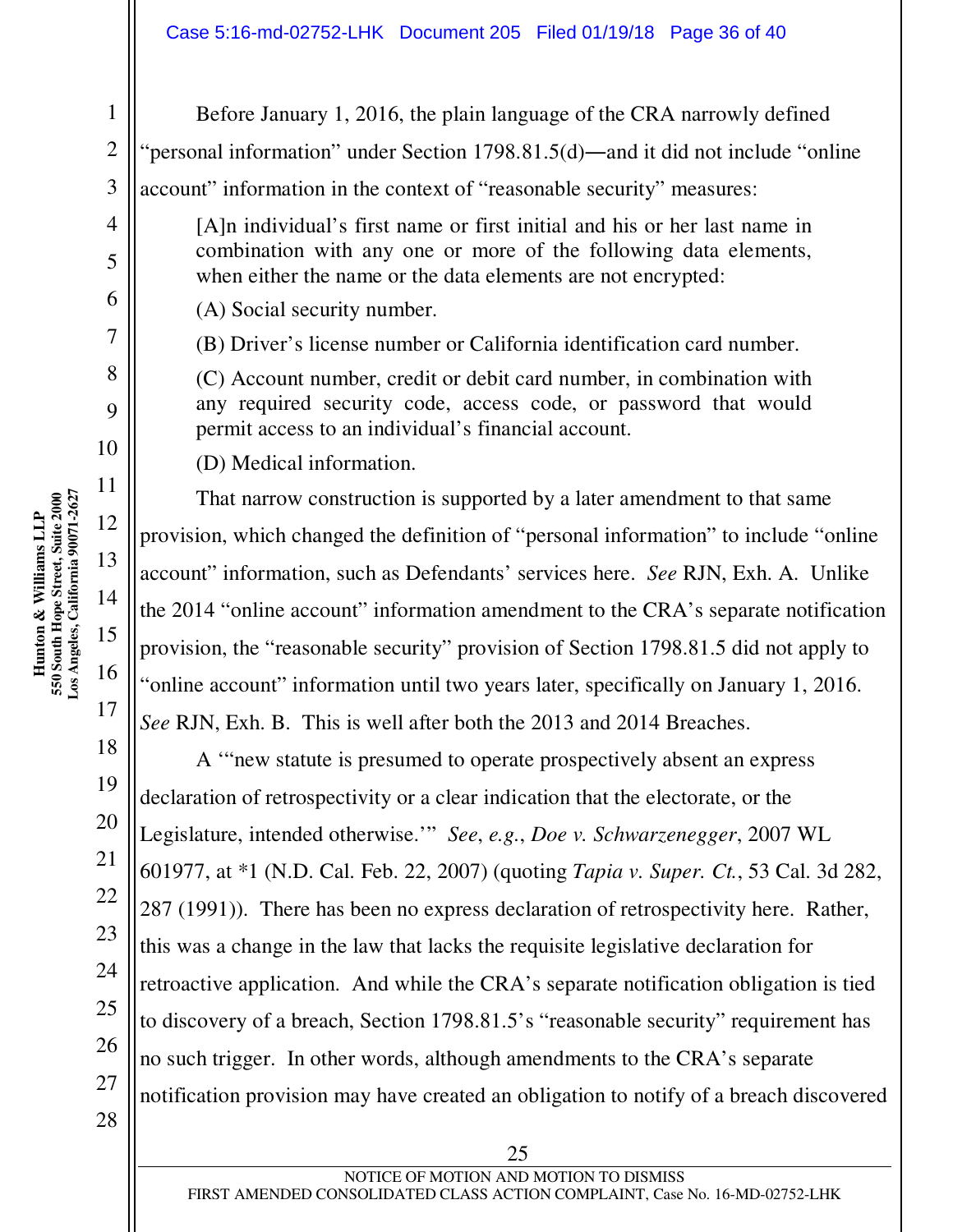post-amendment, there is no way to go back in time and hold a business liable for allegedly failing to have applied a security requirement that it would have had to foretell would be in effect years later.

Here, Plaintiffs allege that "[i]n the 2013 Breach, hackers obtained, among other things, class members' Yahoo login (ID), Country Code, Recovery E-Mail (linked with the profile), Date of Birth (DOB), Hash of Password (MD5), and Cell phone number and ZIP code if they were provided by the user for password recovery." FAC  $\parallel$  133. For the 2014 Breach, Plaintiffs allege "the account information may have included names, email addresses, telephone numbers, dates of birth, hashed passwords (the vast majority with bcrypt) and, in some cases, encrypted or unencrypted security questions and answers." *Id.*  $\parallel$  126.<sup>14</sup> Accordingly, the 2013 and 2014 Breaches involved the compromise of information regarding "online accounts," but the requirement regarding "reasonable security" measures in Section 1798.81.5 did not arise before January 1, 2016. As such, Plaintiffs' attempt to retroactively apply Section 1798.81.5 to the 2013 and 2014 Breaches should be dismissed with prejudice.

#### **4. Plaintiffs Cannot Recover Punitive Damages (Counts 3, 4, 7, 10, 11, 12 & 13).**

"Punitive damages are never awarded as a matter of right, are disfavored by the law, and should be granted with the greatest of caution and only in the clearest of cases." *Alcaraz v. Wachovia Mortg.*, *FSB*, 2009 WL 160308, at \*12 (E.D. Cal. Jan. 21, 2009) (citing *Henderson v. Sec. Pac. Nat'l Bank*, 72 Cal. App. 3d 764, 771 (1977)). Because punitive damages are so heavily disfavored, Plaintiffs carry a heavy pleading burden to overcome dismissal of the same. "Allegations that the acts … were 'arbitrary, capricious, fraudulent, wrongful and unlawful,' like other adjectival descriptions of such proceedings, constitute mere conclusions of law." *Id.* at \*12

1

2

3

4

5

6

7

8

9

<sup>-</sup> $14$  Neither of the two California residents who allege CRA claims specifically alleges the necessary data elements that would permit access to an individual's "financial account." FAC ¶¶ 18, 20.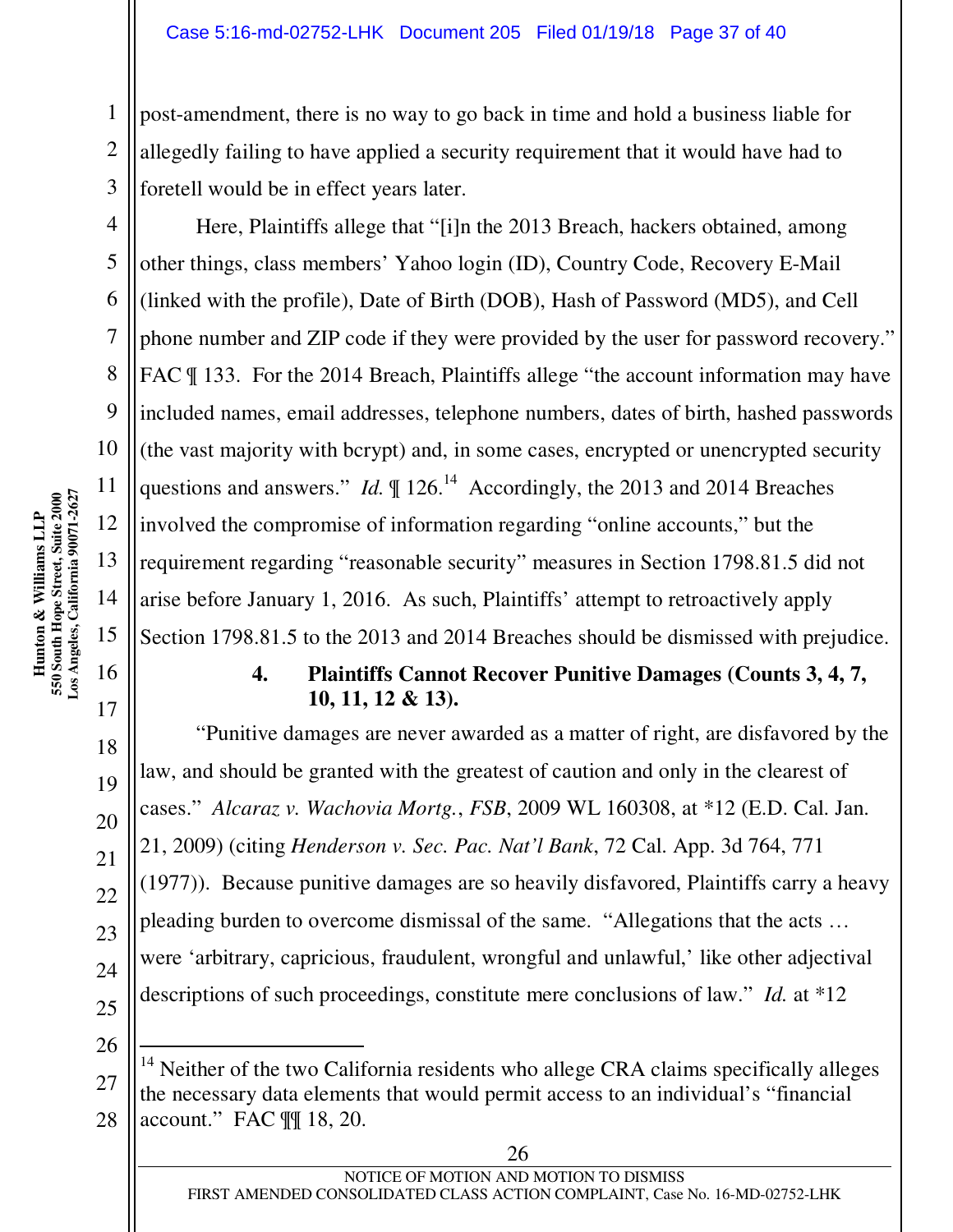(quoting *Faulkner v. Cal. Toll Bridge Auth.*, 40 Cal. 2d 317, 329 (1953)). Plaintiffs do not meet their burden.

*First*, Plaintiffs cannot recover punitive damages under a negligence theory because "[c]onduct which may be characterized as unreasonable, negligent, grossly negligent or reckless does not satisfy the highly culpable state of mind warranting punitive damages." *Woolstrum v. Mailloux*, 141 Cal. App. 3d Supp. 1, 10 (1983) (citation omitted); *see also Molina v. J.C. Penney Co., Inc.*, 2015 WL 183899, at \*3 (N.D. Cal. Jan. 14, 2015) ("Generally, mere or even gross negligence will not support an award of punitive damages.") (citing *Simmons v. S. Pac. Transp. Co.*, 62 Cal. App. 3d 341, 368 (1972)); *Taylor v. Super. Ct.*, 24 Cal. 3d 890, 899-900 (1979)).

("[O]rdinarily, routine negligent or even reckless disobedience of traffic laws would not justify an award of punitive damages."). By definition, negligence is an unintentional tort—accordingly, Plaintiffs cannot recover punitive damages under a negligence theory.<sup>15</sup>

15 16 18 19 20 *Second*, Plaintiffs cannot recover punitive damages for their CRA claims. As a matter of law, "[w]here a right is created by statute and the statute does not expressly permit punitive damages, punitive damages under California Civil Code section 3294 are not available." *In re Wal-Mart Stores, Inc. Wage & Hour Litig.*, 505 F. Supp. 2d 609, 620 (N.D. Cal. 2007); *see also, e.g.*, *Bickley v. Schneider Nat'l, Inc.*, 2009 WL 5841196, at \*1 (N.D. Cal. Feb. 11, 2009) (same, collecting cases); *Turnbull & Turnbull v. ARA Transp., Inc.*, 219 Cal. App. 3d 811, 826-27 (1990) ("[W]hen a new right … is created by statute and a statutory remedy for the infringement thereof is provided, such remedy is exclusive of all others") (citations omitted). Nothing on the face of the CRA expressly allows for punitive damages. Accordingly, Plaintiffs cannot recover punitive damages based on an alleged violation of the CRA. *Cf.* 

 $\overline{a}$ 

1

2

3

4

5

6

7

8

9

10

12

13

14

17

 $15$  As noted above in Section III.A.5, Plaintiffs also cannot recover punitive damages for their implied covenant claim (Count 7).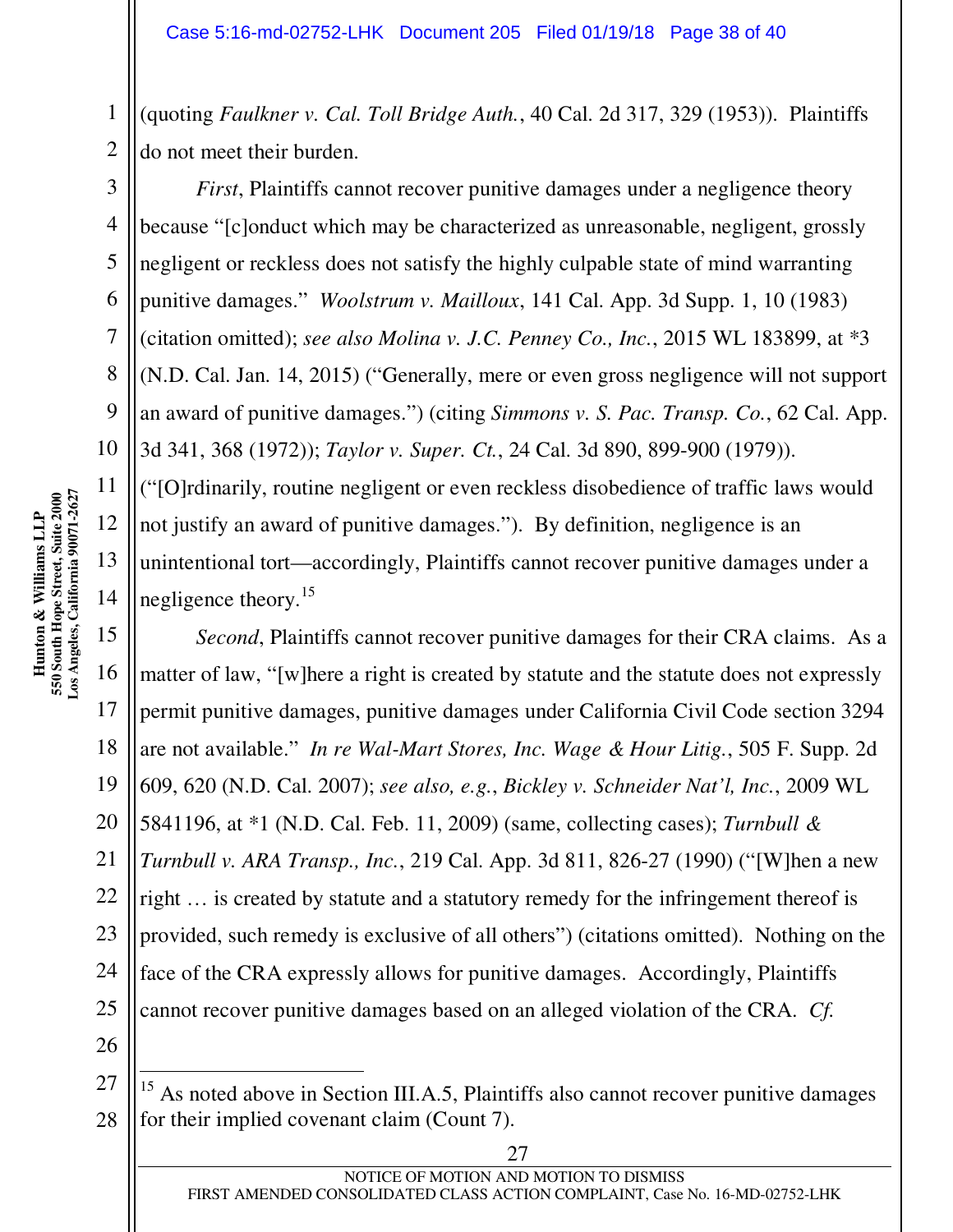*Danielson v. Wells Fargo Bank*, 2011 WL 4480849, at \*3 (C.D. Cal. Sept. 26, 2011) ("The Ninth Circuit has implicitly authorized the use of a  $12(b)(6)$  motion to challenge a prayer for damages precluded by law.").

*Third*, Plaintiffs otherwise fail to allege facts sufficient to warrant an award of punitive damages under any other claim. *See*, *e.g.*, FAC ¶¶ 211, 277, 288. "Under California punitive damages law, a company simply cannot commit willful and malicious conduct—only an individual can." *Taiwan Semiconductor Mfg. Co. v. Tela Innovations, Inc.*, 2014 WL 3705350, at \*6 (N.D. Cal. July 24, 2014); *see also* Cal. Civ. Code § 3294(b) ("With respect to a corporate employer, the advance knowledge and conscious disregard, authorization, ratification, or act of oppression, fraud, or malice *must be on the part of an officer, director, or managing agent of the corporation*.") (emphasis added); *Alcaraz*, 2009 WL 160308, at \*12 ("[S]ection 3294(b) requires proof of wrongful conduct *among corporate leaders*.") (citing *Cruz v. HomeBase*, 83 Cal. App. 4th 160, 166 (2000)) (emphasis added).

*Taiwan Semiconductor* is instructive. In that case, the court struck the plaintiff's punitive damage allegations because it failed to allege specific facts showing a managing agent, officer, or director of the corporate defendant actually committed any malice, fraud, or oppression. *Taiwan Semiconductor*, 2014 WL 3705350, at \*7. Just like the plaintiff in *Taiwan Semiconductor*, Plaintiffs similarly fail to allege *specific* facts showing a *specific* managing agent, officer, or director of Defendants *actually* committed fraud, malice, or oppression. Plaintiffs' failure to do so is a "fatal defect" and warrants dismissal of their punitive damages requests. *Id.* 

28

1

2

3

4

5

6

7

8

9

10

11

12

13

14

15

16

17

18

19

20

21

22

23

24

25

26

27